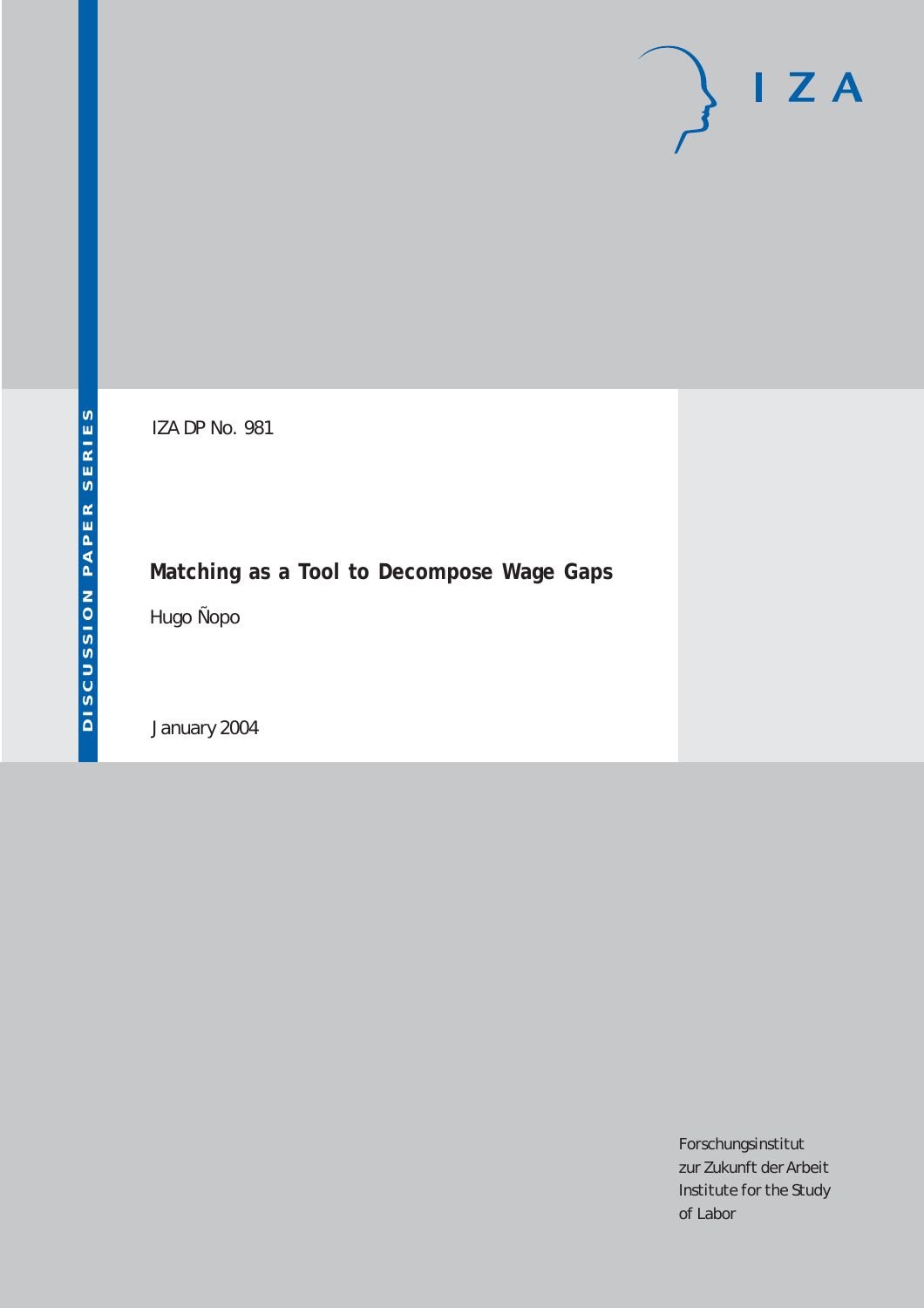# **Matching as a Tool to Decompose Wage Gaps**

## **Hugo Ñopo**

*Middlebury College, GRADE and IZA Bonn* 

Discussion Paper No. 981 January 2004

IZA

P.O. Box 7240 D-53072 Bonn **Germany** 

Tel.: +49-228-3894-0 Fax: +49-228-3894-210 Email: [iza@iza.org](mailto:iza@iza.org)

This Discussion Paper is issued within the framework of IZA's research area *Mobility and Flexibility of Labor.* Any opinions expressed here are those of the author(s) and not those of the institute. Research disseminated by IZA may include views on policy, but the institute itself takes no institutional policy positions.

The Institute for the Study of Labor (IZA) in Bonn is a local and virtual international research center and a place of communication between science, politics and business. IZA is an independent, nonprofit limited liability company (Gesellschaft mit beschränkter Haftung) supported by Deutsche Post World Net. The center is associated with the University of Bonn and offers a stimulating research environment through its research networks, research support, and visitors and doctoral programs. IZA engages in (i) original and internationally competitive research in all fields of labor economics, (ii) development of policy concepts, and (iii) dissemination of research results and concepts to the interested public. The current research program deals with (1) mobility and flexibility of labor, (2) internationalization of labor markets, (3) welfare state and labor market, (4) labor markets in transition countries, (5) the future of labor, (6) evaluation of labor market policies and projects and (7) general labor economics.

IZA Discussion Papers often represent preliminary work and are circulated to encourage discussion. Citation of such a paper should account for its provisional character. A revised version may be available on the IZA website ([www.iza.org](http://www.iza.org/)) or directly from the author.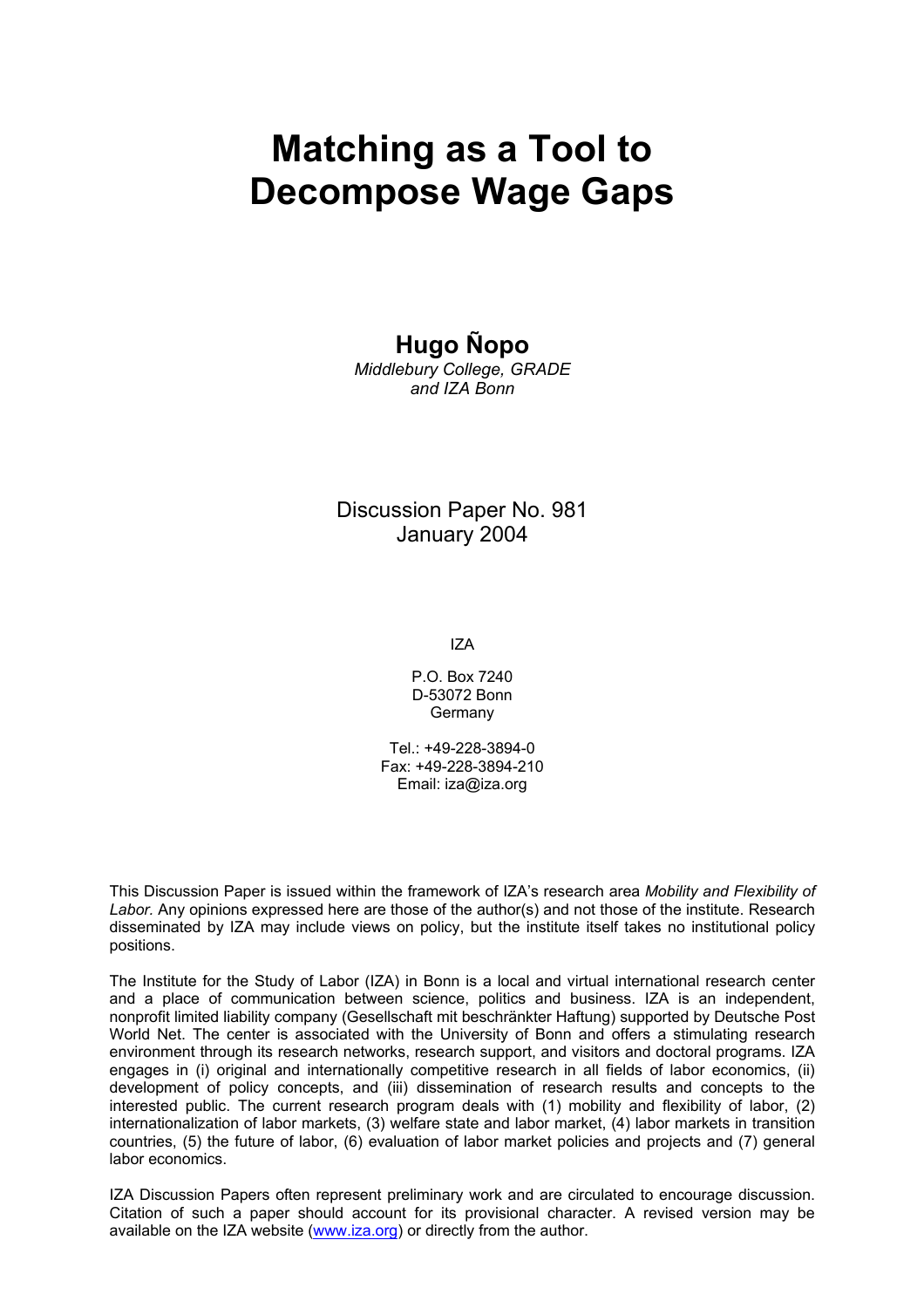IZA Discussion Paper No. 981 January 2004

## **ABSTRACT**

## **Matching as a Tool to Decompose Wage Gaps**[∗](#page-2-0)

In this paper I present a methodology that uses matching comparisons to explain gender differences in wages. The approach emphasizes gender differences in the supports of the distributions of observable characteristics and provides useful insights about the distribution of the unexplained gender differences in pay. The proposed methodology, a non-parametric alternative to the Blinder-Oaxaca (BO) wage gap decomposition, does not require the estimation of earnings equations. It breaks down the gap into four additive elements, two of which are analogous to the elements of the BO decomposition (but computed only over the common support of the distributions of characteristics), while the other two account for differences in the supports. Using data for Peru in the period 1986-2000, I found that this problem of non-comparability accounts for 23% and 30% of the male and female working populations respectively. The matching methodology allows us to quantify the effect of explicitly recognizing these differences in the supports. In this way, the 45% gender wage gap in Peru is decomposed as: 11% explained by differences in the supports, 6% explained by differences in the distributions of individual characteristics and the remaining 28% cannot be explained by differences in observable individuals' characteristics. Approximately half of the latter is due to unexplained differences in the highest quintile of the wage distribution.

JEL Classification: C14, D31, J16, O54

Keywords: matching, non-parametric, gender wage gap, Latin America

Hugo R. Ñopo Warner 305C Economics Department Middlebury College Middlebury, Vermont 05753 USA Email: [hnopo@middlebury.edu](mailto:hnopo@middlebury.edu)

<span id="page-2-0"></span><sup>∗</sup> The advice of Chris Taber, Luojia Hu, and Dale Mortensen is deeply acknowledged. This paper benefited from comments and suggestions by Gadi Barlevy, Fabio Caldieraro, Alberto Chong, Juan Jose Diaz, Libertad Gonzalez, Zsolt Macskasi, Rosa Matzkin, Bruce Meyer, Lyndon Moore, Andrew Morrison, Jim Sullivan, Maximo Torero and participants at The Latin American Meeting of the Econometric Society, GRADE, The Joint Labor/Public Economics Seminar at Northwestern University, The Latin American and Caribbean Economic Association Meeting, The Midwest Econometric Group Meeting, IZA, CIDE, ITAM, Middlebury College, the European Association of Labour Economist Meeting and the North-Eastern Universities Development Consortium Meeting. All errors are my own.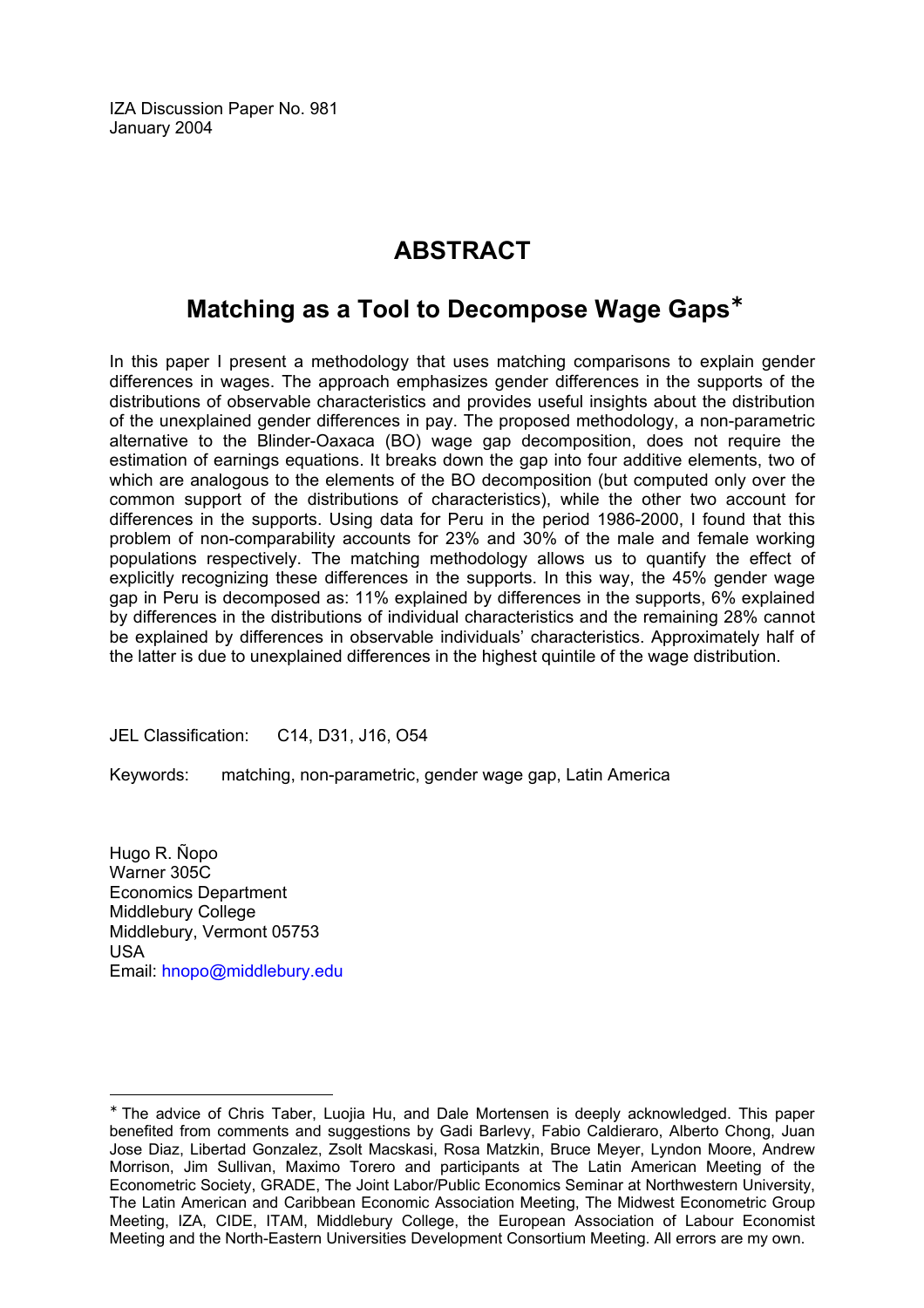#### 1 Introduction

Gender differences in the labor market, particularly the gender wage gap, have been a significant area of concern for theoretical and empirical research in economics. On average, males earn more than females in yearly, monthly and per hour terms. These differences in average earnings –the "gender gaps"– are partially explained by gender differences in observable characteristics of individuals that the labor market rewards. The wage gap decomposition developed by Blinder and Oaxaca in 1973 has been a key tool in explaining the wage gap and the role that differences in individual characteristics play. This decomposition requires the linear regression estimation of earnings equations for both females and males. Based on these earnings equations, it generates the counterfactual: "What would a male earn if the compensation scheme for his individual characteristics aligned with the compensation scheme for females?" Based on that counterfactual, the difference in average wages between males and females is broken into two additive components: one attributable to differences in average characteristics of the individuals, and the other to differences in the rewards that these characteristics have. The latter component is considered to contain the effects of both unobservable gender differences in characteristics that the labor market rewards and discrimination in the labor market.

There is a potential problem associated with this approach: mis-specification due to differences in the supports of the empirical distributions of individual characteristics for females and males (hereafter called gender differences in the supports). This is an issue that Rubin(1977) originally pointed out in the program evaluation literature. There are combinations of individual characteristics for which it is possible to find males, but not females, in the labor force –as is the case for individuals who are in their early thirties, who are married and hold a college degree or superior– while there are also combinations of characteristics for which it is possible to find females, but not males –as is the case for single individuals who are in their late forties and have less than elementary school education.<sup>1</sup> With such combinations of characteristics one cannot compare wages across genders. This problem of comparability is accentuated when job characteristics are included in the explanation of the wage gap. As females tend to concentrate in certain occupations that demand particular skills (e.g., nurses or maids) males are more likely to be found working in risky or managerial occupations for which long tenure is required.<sup>2</sup>

The traditional Blinder-Oaxaca (BO) decomposition fails to recognize these gender differences in the supports by estimating earnings equations for all working females and all working males without restricting the comparison only to those individuals with comparable characteristics. By not considering this restric-

 $1$ As I will show in section 5, empirical evidence for Peru suggests that the sets of non-comparable individuals involve  $30\%$ of working females and 23% of working males.

 ${}^{2}$  For a discussion about typically female-dominated occupations and occupational segregation by gender in Latin America during the 90's see Deutsch et al. (2002).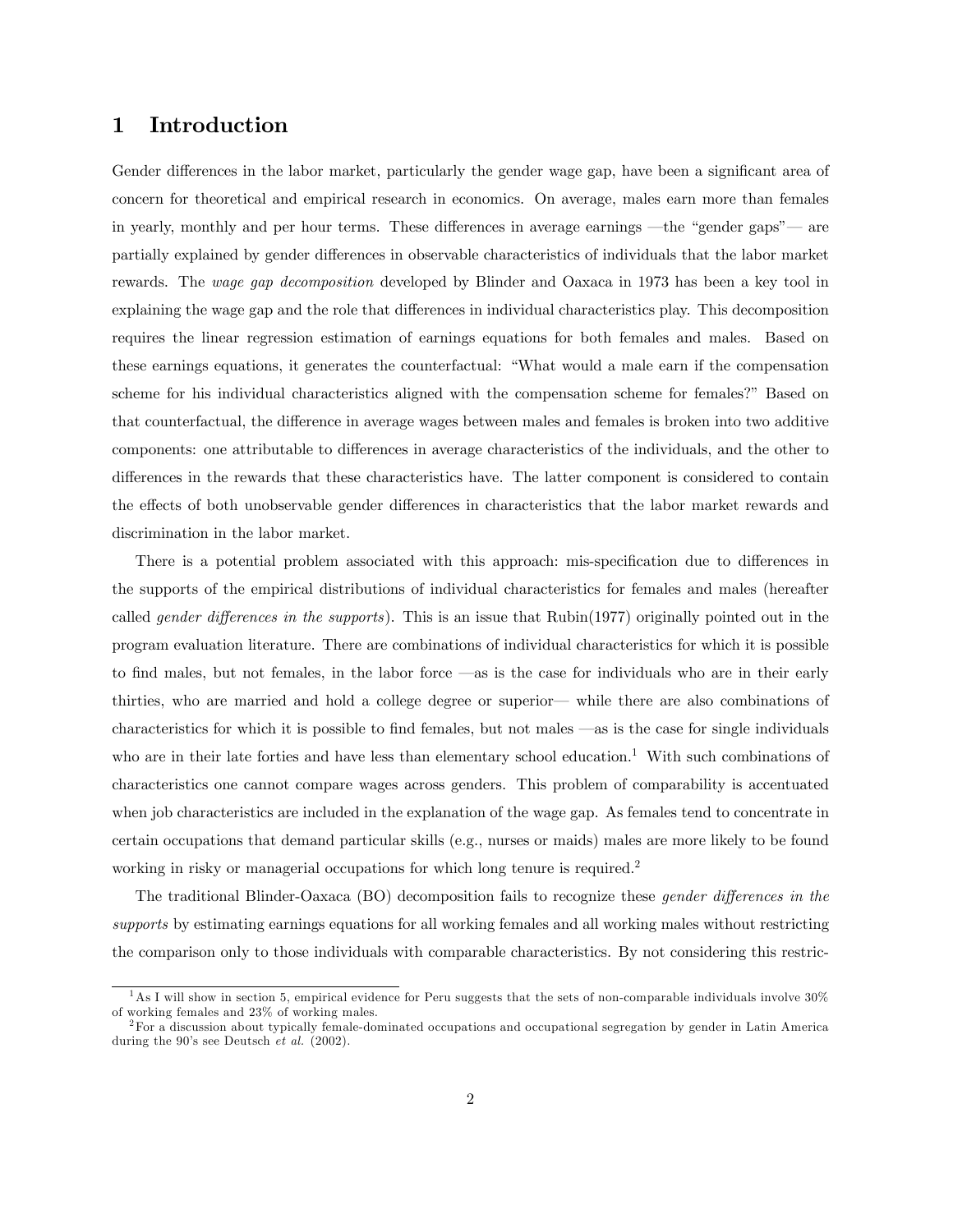tion, the BO decomposition is implicitly based on an "out-of-support assumption": it becomes necessary to assume that the linear estimators of the earnings equations are also valid out of the supports of individual characteristics for which they were estimated. Empirical evidence (which I show in this paper) suggests that this assumption tends to over-estimate the component of the gap attributable to differences in the rewards for individuals' characteristics.

Besides the mis-specification problem associated with gender differences in the supports, it is also important to note an informative limitation of the original approach: the BO decomposition is informative only about the average unexplained difference in wages, not about the distribution of these unexplained differences. Exploring a different approach promises to be more fruitful.

In this paper I adapt a tool of the program evaluation literature, matching, to fix the problem of gender differences in the supports and provide information about the distribution of the differences in wages that remain unexplained by the characteristics of the individuals after the decomposition, without requiring any estimation of earnings equations and hence, no validity-out-of-the-support assumptions. The proposed approach is to consider the gender variable as a treatment and use matching to select sub-samples of males and females such that there are no differences in observable characteristics between the matched groups. Motivated by this matching approach, I propose a new decomposition of the wage gap that accounts for differences in the distribution of individual characteristics, paying special attention to gender differences in the supports.

The proposed methodology is implemented using data from Peru between the years 1986 and 2000. The convenience of using this data set and time frame is two-fold. First, as it is documented by Blau and Ferber (1992), the Latin American region reports the highest levels of gender occupational segregation in the world and there are substantial gender differences in observable characteristics of the individuals. There is reason to think that the problem of the *gender differences in the supports* matters substantially in this region. Second, Peru implemented many of the economic reforms that took place in Latin America during the early nineties. These economic reforms, besides instituting an accelerated privatizing process, included substantial changes in labor market regulations.<sup>3</sup>

The remainder of this paper proceeds as follows: Section 2 explores the related literature. Section 3 presents the matching approach and its link to a non-parametric extension of the Blinder-Oaxaca decomposition that emphasizes the gender differences in the supports. Section 4 discusses the data and reports the main gender differences in characteristics that are related to wages. Section 5 describes the results of the hourly wage gap decomposition, exploring the distribution of unexplained differences in pay and comparing matching with the traditional BO approach based on linear regressions. Section 6 explores

<sup>3</sup> See Heckman and Pages (2000) for a detailed description of those reforms and their implied costs in the Latin American region. Saavedra (2000) and Saavedra and Torero (2000) provide an analysis for those changes in Peru.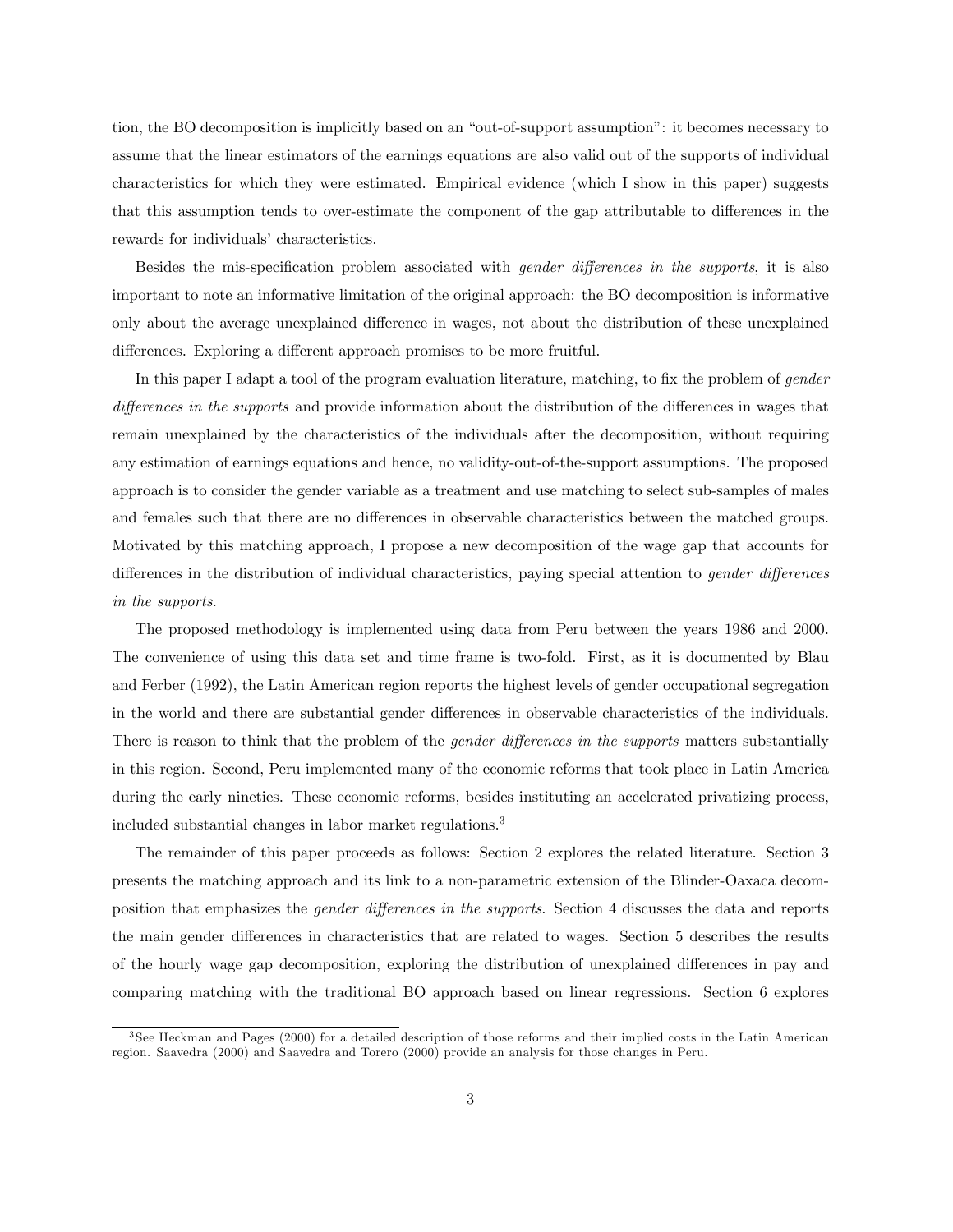gender differences in participation and unemployment rates. Section 7 concludes and outlines a short term research agenda in the path of this matching approach.

## 2 Matching and Wage Gap Decompositions: A Literature Review

Matching comparison techniques aim to find matched samples with "similar"4 observable characteristics (or a linear combination of them) except for one particular observable variable, the "treatment", which is used to group observations into two sets: the treament and the control group. Having controlled for observed characteristics, the comparison techniques are used to measure the impact of the treatment on these groups under different sets of identifying assumptions. These studies, concerned with the comparison of groups with similar characteristics, has been of especial interest to experimental design and statistics for many years. However, not until the introduction of propensity scores in experimental designs by Rosenbaum and Rubin (1983) did the matching subject enter into the discussion of estimation of causal effects in economics. As a result of their seminal work, a debate started in the economic literature about the widespread use of matching not only in experimental, but also in non-experimental designs (LaLonde (1986), Meyer (1995), Heckman, Ichimura and Todd (1997), Dehejia and Wahba (1998) and Smith and Todd (2000) among others).

Almost thirty years ago, Blinder (1973) and Oaxaca (1973) proposed a methodology to decompose wage gaps in terms of explained and unexplained components. The method is based on the separate estimation of earnings equations for the two groups being compared, namely females and males:  $\overline{y}^F = \hat{\beta}^F \overline{x}^F$  and  $\overline{y}^M = \widehat{\beta}^M \overline{x}^M$ . Thus, the wage gap can be expressed as  $\overline{y}^M - \overline{y}^F = \widehat{\beta}^M \overline{x}^M - \widehat{\beta}^F \overline{x}^F$ . Then, the method requires the addition and substraction of the term  $\hat{\beta}^F \overline{x}^M$  (or alternatively,  $\hat{\beta}^M \overline{x}^F$ ) which can be interpreted as the counterfactual situation, "What would the earnings for a male (female) with average individual characteristics be, in the case that he (she) is rewarded for his (her) characteristics in the same way as the average female (male) is rewarded?" After some algebraic manipulations, the wage gap takes the form:  $\overline{y}^M-\overline{y}^F=\widehat{\beta}^F\left(\overline{x}^M-\overline{x}^F\right)+\left(\widehat{\beta}^M-\widehat{\beta}^F\right)\overline{x}^M.$  Which has a natural interpretation: the first component of the right-hand side,  $\hat{\beta}^F(\overline{x}^M-\overline{x}^F)$ , is attributed to differences in average characteristics between males and females, while the second component,  $\left(\widehat{\beta}^M - \widehat{\beta}^F \right) \overline{x}^M$ , is attributed to differences in average rewards to the individual characteristics. Juhn, Murphy and Pierce (1993) extended the decomposition "characteristicsrewards" into one that considers three components: observable characteristics, observable rewards and

<sup>&</sup>lt;sup>4</sup>The precise way in which these similarities can be computed varies. The literature provides propensity scores, Euclidean distances, and Mahalanobis distances among others. The precise type of matching proposed in this paper will be introduced in Section 3.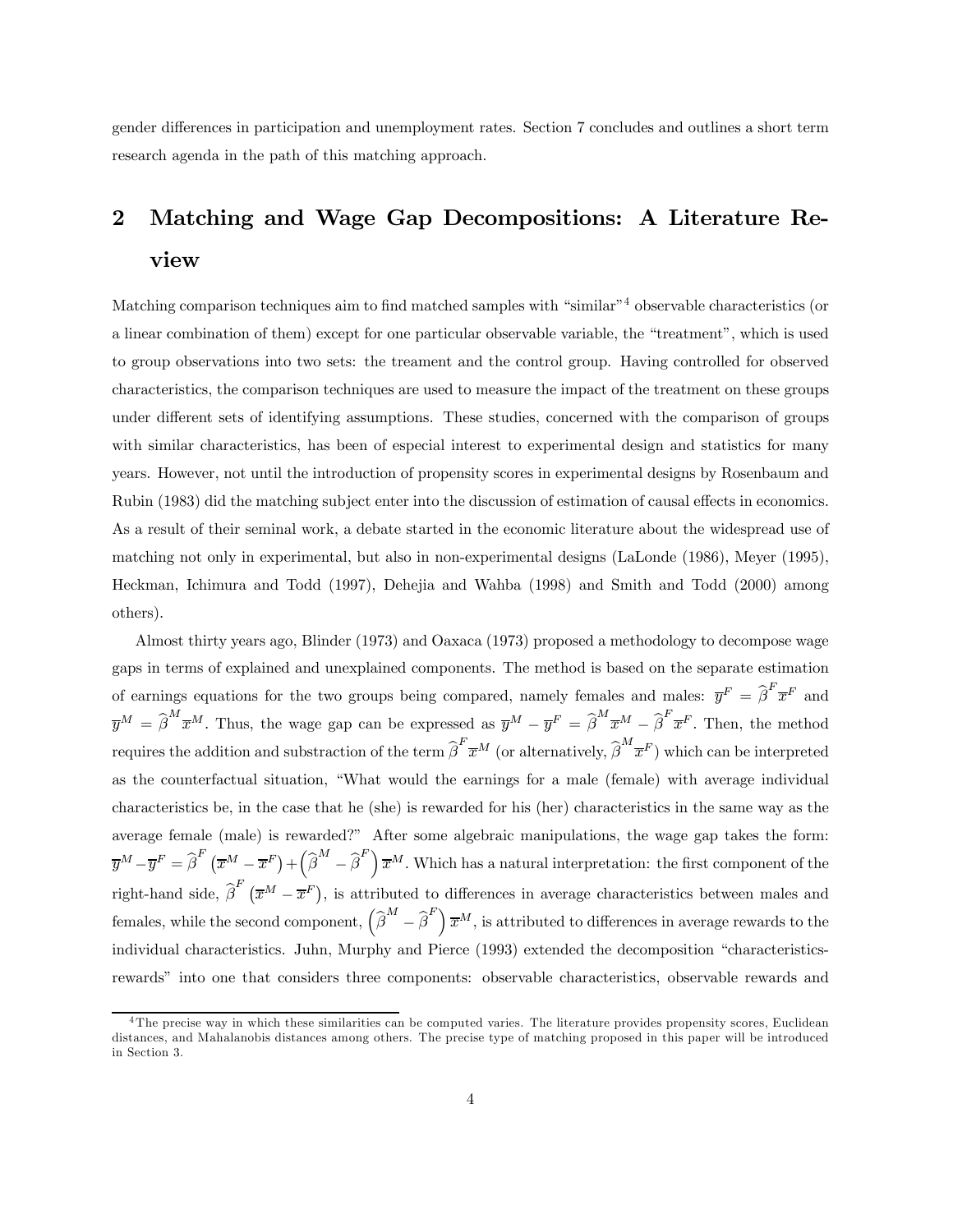unobserved heterogeneity.

Dolton and Makepeace (1987) and Munroe (1988) pointed out an informative limitation of the original BO approach. The wage gap decomposition is only informative about the average unexplained differences in pay but not about the distribution of such unexplained differences. One strategy for overcoming that distribution limitation has been the estimation of quintile earnings equations (Buchinsky (1994)). Another strategy, proposed by Jenkins (1994) and Hansen and Wahlberg (1999), has been the use of Generalized Lorenz Curves (GLC) for both observed earnings and predicted counterfactual earnings. These strategies suffer from the same drawback of ignoring the problem of *gender differences in the supports* that this paper addresses.

The idea of extending the BO decomposition to a semi-parametric setup in order to explore the distribution of unexplained differences can be found in DiNardo, Fortin and Lemieux (1996). In a setup in which they analyze the role of labor market institutions, DiNardo *et al.* estimate earnings equations nonparametrically by means of kernel estimations, facing the "curse of dimensionality" that arises when there are many explanatory variables in non-parametric setups.<sup>5</sup> Another related semi-parametric approach is proposed by Donald, Green and Paarsch (2000). By adapting techniques from the duration literature to the estimation of density functions, they explore differences in wage distributions between Canada and the United States. In the same line of exploring differences in density functions, Bourguignon, Ferreira and Leite (2002) adapt tools from the micro-simulation literature to generate sequences of counterfactual densities and compare earnings distributions in Mexico, Brazil and the U.S.

A setup closely related to the one I use in this paper is proposed by Barsky, Bound, Charles and Lupton (2001). In their paper, Barsky et al. decompose the black-white wealth gap in the U.S. based exclusively on one explanatory variable (income), avoiding in this way the dimensionality problem that the non-parametric literature faces. They recognize the importance of *differences in the supports* and restrict the comparison to the common support. In this paper I take a step further and propose a decomposition that accounts for differences in the supports measuring gaps in and out of the common support.

Pratap and Quintin (2002), also using a matching approach, measured wage differences between the formal and informal sectors in Argentina. My approach differs from that matching approach in two ways: one is the explicit assumption that the supports of the distributions of individual characteristics are different —which for the case of gender differences matters substantially— and the other is the use of matching on characteristics instead of propensity scores.<sup>6</sup>

The next section of the paper shows the details of the link between the matching approach and the

<sup>5</sup>Unfortunately for the purposes of this paper, matching also suffers from the same dimensionality problem.

<sup>6</sup>The "ignorability of treatment" assumption required by Rosenbaum and Rubin (1983) in order to allow to match by propensity scores instead of characteristics is not likely to be satisfied in the gender setup of this paper.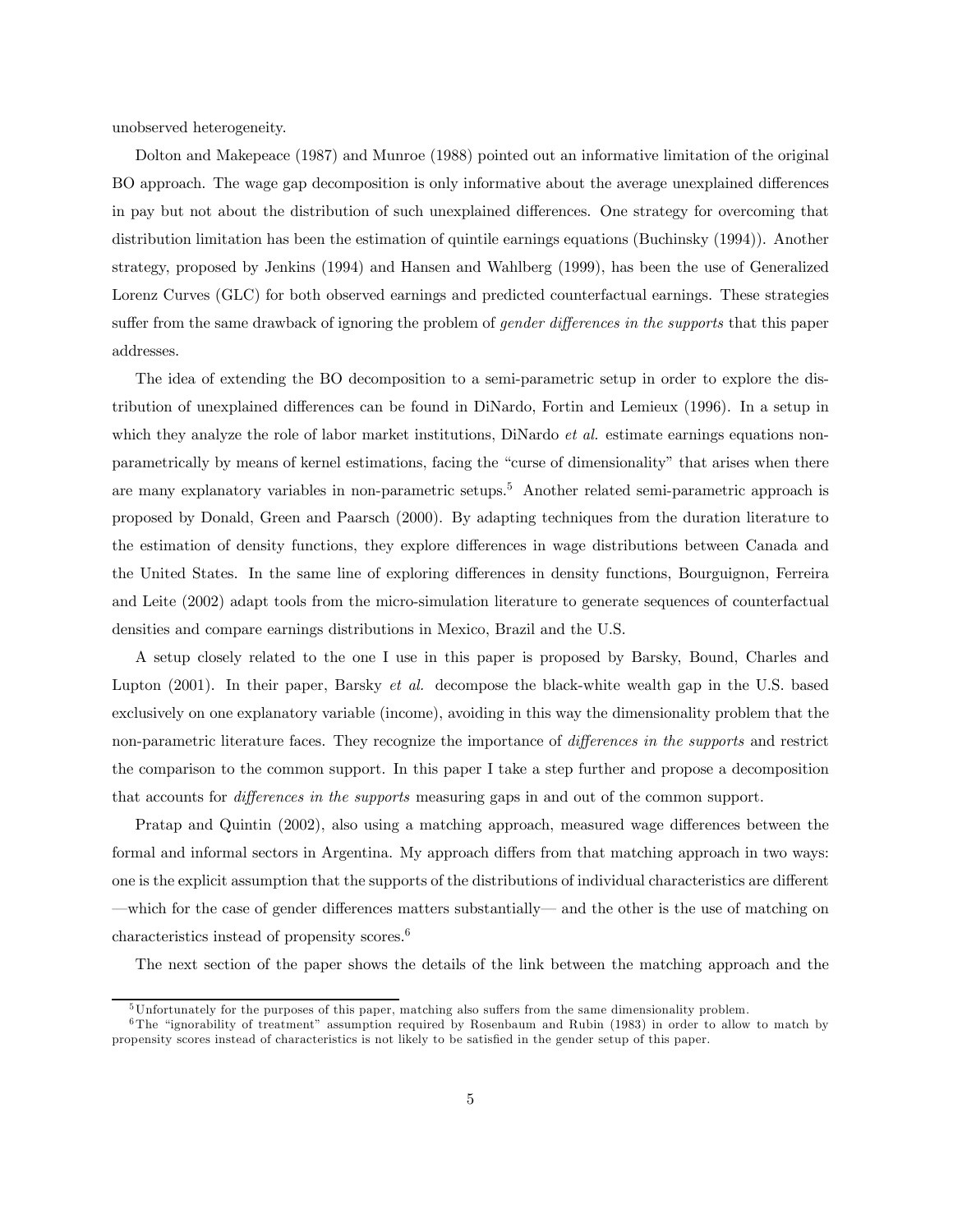wage gap decomposition proposed.

## 3 A Link Between Matching and Wage Gap Decompositions in a Non-Parametric Setup

Let Y denote the random variable that models individual earnings and  $X$  the n-dimensional vector of individual characteristics (such as age, education, occupational experience, occupation, firm size, etc.) presumably related to these earnings. Furthermore, let  $F^M(\cdot)$  and  $F^F(\cdot)$  denote the conditional cumulative distribution functions of individual characteristics  $X$ , conditional on being male and female respectively, and  $dF^{M}(\cdot)$  and  $dF^{F}(\cdot)$  denote the implied probability measures. For a correct definition of the measures and integrals that will be introduced later in this section it is enough to assume that  $F^M(\cdot)$  and  $F^F(\cdot)$ are measurable functions from  $\mathbb{R}^n$  to  $\mathbb{R}$  (in the Borel sense). Consequently,  $\mu^F(S)$  denotes the probability measure of the set S under the distribution  $dF^F(\cdot)$ , that is,  $\mu^F(S) = \int$ S  $dF^{F}\left(x\right)$  and analagously  $\mu^{M}\left(S\right)$  =  $\int dF^M(x)$ . S

The relationship governing these random variables is modeled by the functions  $g^M(\cdot)$  and  $g^F(\cdot)$ , representing the expected value of earnings conditional on characteristics and gender. Being the case that  $E[Y|M, X] = g^M(X)$  and  $E[Y|F, X] = g^F(X)$ .<sup>7</sup> It follows that

$$
E[Y|M] = \int_{S^M} g^M(x) dF^M(x),
$$
  

$$
E[Y|F] = \int_{S^F} g^F(x) dF^F(x),
$$

where  $S^M$  denotes the support of the distribution of characteristics for males and  $S^F$  the support of the distribution of characteristics for females. In such a way, the wage gap, defined as

$$
\Delta \equiv E[Y|M] - E[Y|F],
$$

can be expressed as

$$
\Delta = \int_{S^M} g^M(x) dF^M(x) - \int_{S^F} g^F(x) dF^F(x).
$$
\n(1)

<sup>&</sup>lt;sup>7</sup>This is a generalization of the linear model in which  $E[Y|X] = \beta X$ , where  $\beta$  is a 1 × n parameter vector and X is an  $n \times 1$  regressor vector.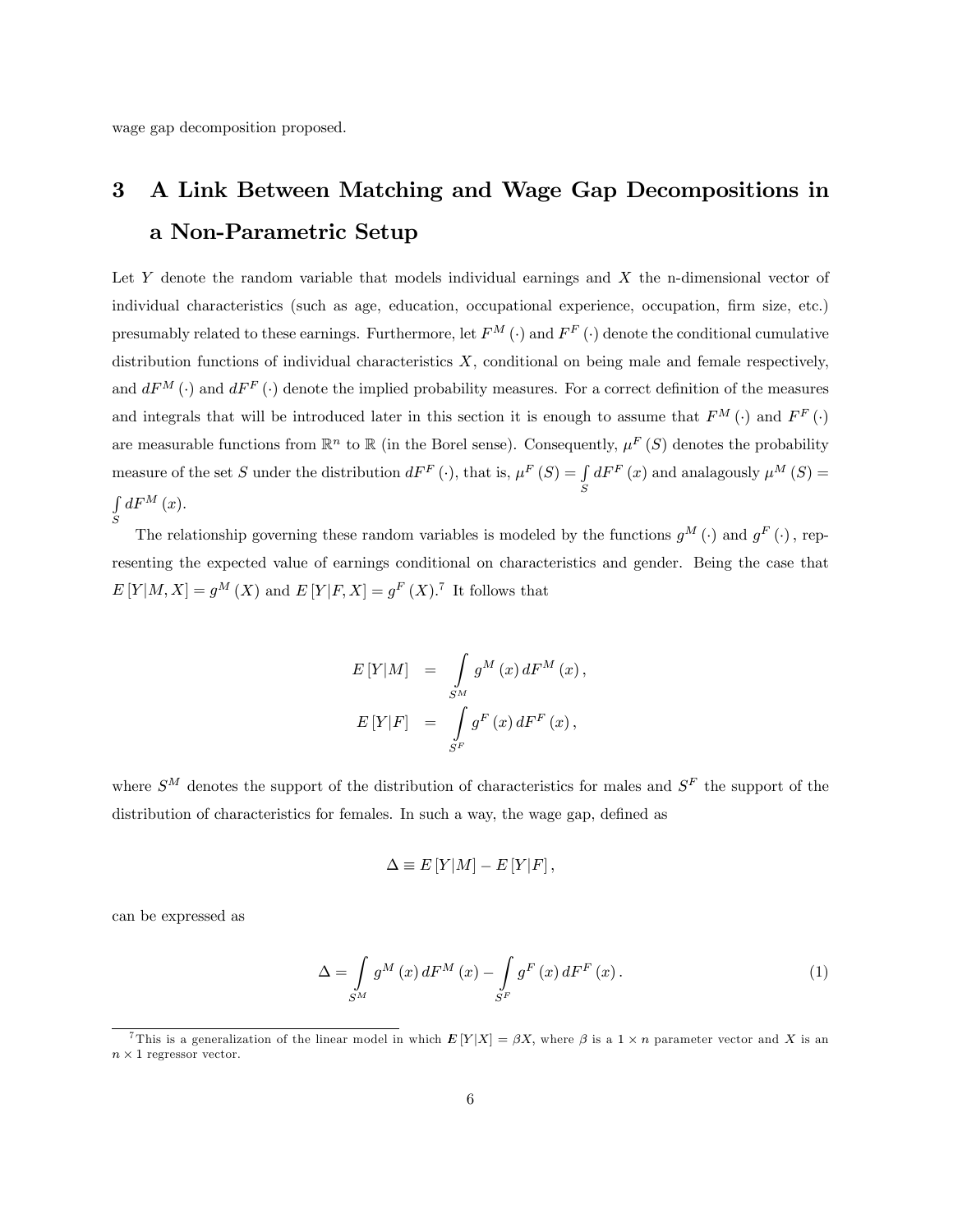Considering the fact that the support of the distribution of characteristics for females,  $S<sup>F</sup>$ , is different than the support of the distribution of characteristics for males,  $S^M$ , each integral is split over its respective domain into two parts: one on the intersection of the supports and one out of the common support, in the following way:

$$
\Delta = \left[ \int_{S^{F} \cap S^{M}} g^{M}(x) dF^{M}(x) + \int_{S^{F} \cap S^{M}} g^{M}(x) dF^{M}(x) \right] -
$$
  

$$
\left[ \int_{S^{F} \cap S^{M}} g^{F}(x) dF^{F}(x) + \int_{S^{F} \cap S^{M}} g^{F}(x) dF^{F}(x) \right]
$$

Since the measures  $dF^F(\cdot)$  and  $dF^M(\cdot)$  are identically zero out of their respective supports (by definition), the domains for the first and fourth integrals (the "non-common support" integrals) can be extended to  $\overline{S^F}$ and  $\overline{S^M}$  respectively without affecting their corresponding values. Also, every integral can be adequately re-scaled in order to obtain expressions involving expected values of  $g^F(X)$  and  $g^M(X)$  conditional on their respective partitioned domains, as is shown below.

$$
\Delta = \left[ \int_{S^{F}} g^{M}(x) \frac{dF^{M}(x)}{\mu^{M}(\overline{S^{F}})} \right] \mu^{M}(\overline{S^{F}}) + \left[ \int_{S^{M} \cap S^{F}} g^{M}(x) \frac{dF^{M}(x)}{\mu^{M}(\overline{S^{F}})} \right] \mu^{M}(S^{F}) - \left[ \int_{S^{M} \cap S^{F}} g^{F}(x) \frac{dF^{F}(x)}{\mu^{F}(\overline{S^{M}})} \right] \mu^{F}(\overline{S^{M}}).
$$

Now, replacing  $\mu^F(S^M)$  by  $1-\mu^F(\overline{S^M})$  and  $\mu^M(S^F)$  by  $1-\mu^M(\overline{S^F})$ , the gap decomposition can be expressed (after some rearrangement) in the following way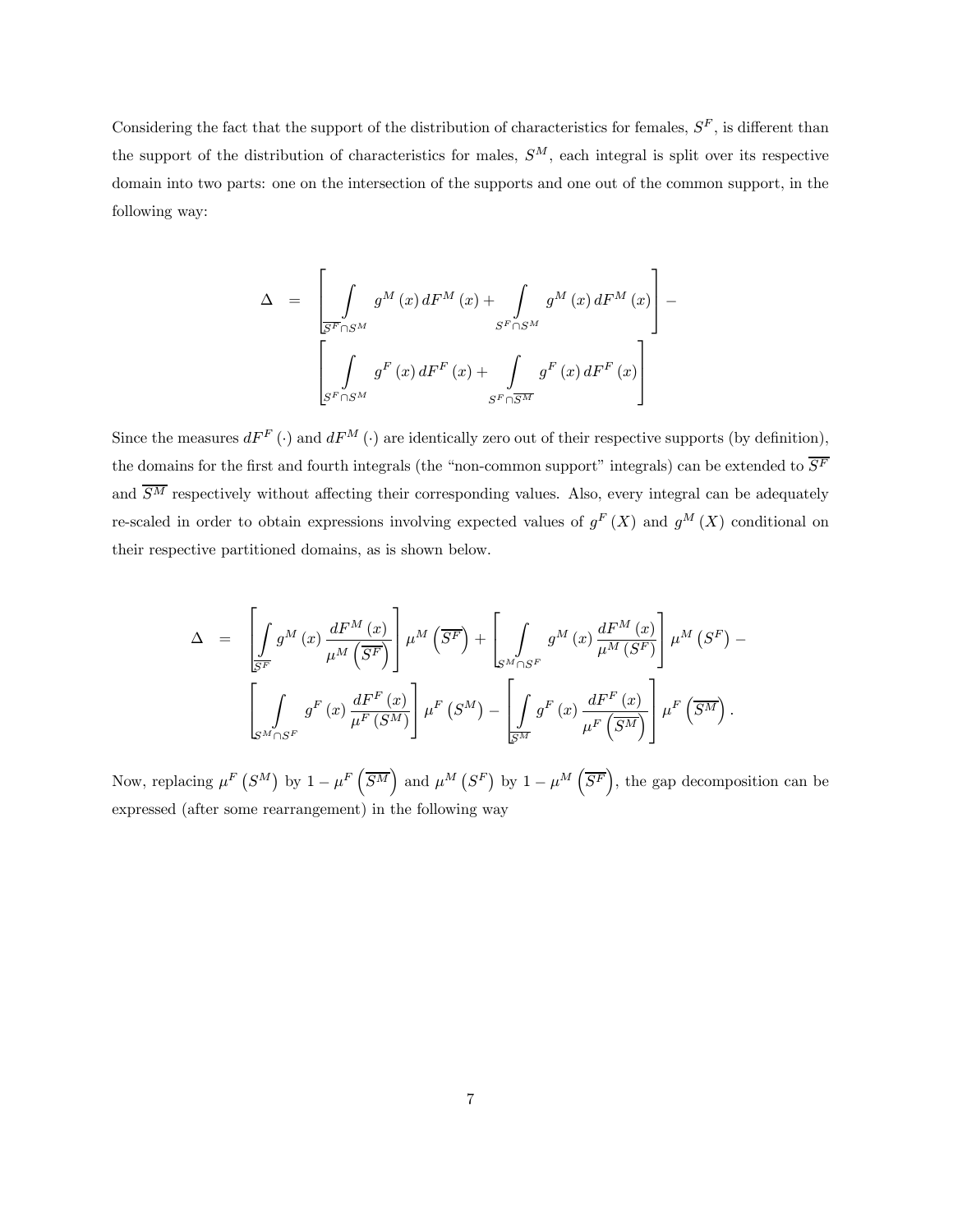$$
\Delta = \left[ \int_{S^{F}} g^{M}(x) \frac{dF^{M}(x)}{\mu^{M}(\overline{S^{F}})} - \int_{S^{F}} g^{M}(x) \frac{dF^{M}(x)}{\mu^{M}(\overline{S^{F}})} \right] \mu^{M}(\overline{S^{F}}) +
$$
  

$$
\left[ \int_{S^{M} \cap S^{F}} g^{M}(x) \frac{dF^{M}(x)}{\mu^{M}(\overline{S^{F}})} - \int_{S^{M} \cap S^{F}} g^{F}(x) \frac{dF^{F}(x)}{\mu^{F}(\overline{S^{M}})} \right] +
$$
  

$$
\left[ \int_{S^{M}} g^{F}(x) \frac{dF^{F}(x)}{\mu^{F}(\overline{S^{M}})} - \int_{\overline{S^{M}}} g^{F}(x) \frac{dF^{F}(x)}{\mu^{F}(\overline{S^{M}})} \right] \mu^{F}(\overline{S^{M}}).
$$

Finally, the second pair of integrals in this expression (those that are computed over the common support) can be decomposed in an analogous way as is done in the Blinder-Oaxaca setup by adding and subtracting the element that permits them to evaluate the counterfactual mentioned above,  $\int$  $S^M$  $g^M\left(x\right)\frac{dF^F(x)}{\mu^F(S^M)},$ obtaining8

$$
\Delta = \left[ \int_{\mathcal{S}^F} g^M(x) \frac{dF^M(x)}{\mu^M(\overline{S^F})} - \int_{S^F} g^M(x) \frac{dF^M(x)}{\mu^M(S^F)} \right] \mu^M(\overline{S^F}) +
$$
  

$$
\int_{S^M \cap S^F} g^M(x) \left[ \frac{dF^M}{\mu^M(S^F)} - \frac{dF^F}{\mu^F(S^M)} \right] (x) + \int_{S^M \cap S^F} \left[ g^M(x) - g^F(x) \right] \frac{dF^F(x)}{\mu^F(S^M)} +
$$
  

$$
\left[ \int_{S^M} g^F(x) \frac{dF^F(x)}{\mu^F(S^M)} - \int_{\overline{S^M}} g^F(x) \frac{dF^F(x)}{\mu^F(\overline{S^M})} \right] \mu^F(\overline{S^M}).
$$

Which I denote by

$$
\Delta = \Delta_M + \Delta_X + \Delta_0 + \Delta_F.
$$

The typical interpretation of the wage gap decomposition applies, but in this new construction, only over the common support. In this construction, two new additive components have been included, leaving us with a four-element decomposition.

<sup>&</sup>lt;sup>8</sup>We are denoting by  $\frac{dF^M}{\mu^M(S^F)} - \frac{dF^F}{\mu^F(S^M)}$  the measure (with signal) induced by the original measures  $dF^M$  and  $dF^F$  and the corresponding arithmetic operations.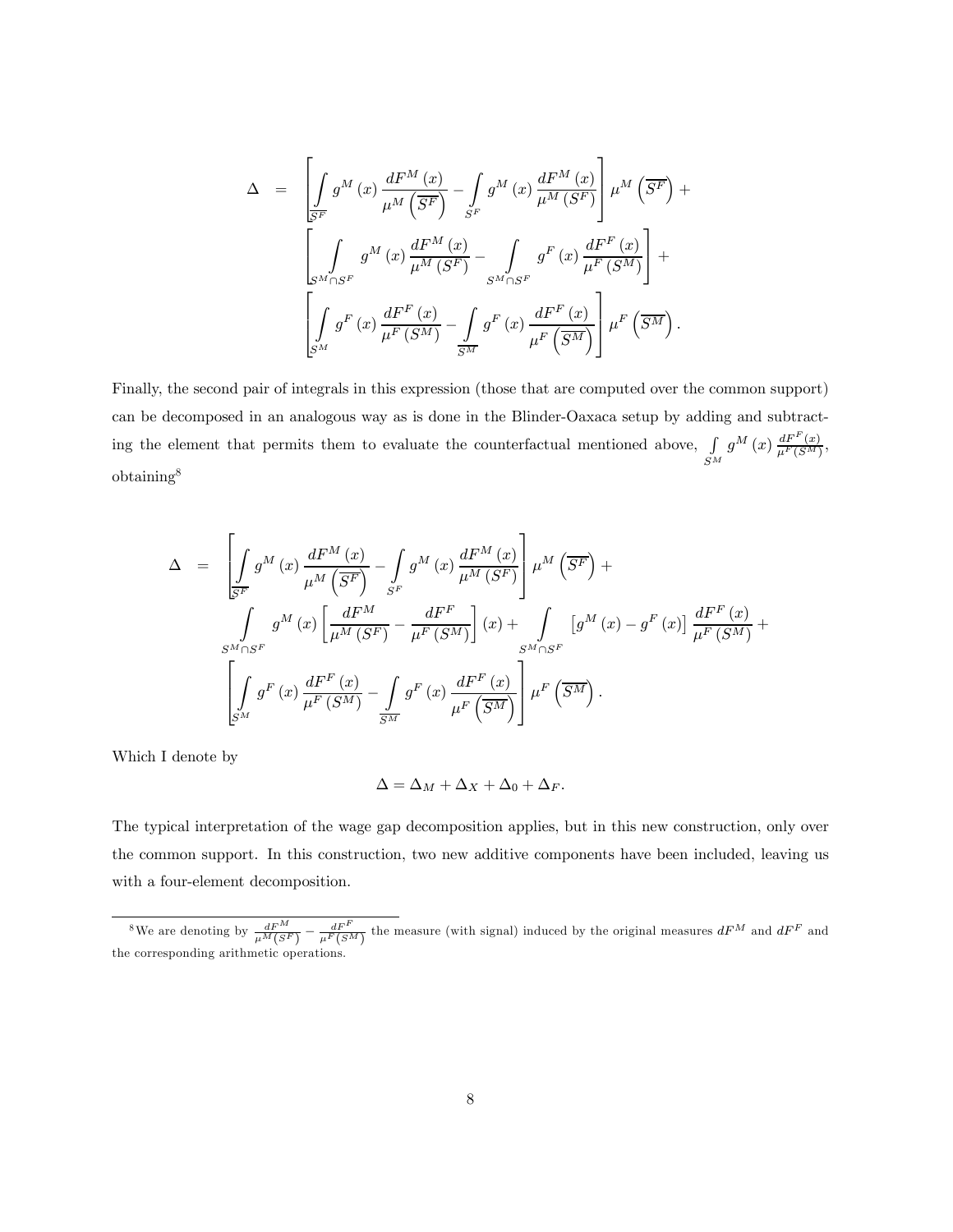The first component,

$$
\Delta_M = \left[ \int\limits_{S^F} g^M(x) \, \frac{dF^M(x)}{\mu^M \left( \overline{S^F} \right)} - \int\limits_{S^F} g^M(x) \, \frac{dF^M(x)}{\mu^M \left( S^F \right)} \right] \mu^M \left( \overline{S^F} \right),\tag{2}
$$

is the part of the gap that can be explained by differences between two groups of males – those whose characteristics can be matched to female characteristics and those who cannot. This component accounts for that part of the gap that would disappear in the case that there were no males with combinations of characteristics  $X$  that remain entirely unmatched by females, or alternatively, if those males with individual characteristics that are not matched by females were paid, on average, as the average matched males. It is computed as the difference between the expected wage of males out of the common support minus the expected wage of males in the common support, weighted by the probability measure (under the distribution of characteristics of males) of the set of characteristics that females do not reach.

The second component,

$$
\Delta_X \equiv \int_{S^M \cap S^F} g^M(x) \left[ \frac{dF^M}{\mu^M(S^F)} - \frac{dF^F}{\mu^F(S^M)} \right] (x) \,, \tag{3}
$$

is the part of the wage gap that can be explained by differences in the distribution of characteristics of males and females over the common support. In the linear BO setup this corresponds to the component  $\widehat{\beta}^{M}\cdot\left(\overline{x}^{M}-\overline{x}^{F}\right)$  .

The third component,

$$
\Delta_0 \equiv \int\limits_{S^M \cap S^F} \left[ g^M \left( x \right) - g^F \left( x \right) \right] \frac{dF^F \left( x \right)}{\mu^F \left( S^M \right)},\tag{4}
$$

corresponds to the "unexplained part." That share of the wage gap that cannot be attributed to differences in characteristics of the individuals and is typically attributed to a combination of both the existence of unobservable characteristics that explain earnings and the existence of discrimination. In the linear Blinder-Oaxaca setup this corresponds to the component  $(\widehat{\beta}^M - \widehat{\beta}^F) \cdot \overline{x}^F$ .

The fourth component,

$$
\Delta_{F} \equiv \left[ \int_{S^{M}} g^{F}\left(x\right) \frac{dF^{F}\left(x\right)}{\mu^{F}\left(S^{M}\right)} - \int_{\overline{S^{M}}} g^{F}\left(x\right) \frac{dF^{F}\left(x\right)}{\mu^{F}\left(\overline{S^{M}}\right)} \right] \mu^{F}\left(\overline{S^{M}}\right), \tag{5}
$$

is the part of the gap that can be explained by the differences in characteristics between two groups of females, those who have characteristics that can be matched to male characteristics and those who cannot. It accounts for that part of the gap which would disappear should it ever be the case that all females reach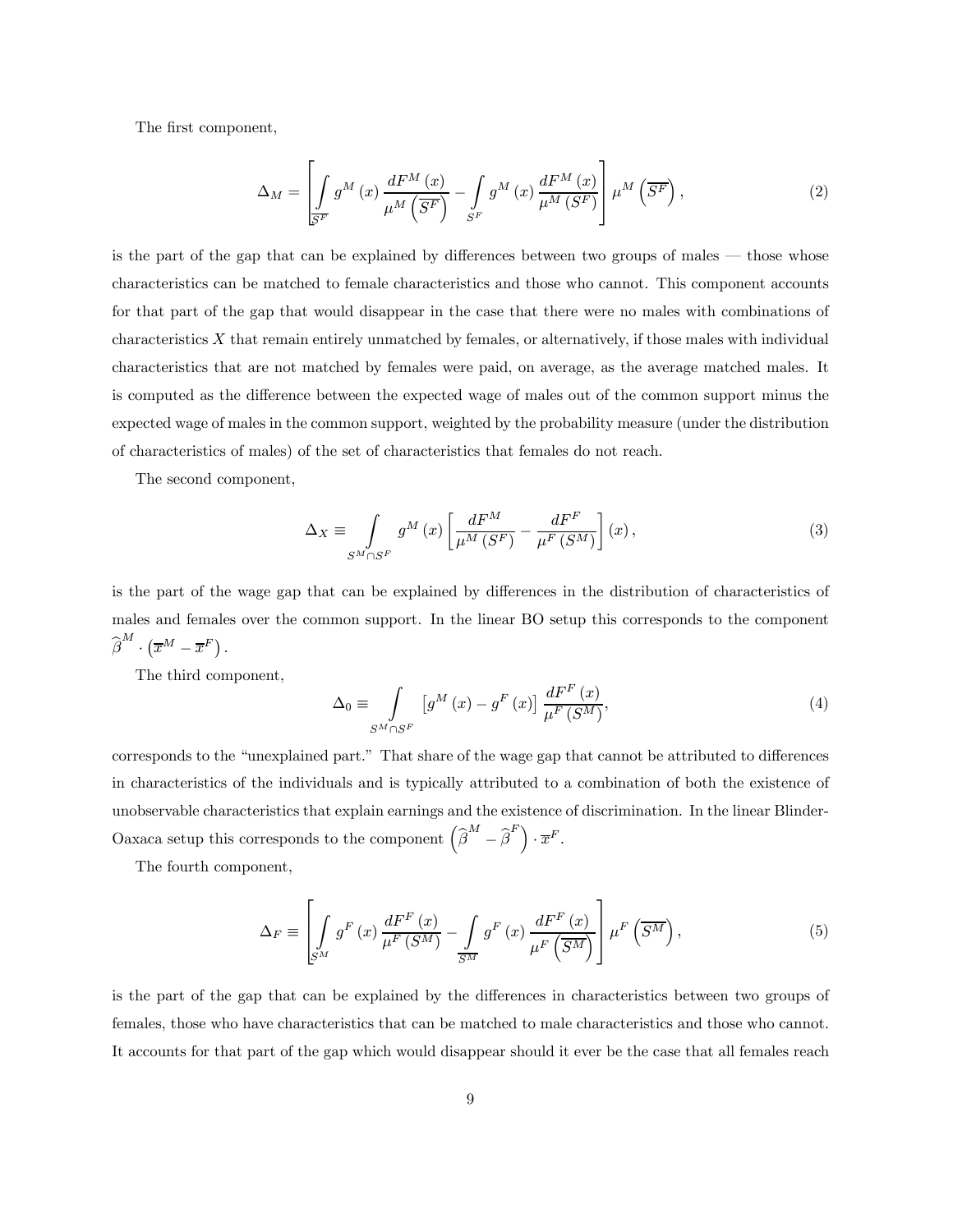at least one possible combination of the set of characteristics X that the population of males reach, or alternatively, if these females were paid, on average, as the matched females are paid. It is computed as the difference between the expected wage of females in and out of the common support, weighted by the probability measure (under the distribution of characteristics of females) of the set of characteristics that males do not reach.

In this way the wage gap has been broken into four additive components:

$$
\Delta = \Delta_M + \Delta_X + \Delta_0 + \Delta_F. \tag{6}
$$

Being the case that three of them can be attributed to the existence of differences in individuals characteristics that the labor market rewards  $(\Delta_X, \Delta_M$  and  $\Delta_F)$  and the other  $(\Delta_0)$  to the existence of a combination of both unobservable (by the econometrician) differences in characteristics that the labor market rewards and discrimination. In that sense, it is convenient to express the wage gap as:

$$
\Delta = (\Delta_M + \Delta_X + \Delta_F) + \Delta_0. \tag{7}
$$

and interpret it as is traditionally done in the linear BO setup, with two components: one attributable to differences in observable characteristics of the individuals and the other considered as an unexplained component of the gap.

Under this framework, I will introduce the matching procedure in order to estimate these four components.

I will re-sample all females without replacement and match each observation to one synthetic male, obtained averaging the characteristics of all males with exactly the same characteristics  $x$ . The matching algorithm in its basic form can be summarized as follows:

- Step 1: Select one female from the sample (without replacement).
- Step 2: Select all the males that have the same characteristics  $x$  as the female previously selected.
- Step 3: With all the individuals selected in Step 2, construct a synthetic individual whose characteristics are equal to the average of all of them and "match" him to the original female.
- Step 4: Put the observations of both individuals (the synthetic male and the female) in their respective new samples of matched individuals.
- Repeat the steps 1 through 4 until it exhausts the original female sample.

As a result of the application of this one-to-many-with-zero-discrepancies matching I generate a partition of the dataset. The new dataset contains observations of "matched females", "matched males", "unmatched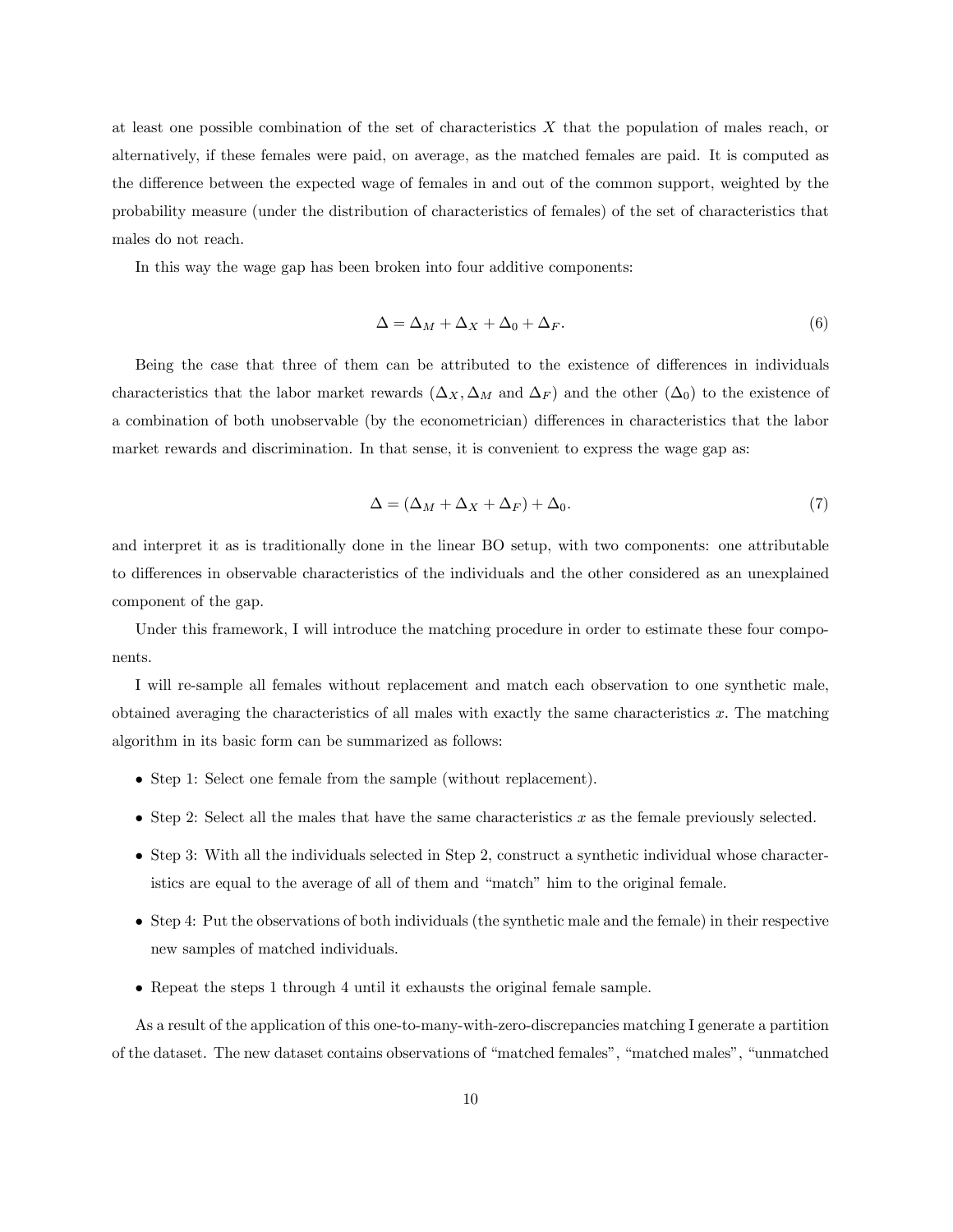females" and "unmatched males," being the case that the sets of matched males and females have the same empirical distributions of probabilities for characteristics X.

The purpose of re-sampling without replacement from the sample of females and with replacement from the sample of males is to preserve the empirical distribution of characteristics for females (being the case that the support for that distribution is finite). This allows us to generate the appropriate counterfactual and interpret the four components as I have done in this section. This generation of a counterfactual  $-$  continuing the analogy with the original Blinder-Oaxaca setup  $-$  can also be done the opposite way (that is, re-sampling without replacement for males and with replacement for females) with the appropriate changes in the interpretation of the four components derived.

In such a way, the estimation of the four components previously presented is reduced to simple computations of conditional expectations and empirical probabilities without it being necessary to estimate the non-parametric earnings equations  $g^M(\cdot)$  and  $g^F(\cdot)$ .<sup>9</sup>

$$
\Delta_M = \mu^M \left(Unmatched \right) (E_{M,unmatched} [Y|M] - E_{M,matched} [Y|M])
$$
\n
$$
\Delta_X = E_{M,matched} [Y|M] - E_{F, matched} [Y|M]
$$
\n
$$
\Delta_0 = E_{F, matched} [Y|M] - E_{F, matched} [Y|F]
$$
\n
$$
\Delta_F = \mu^F \left(Unmatched \right) (E_{F, matched} [Y|F] - E_{F,unmatched} [Y|F])
$$
\n(8)

The use of this matching criterion allows us to keep away from any type of parametric assumptions that may impose restrictions on the behavior of the random variables involved in the analysis. It is solely based on the modeling assumption that individuals with the same observable characteristics should be paid the same regardless of their sex.

The analysis presented here raises a point to be taken into account in the traditional setup of the BO decomposition, one that has not received considerable attention but plays an important role: the supports of the distributions of characteristics for females and males may not overlap completely, thus it is necessary to restrict the decomposition in terms of "differences in characteristics and differences in coefficients" only to the common support, where the comparison of wages makes sense.

Using the BO decomposition, it is necessary to implicitly make "out-of-the-support" assumptions on the linear estimators obtained by the regressions<sup>10</sup>, assumptions that may seem plausible, but for which it is impossible to find evidence in favor or against. By the decomposition proposed here we are not required

 $9$ The notation used in the following formulae is self-explanatory: the sub-indexes on the expectations denote the distribution according to which the expected value is taken.

 $10$ Namely, the assumption that the fitted regression hyperplane (or surface) can be extended for individual characteristics that have not been found empirically in the data sets, using the same estimators computed with the observed data.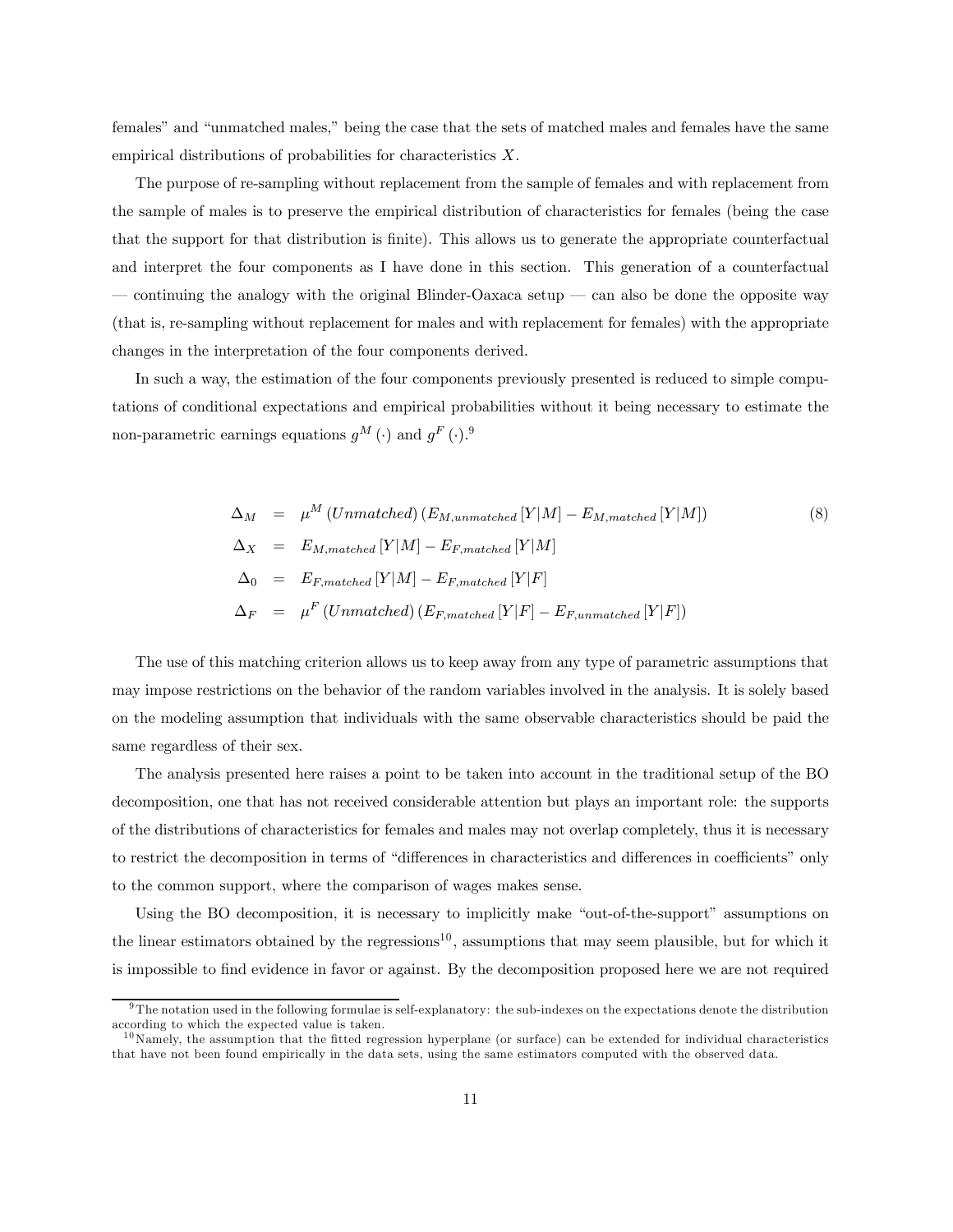to make these kinds of assumptions, and additionally, I propose a way to compute those components of the gap that correspond to the non-overlapping supports  $(\Delta_M$  and  $\Delta_F)$ .

As will be shown later in this paper, it is an empirical regularity that the unmatched males have average wages above the average wages of their matched peers. Hence, running regressions to estimate earnings equations for all males without recognizing that empirical regularity tends to over-estimate the unexplained component  $(\Delta_0)$  in the BO decomposition.

It is important to emphasize the nature of gender discrimination in pay that  $\Delta_0$  captures (that is, the possibility of having equally productive males and females that are paid differently simply because of gender) and distinguish it from other sorts of discrimination that may play role in the access to particular characteristics. The extent to which these differences in access are endogenous or exogenous to the labor market may vary as we may think about discrimination that prevents promotion to high paying occupations as an example of the former and differences in education as (arguably) an example of the latter. While discrimination in access is embodied in the three components attributed to differences in characteristics, I believe that the  $\Delta_M$  component accounts for the penalization on average wages that females experience by encountering "barriers to the entry" that block their way to certain individual characteristics that males achieve. Unfortunately however, due to unobserved heterogeneity, it is not possible to distinguish whether that  $\Delta_M$  component is a result of "discrimination" or "choice."

The next section will explore the data set for which the decomposition just introduced is implemented, analyzing gender differences in some of the observable characteristics that the labor market rewards.

## 4 Gender Differences in Characteristics and the Gender Wage Gap in Peru 1986-2000

The data for this study come from the National Household Surveys (Encuestas Nacionales de Hogares) and the Specialized Employment Survey (Encuesta Especializada de Empleo) undertaken by the Peruvian Ministry of Labor and Social Promotion (MTPS) during the period 1986-1995 (except 1988) and by the National Institute of Statistics and Informatics (INEI) for the period 1996-2000. For homogenizing purposes –and taking into account that Lima concentrates almost one half of the Peruvian labor force– only workers fourteen years or older in the metropolitan Lima area have been considered for this study.

Peru, during this time frame is an interesting country to analyze. First, labor markets in Peru are segmented. As mentioned earlier in the introduction, Blau and Ferber (1992) draw attention to the fact that Latin America is the region that reports the highest levels of occupational segregation<sup>11</sup> by gender in

 $11$  Measured by the Duncan Index of Occupational Segregation.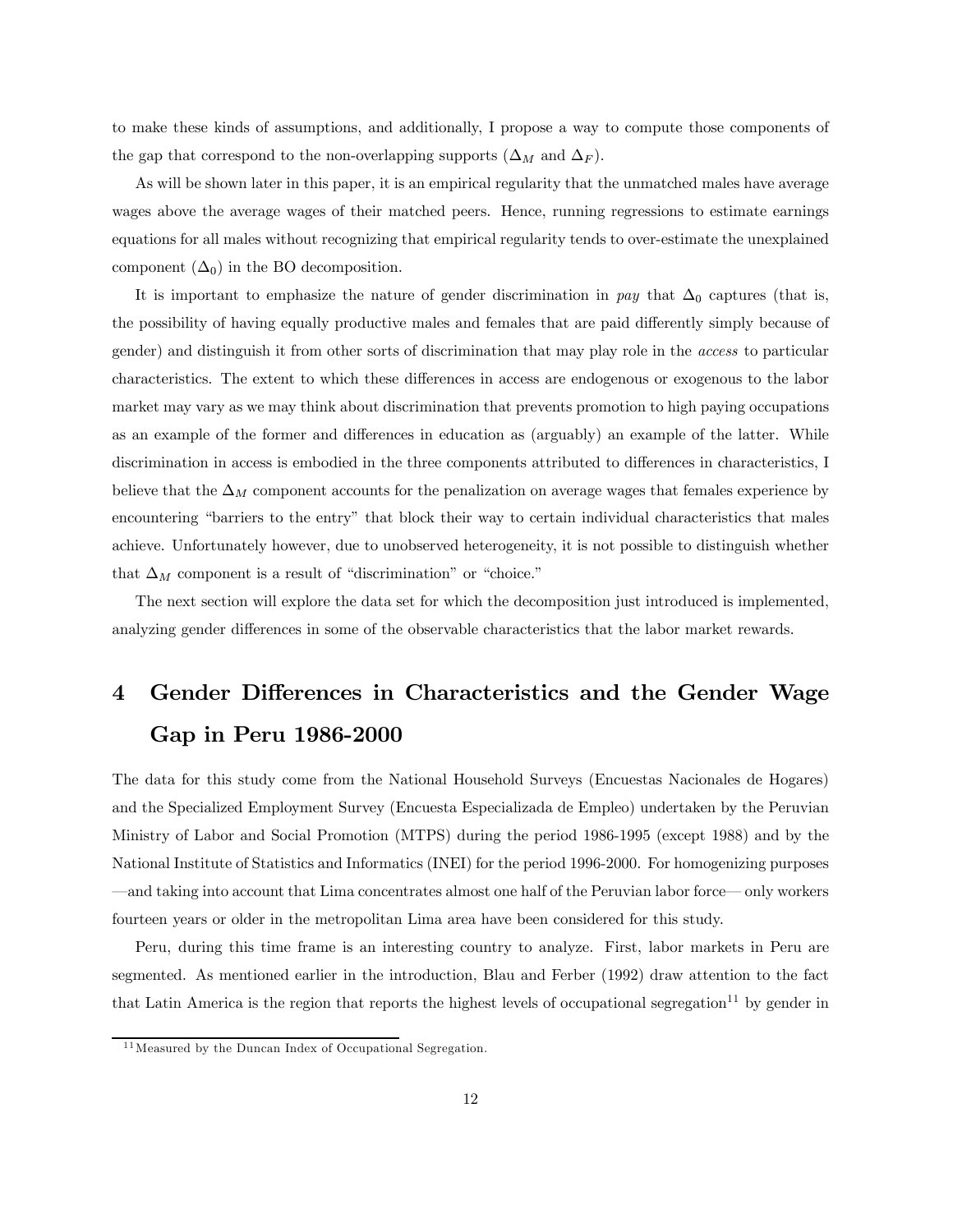the world. These high levels of occupational segregation are associated with gender differences in age and schooling of the working population which in turn would presumably imply a severe problem of *gender* differences in the supports.

In addition to the problem of occupational segregation, informality also plays a role in the Peruvian labor markets, as an important fraction of the jobs tend to fail at least one of the formality conditions (formal contract or access to insurance). The formality situation of the working class affects males and females differently: while 55% of males work on informal jobs, the analogous figure for females is 65%.

On the other hand, Peru is one of the Latin American countries that have experienced labor market reforms during the early  $1990's<sup>12</sup>$ . These reforms included dramatic reductions in firing costs that were linked to reductions in formality and a subsequent increase in turnover rates with simultaneous shorter durations of both employment and unemployment spells (Saavedra and Torero(2000)). The theoretical literature has no clear predictions about how these changes in employment dynamics will impact wage differentials. Therefore, it will be interesting to analyze how the gender wage gap evolved during this period.

When explaining gender differences in earnings, it can be argued that "the gender wage gap simply reflects gender differences in some observable characteristics of the individuals that are determinants of wages". To some extent that argument is valid as there are differences in age, education, occupational experience, and occupations, among others. These differences will partially explain the wage gap. The purpose of this paper is to measure precisely up to what extent these differences in characteristics explain the differences in pay. Exploring some descriptive statistics showing these gender differences will shed some lights.

In terms of the age of the working population, males are, on average, three years older than females. This is in contrast to the whole Peruvian population, where the average age for females is slightly higher than for males (due to females' higher life expectancy). This difference in average ages among workers may reflect earlier entrance or earlier retirement into/from the labor market for females. Both circumstances are expected to have a negative impact on wages. The first is due to the fact that an early entrance into the labor market may imply fewer years of schooling and the second because early retirement implies shorter tenure.

There are also significant differences in gender statistics with regard to educational attainment, as demonstrated in Figure 1. While 16% of working males have an elementary education level or less, 24% of working females fall in this category. In terms of years of schooling there is a related pattern. While working males have an average of 10.75 years of schooling, working females have 9.86 years on average

 $12$ The two waves of reform occured in 1991 and 1995.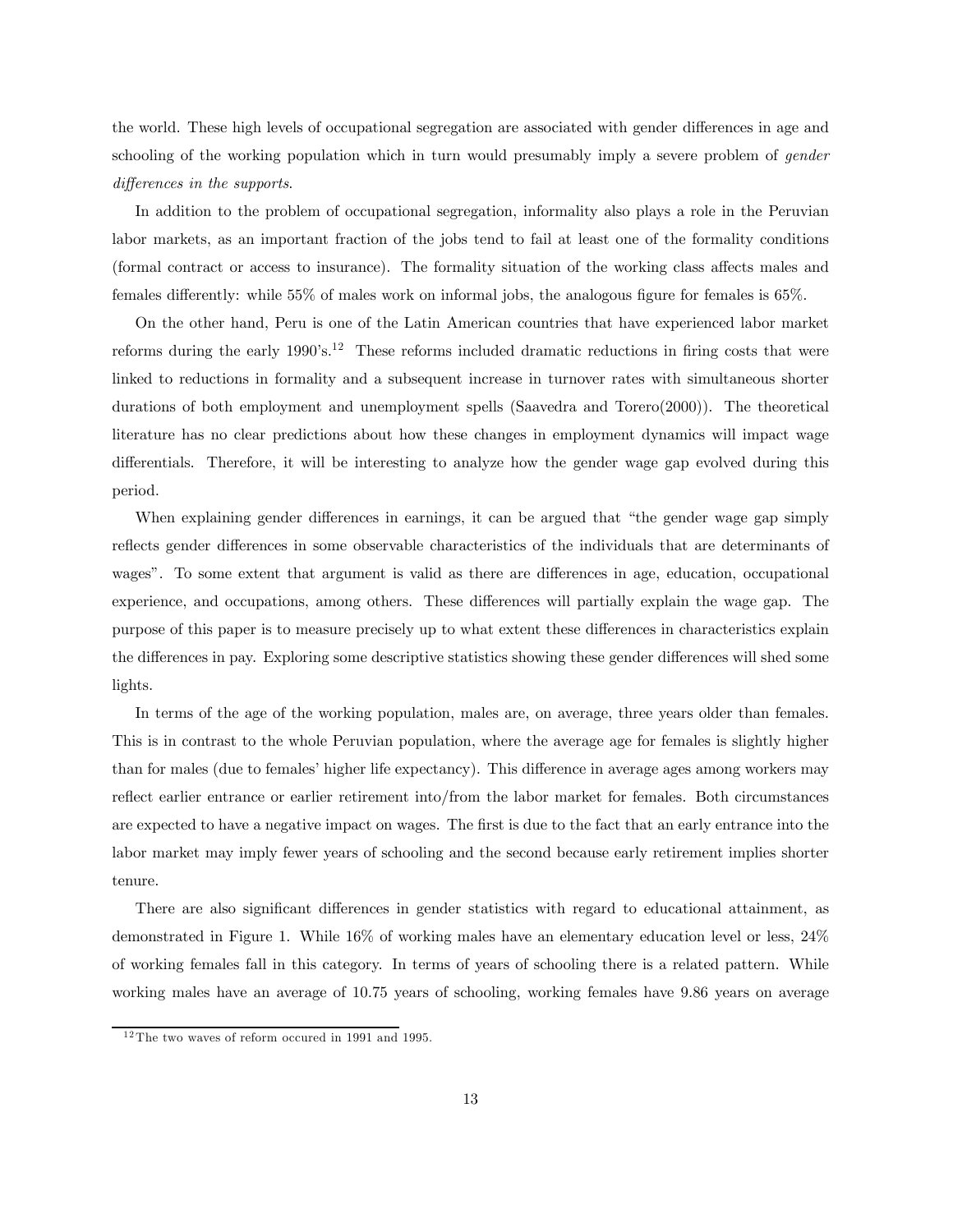

Figure 1: Educational Attainment by Gender

during the period of analysis.

These average figures for the period 1986-2000 show an evolution that is important to note. The percentage of working females with a college or high school degree increased from 68% to 81%, while for their male peers these percentages moved from 78% to 84%.

The observable characteristic for which the greatest gender difference is found is occupational experience of the working people, measured as years working in the same occupation, illustrated in graph 2.

For the period in consideration, on average, males register between 1.4 and 2.7 more years of occupational experience than females, which represents between 30% and 50% difference. It should be noted, however, that these gender differences in average years of occupational experience have decreased substantially over the period 1986-2000.

Regarding the *differences in the supports* that this paper points out and addresses, I have found that  $30\%$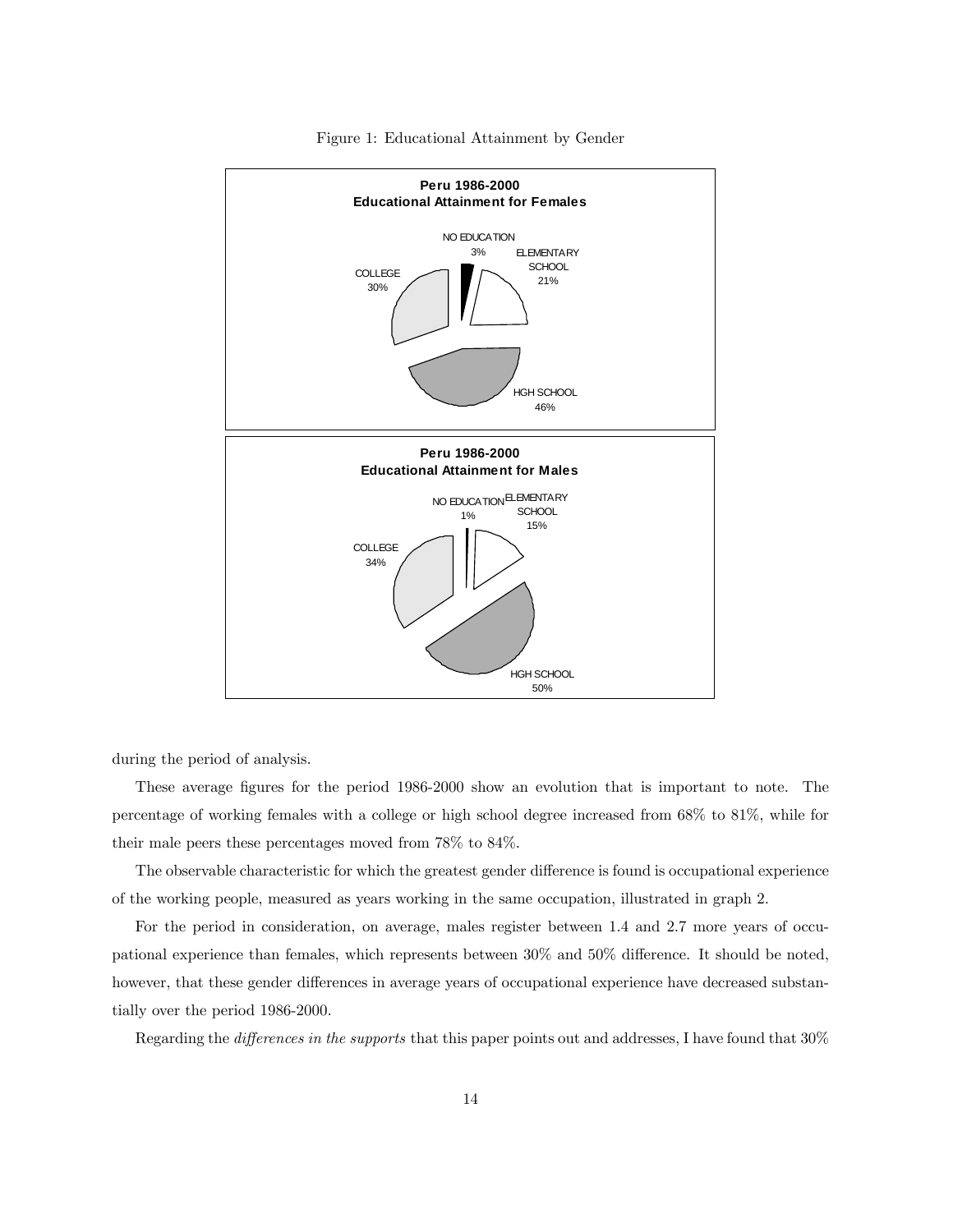

Figure 2: Evolution of Occupational Experience

of working females exhibit combinations of age, education, migratory condition<sup>13</sup> and marital status that cannot be matched by any male in the sample. Analogously, 23% of working males report combinations of the same individual characteristics (age, education, migratory condition and marital status) that no female shows. Interestingly, this 23% of working males report wages that are considerably higher than those reported by the rest of working males.

As noted, there are gender differences in some observable characteristics that the labor market rewards. But, it is also noted that these gender differences have been narrowing over the period in consideration. The next section will explore the relationship between the characteristics previously shown and the hourly wage, explaining (partially) the gender wage gap and its evolution during the fifteen years of our analysis in Peru.

Wages evolved considerably during the time frame of analysis. After the rise in real wages that started in 1985 and continued until 1987, there followed a significant fall in real wages in a context of hyperinflation. Real wages reached their minimum level in 1990, after which they improved. During the nineties, real wages increased steadily until the late years of the decade, when they began to decline again. Graph 3 shows the evolution of the hourly wage for males and females during the period 1986-2000. The hourly wages are measured in constant 1994 Peruvian Soles (S/.).

Implicitly, the previous graph is also showing the absolute values (in constant 1994 Soles) of the gender

<sup>&</sup>lt;sup>13</sup>In this paper, I am distinguishing only those who born in Lima from those who born out of Lima.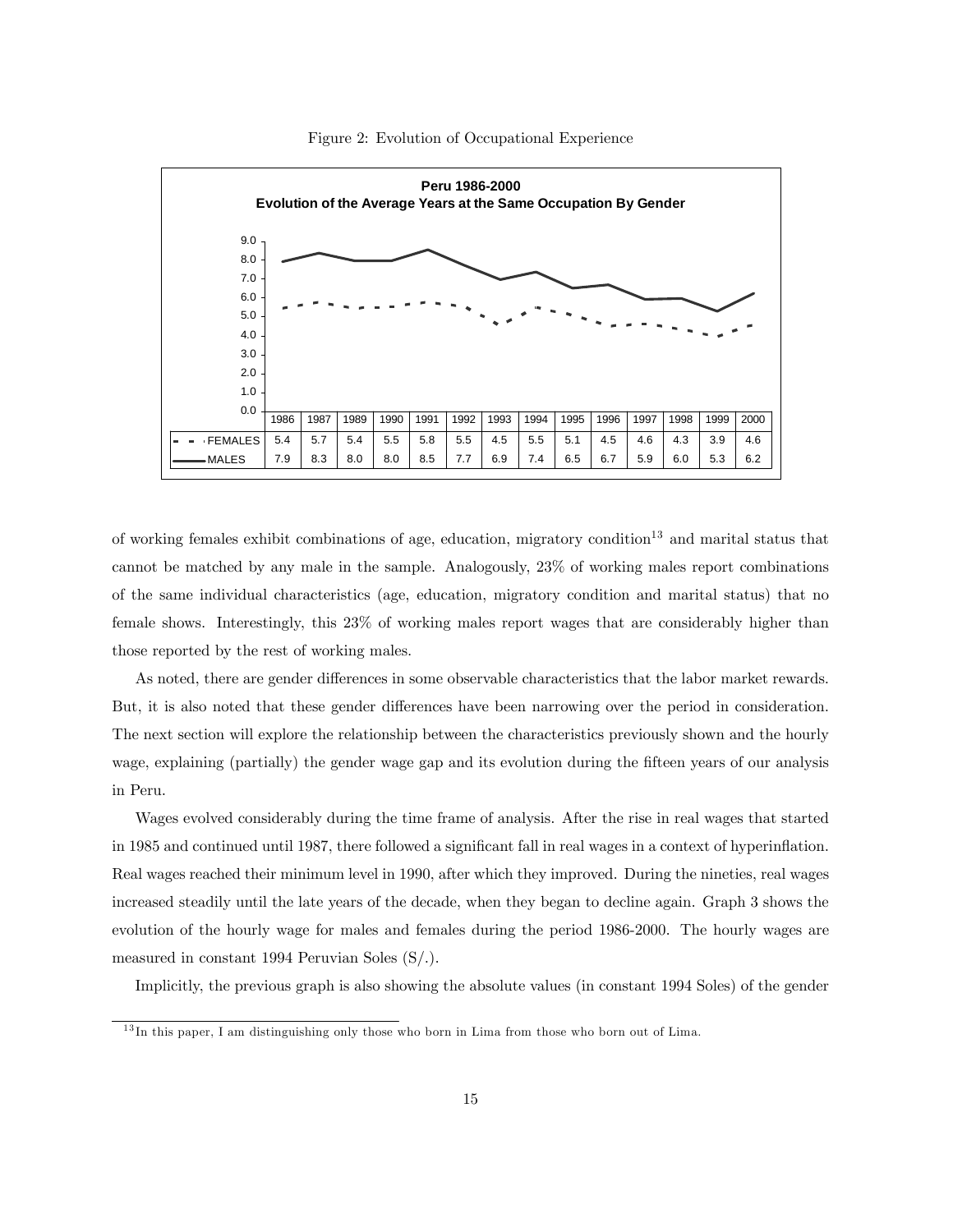

Figure 3: Hourly Wages by Gender (in 1994 soles)

wage gap (represented by the difference between any pair of adjacent bars). The next figure explicitly shows the gap in relative terms (average hourly wage gap as multiples of average hourly female earnings)<sup>14</sup>. It can be found that the gender wage gap in hourly wages varied around an average value of 0.45 (that is, on average, males earned 45% more per hour than females in Peru during the period 1986-2000) but there are significant fluctuations around that average measure.

The measure of the gap that is reported in this section (multiples of average hourly wages for females, or ∆, as it is called in Section 2) should be taken as "raw" in the sense that it considers all males and females regardless of their differences in observable characteristics, and regardless of whether it is possible to compare them or not. It is necessary to make the appropriate adjustments to that gap in order to obtain a measure of unexplained differences in average earnings for comparable samples of males and females,  $\Delta_0$ . That will be the purpose of the next sub-section, but before starting that exercise let us explore how these gender differences in average hourly wages vary according to individual characteristics.

Starting with age, note once the population have reached 30, as they get older, the gender wage gap tends to increase; for people close to retirement age the gap reaches  $128\%$ .<sup>15</sup>

According to educational attainment, the gender wage gap exhibits a non-monotonic behavior. The gap is bigger both for people with only an elementary education and for people with college degrees. It gets

 $14$ Note that the variable in which the gender gap is measured in this paper is the hourly wage instead the logarithm of the hourly wage as is common place in the literature. In sub-section 4.2 there is a discussion on the convenience of the latter over the former.

 $15$ It is important to note that this basic computation of average wage gaps for different age groups mixes "age effects" and "cohort effects."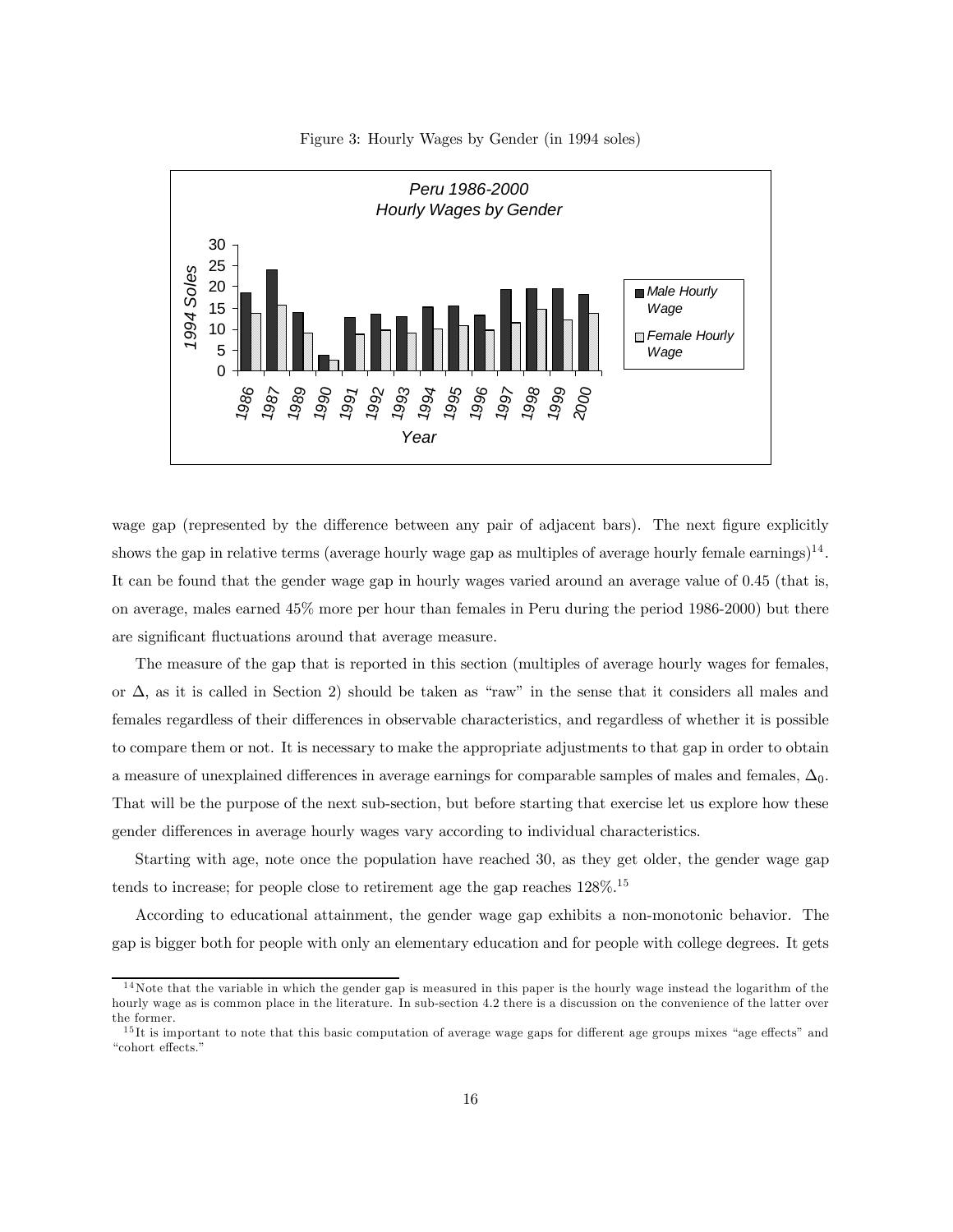



Figure 5: Hourly Wages and Gender Wage Gap for Different Age Groups

PERU 1986-2000 HOURLY WAGES ACCORDING TO GENDER AND AGE (In 1994 Soles)

|                | Less Than 20 to 29 |       | 30 to 44 | 45 to 60 | 60 or |
|----------------|--------------------|-------|----------|----------|-------|
|                | 19 Years           |       |          |          | more  |
| <b>FEMALES</b> | 5.58               | 10.03 | 12.97    | 12.45    | 10.17 |
| <b>IMALES</b>  | 7.62               | 11.99 | 17.11    | 20.32    | 23.16 |
| <b>IGAP</b>    | 37%                | 20%   | 32%      | 63%      | 128%  |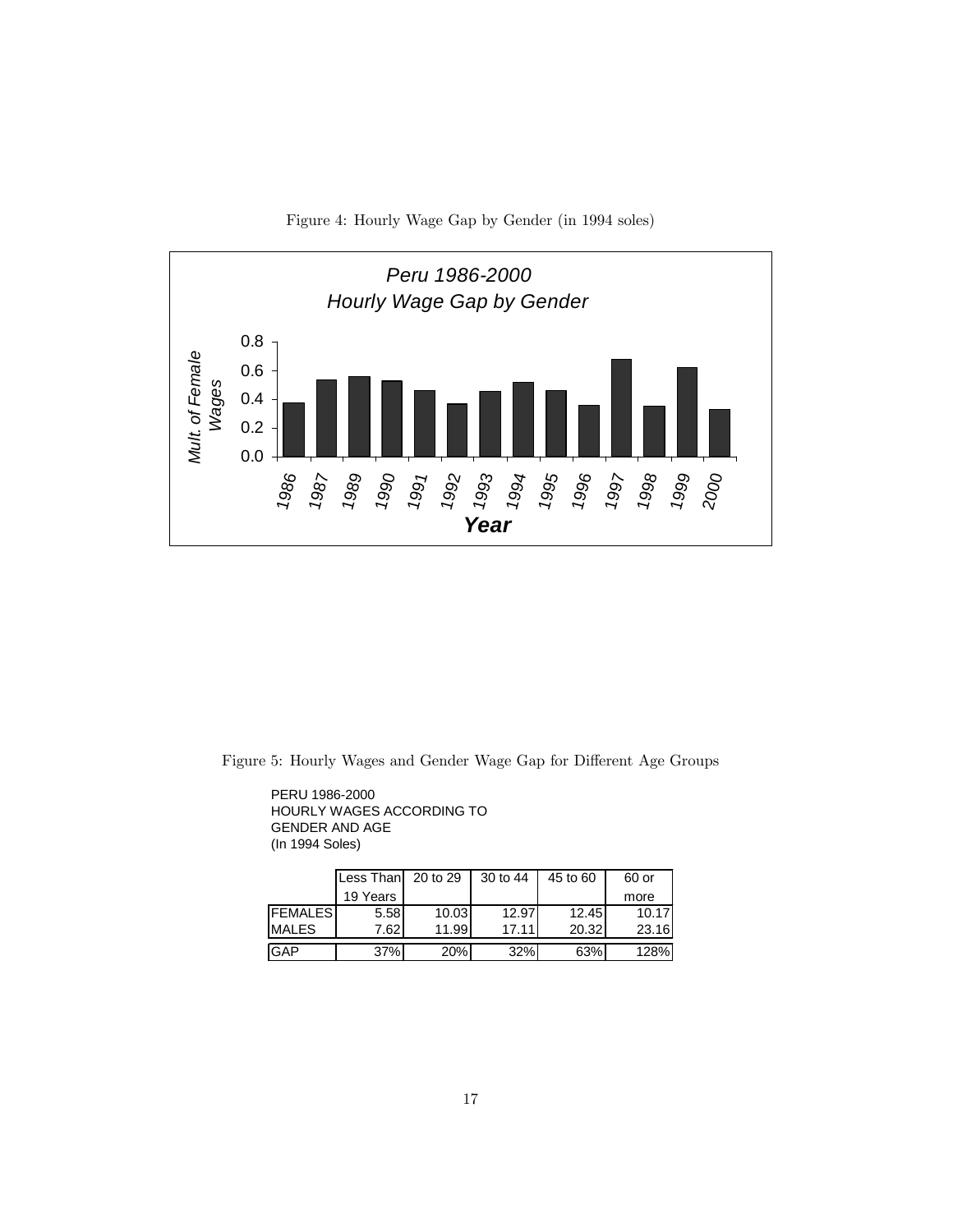Figure 6: Hourly Wages and Gender Wage Gap by Educational Attainment

PERU 1986-2000 HOURLY WAGES ACCORDING TO GENDER AND EDUCATION (In 1994 Soles)

|                | NO               | ELEMENTARY   HGH SCHOOL |       | <b>COLLEGE</b> |  |
|----------------|------------------|-------------------------|-------|----------------|--|
|                | <b>EDUCATION</b> | <b>SCHOOL</b>           |       |                |  |
| <b>FEMALES</b> | 6.52             | 6.83                    | 9.56  | 16.32          |  |
| <b>MALES</b>   | 7.79             | 10.22                   | 11.86 | 23.81          |  |
|                |                  |                         |       |                |  |
| <b>GAP</b>     | 19%              | 50%                     | 24%   | 46%            |  |

smaller for the no-education and high school populations. This fact is in line with the gender differences in the return to schooling for Peru found in Saavedra and Maruyama (1999).

The previous tables revealed substantial differences in the distribution of wages and the gender wage gap according to some individual characteristics, each analyzed independently. Next I will analyze the joint effect of these differences in characteristics on wages by means of matching and the decomposition presented in Section 2.

## 5 Explained and Unexplained Components of the Gender Wage Gap

#### 5.1 Wage Gap Decomposition. The Matching Approach

Recalling from equation [6], the wage gap,  $\Delta$ , can be expressed as

$$
\Delta = E[Y|M] - E[Y|F] = \Delta_M + \Delta_X + \Delta_0 + \Delta_F.
$$

That is, the average wage difference between males and females can be broken into four components. Three of them can be attributed to gender differences in observable individual characteristics ( $\Delta_M$ ,  $\Delta_X$  and  $\Delta_F$ ) and the fourth component to the existence of both non-observable gender differences in characteristics that determine wages and gender discrimination in pay in the labor market  $(\Delta_0)$ :

 $\Delta_X$  represents the part of the gap explained by the fact that males and females tend to have individual characteristics that are distributed differently over their common support (for instance, in the Peruvian data sets it is possible to find both males and females with "Masters or Ph.D. degree", but the proportion of females under that category is substantially smaller than the proportion of males).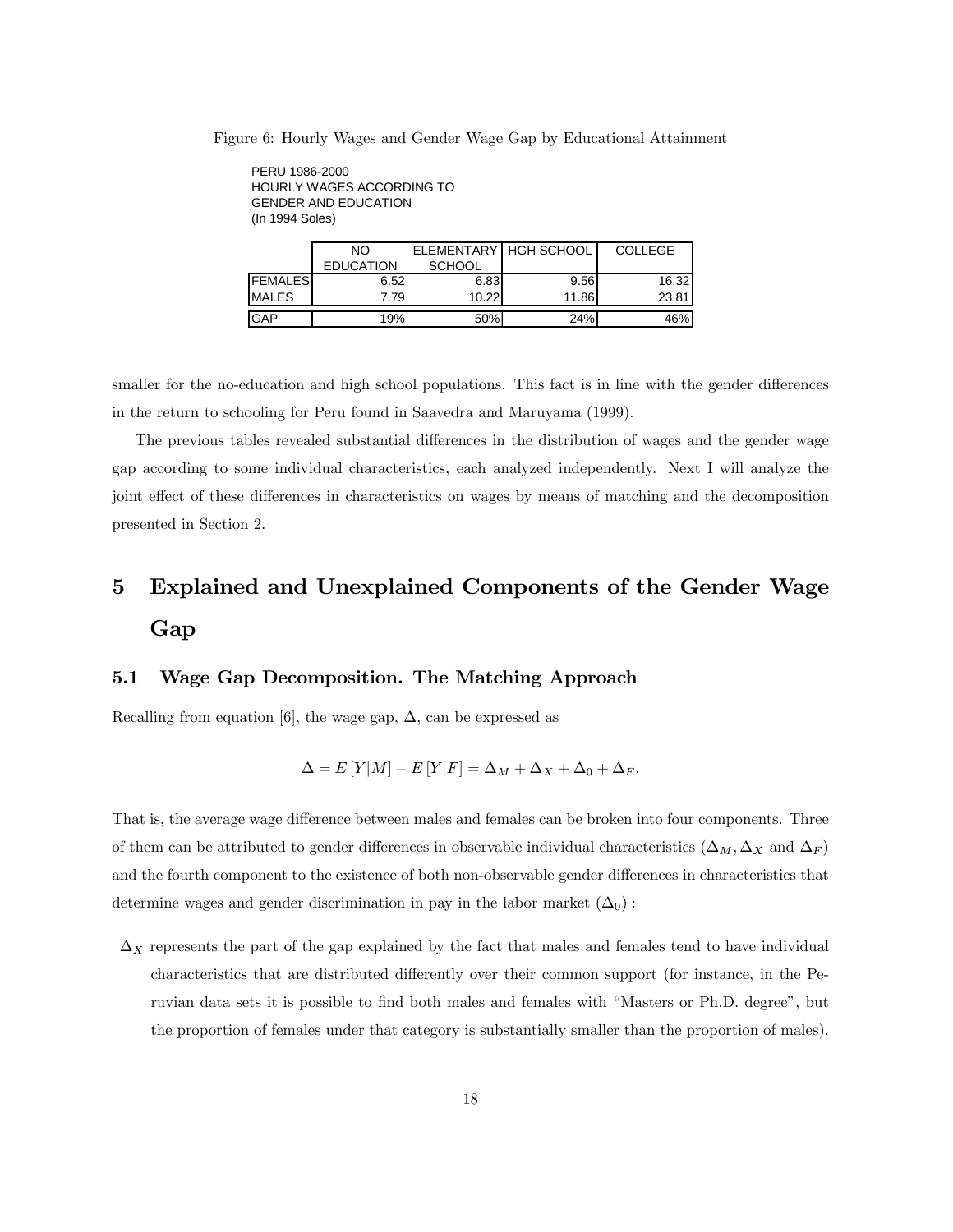$\Delta_X$  accounts for the expected decrease in males wages in a hypothetical situation in which their individual characteristics follow the distribution of female characteristics.

- $\Delta_F$  represents that part of the gap explained by the fact that there are some combinations of female characteristics for which there are no comparable males (for instance, in the Peruvian data sets there are some married females, migrants, with zero or only a few years of schooling and some years of occupational experience, but it is not possible to find comparable males with those combinations of characteristics).  $\Delta_F$  measures the expected increase in wages that the average female wages will experience supposing all females achieve characteristics that are comparable to those of the males.
- $\Delta_M$  accounts for that part of the gap that exists because some combinations of characteristics that males have, are not reached by females (for instance, in the Peruvian data sets there are males with high levels of education that have been working for more than ten years at managerial occupations, but it is not possible to find observations for females with such characteristics).  $\Delta_M$  measures the expected increase in wages that the average female wages would have if females achieve those individual characteristics of males that remain "unreached" by females.
- And last,  $\Delta_0$  is that part of the wage gap that can not be explained by these differences in observable characteristics. As was mentioned previously, this can be explained as a combination of gender differences in characteristics that are related to productivity but unobservables, and discrimination in pay.

The next chart reports the evolution of the raw<sup>16</sup> gender wage gap accompanied by the wage gap that persists after controlling for age, education, marital status and migratory condition with matching. According to the notation introduced in this paper, the chart is reporting the evolution of the raw,  $\Delta$ , and controlled,  $\Delta_0$ , gender wage gap for the period of analysis.<sup>17</sup>

The next additive-components bar chart will be used to represent the wage gaps measured in relative terms (as multiples of female wages) and the decompositions in terms of the four components introduced in this paper. The total height of each bar is proportional to the wage gap in the respective year and the height of each component is proportional to the value of the respective component, such that whenever a component has a negative value, it is represented below the zero line. The first set of decompositions reported below has been calculated using different combinations of explanatory variables such as age (measured in years), education (measured as years of schooling), marital status (a dichotomous variable

<sup>&</sup>lt;sup>16</sup>The measure of wage gap that I am using is  $\frac{\overline{y}^M}{\overline{y}^F} - 1$ .

 $17$  For this and the next decompositions, I ommit the decomposition that corresponds to the year 2000 due to a problem on the coding of one of the explanatory variables.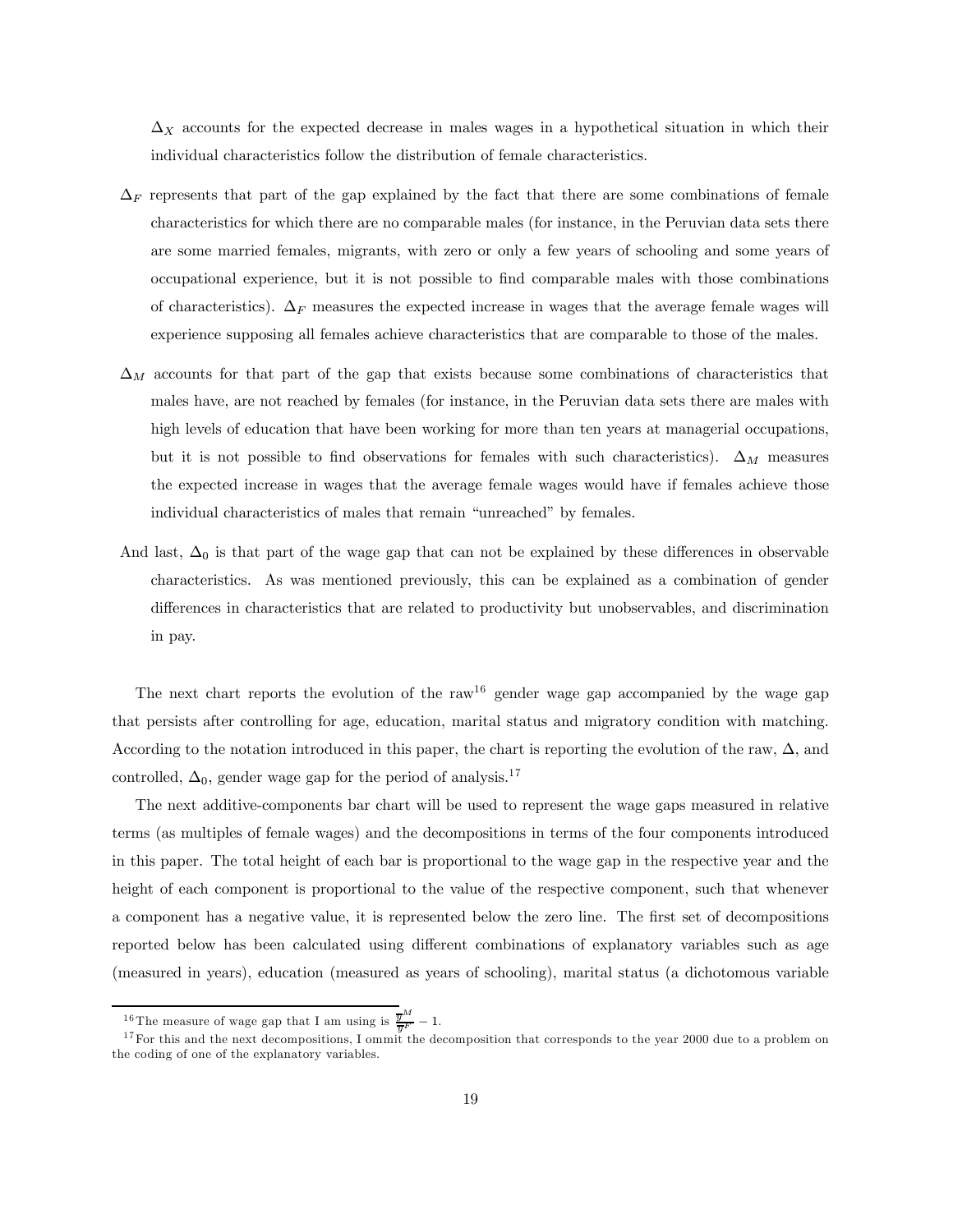



that takes the value 0 for singles and 1 for married individuals) and migratory condition (a dichotomous variable that distinguishes individuals who were born in Lima from those who were not).

While the gender wage gap without controlling for characteristics,  $\Delta$ , has an average value of 45% during the period of analysis, the controlled gap,  $\Delta_0$ , varies around 28%<sup>18</sup>. That is, the mixture between gender differences not considered in the analysis (which may comprise observable and unobservable differences) and discrimination accounts for a differential of 28% in hourly wages for males relative to females. These figures correspond to the use of the particular set of variables specified above. That set does not include variables that are typically considered as being determined endogenously in the labor market. Combinations of these variables are considered for the following decompositions. For these I consider different combinations of age, education, occupational experience (measured in years), informality (a dichotomous variable that distinguishes individuals with formal jobs from individuals with informal  $j_{\text{obs}}^{19}$ ), occupation (that comprises seven occupational categories) and firm size (with five categories).

The average unexplained gender wag gap  $(\Delta_0)$  that results after controlling for these endogenous characteristics is slightly below the average that does not consider them. It is around 25%, three percentual points below the gap estimated after matching only on age, schooling, marital status and migratory condition.20 Interestingly, for almost every combination of characteristics I considered in the previous exercises,

 $18$ As will be shown in sub-section 5.3, a 99% confidence interval for this average unexplained gender differences in pay ranges from 24.92% to 31.13%.

 $19A$  job is considered formal if satisfies at least one of the following requirements: being in the Public Sector or being registered on the Social Security System or being affiliated to any private retirement plan or being unionized. Family workers are considered informal workers.

 $^{20}$ A detailed spreadsheet with the results for all the decompositions showed here, as well as some other combinations of individual characteristics not reported in this section, is available from the author.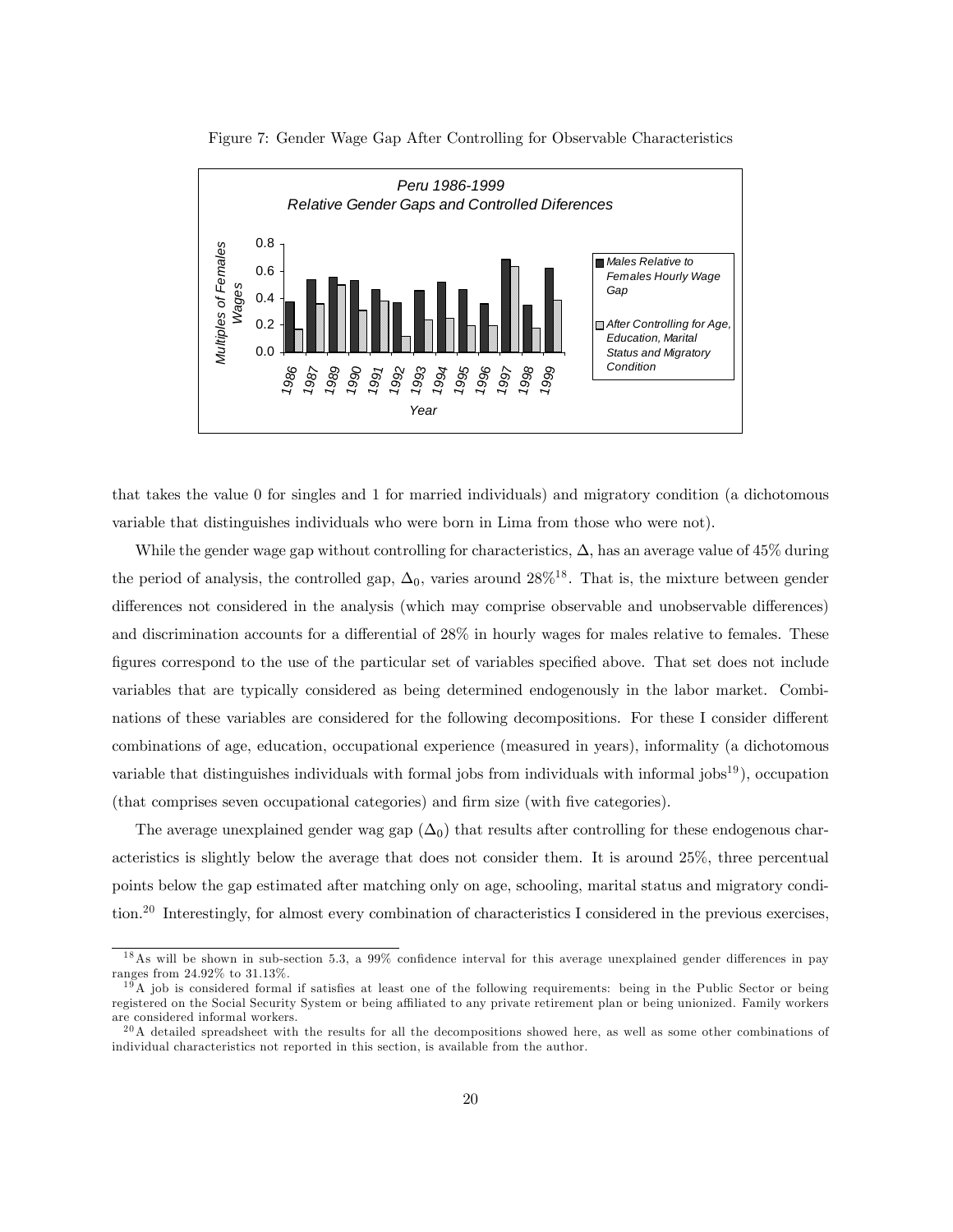

Figure 8: Wage Gap Decompositions for Different Sets of Controls (1)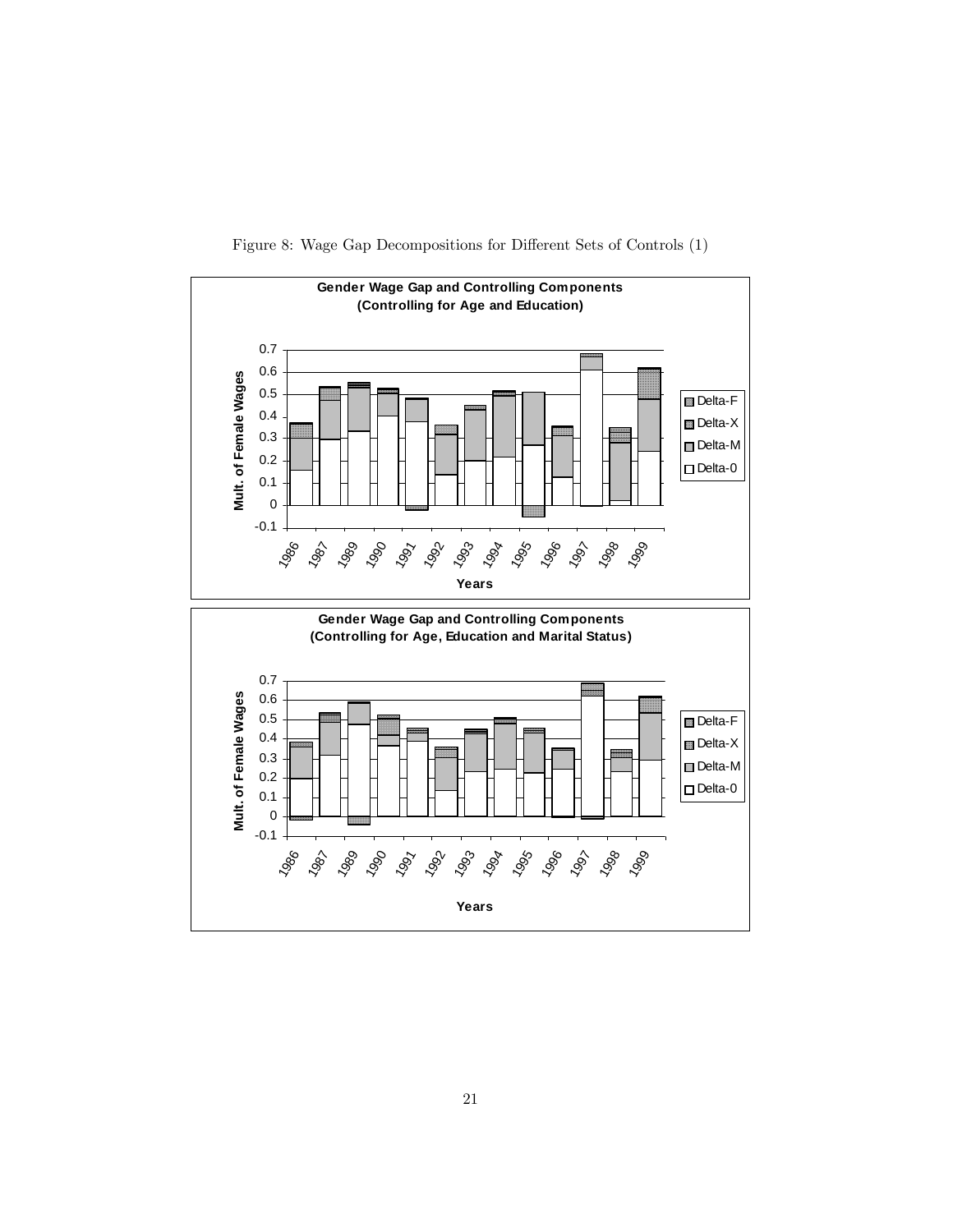

Figure 9: Wage Gap Decompositions for Different Sets of Controls (2)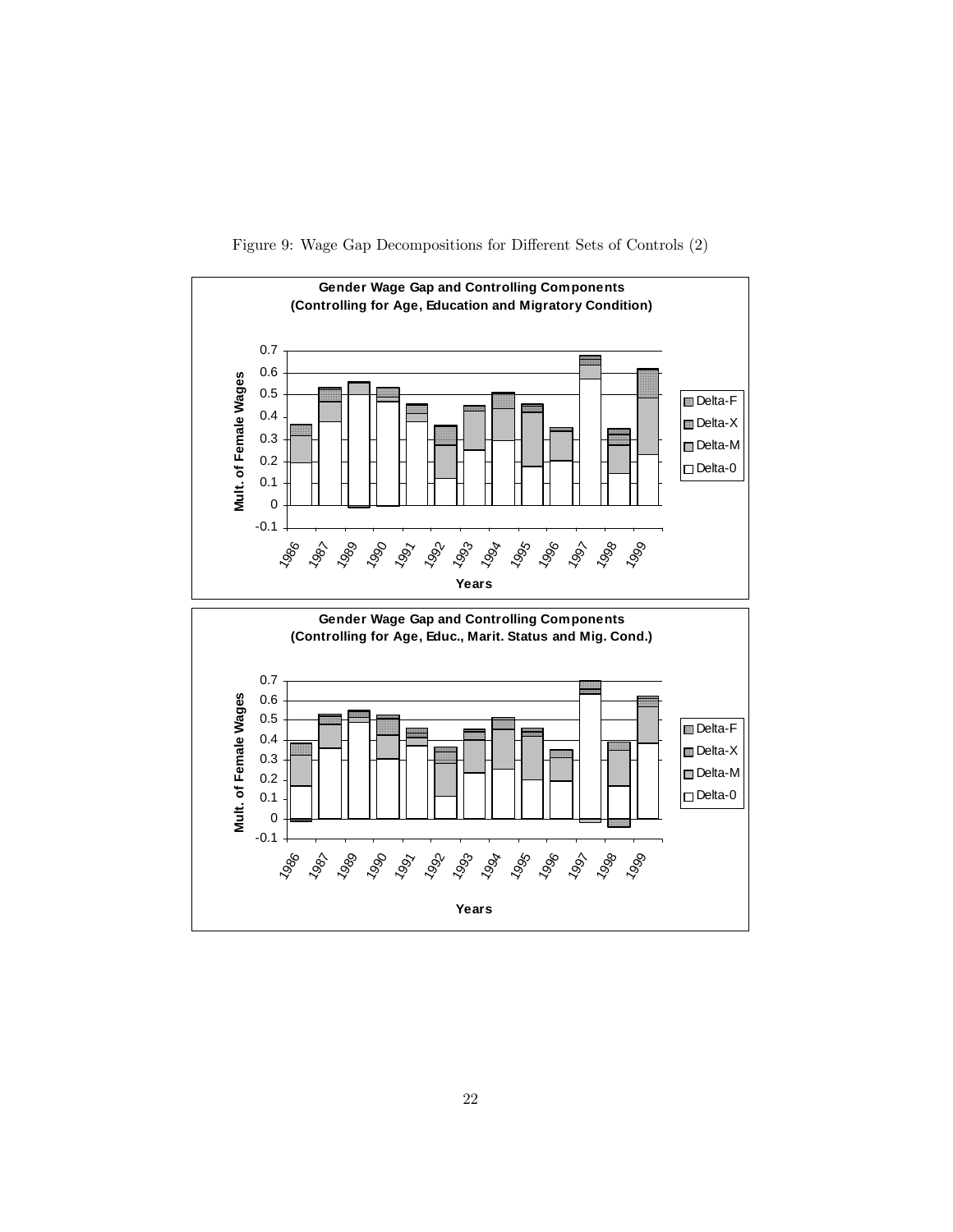

Figure 10: Wage Gap Decompositions for Different Sets of Controls (3)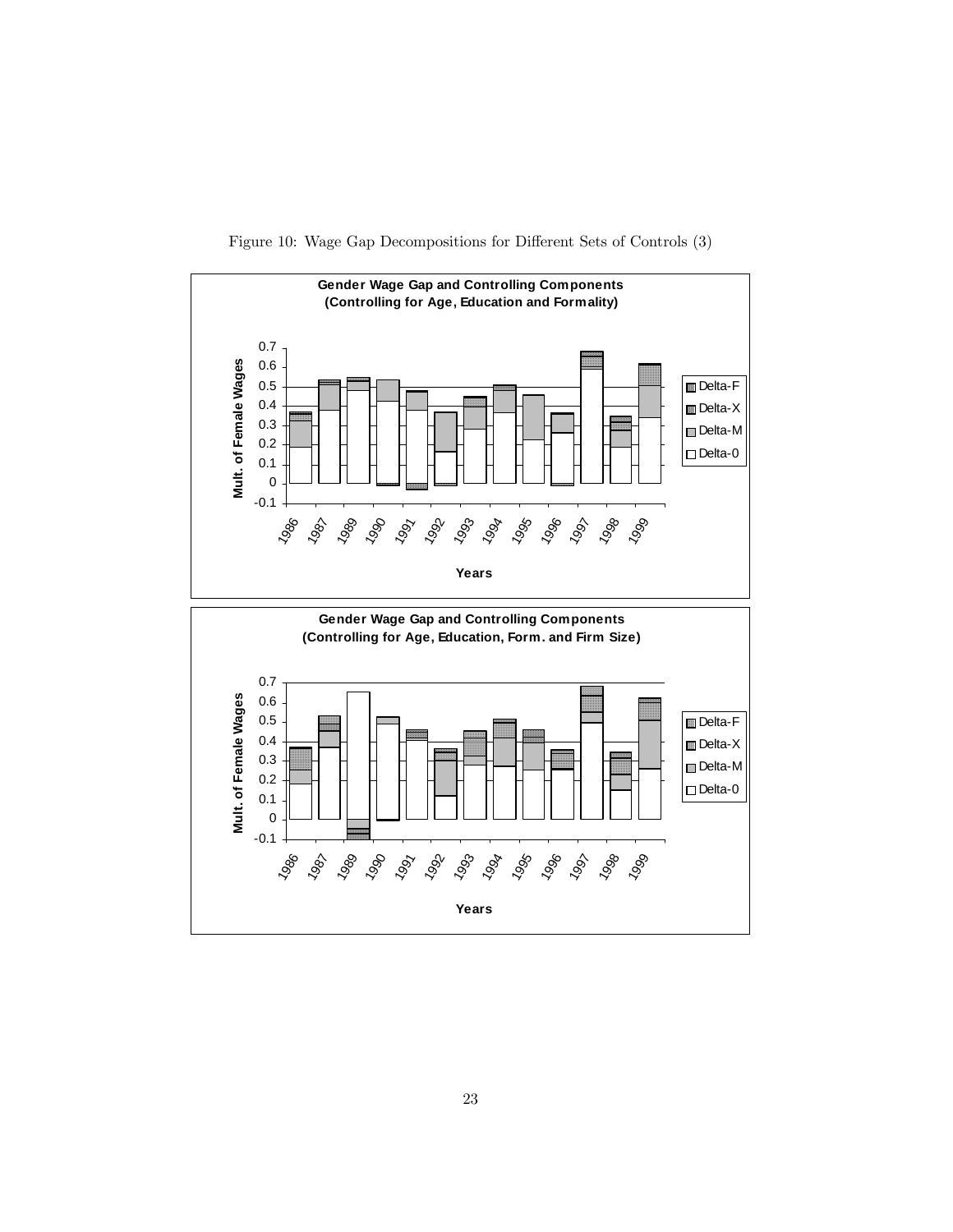

Figure 11: Wage Gap Decompositions for Different Sets of Controls (4)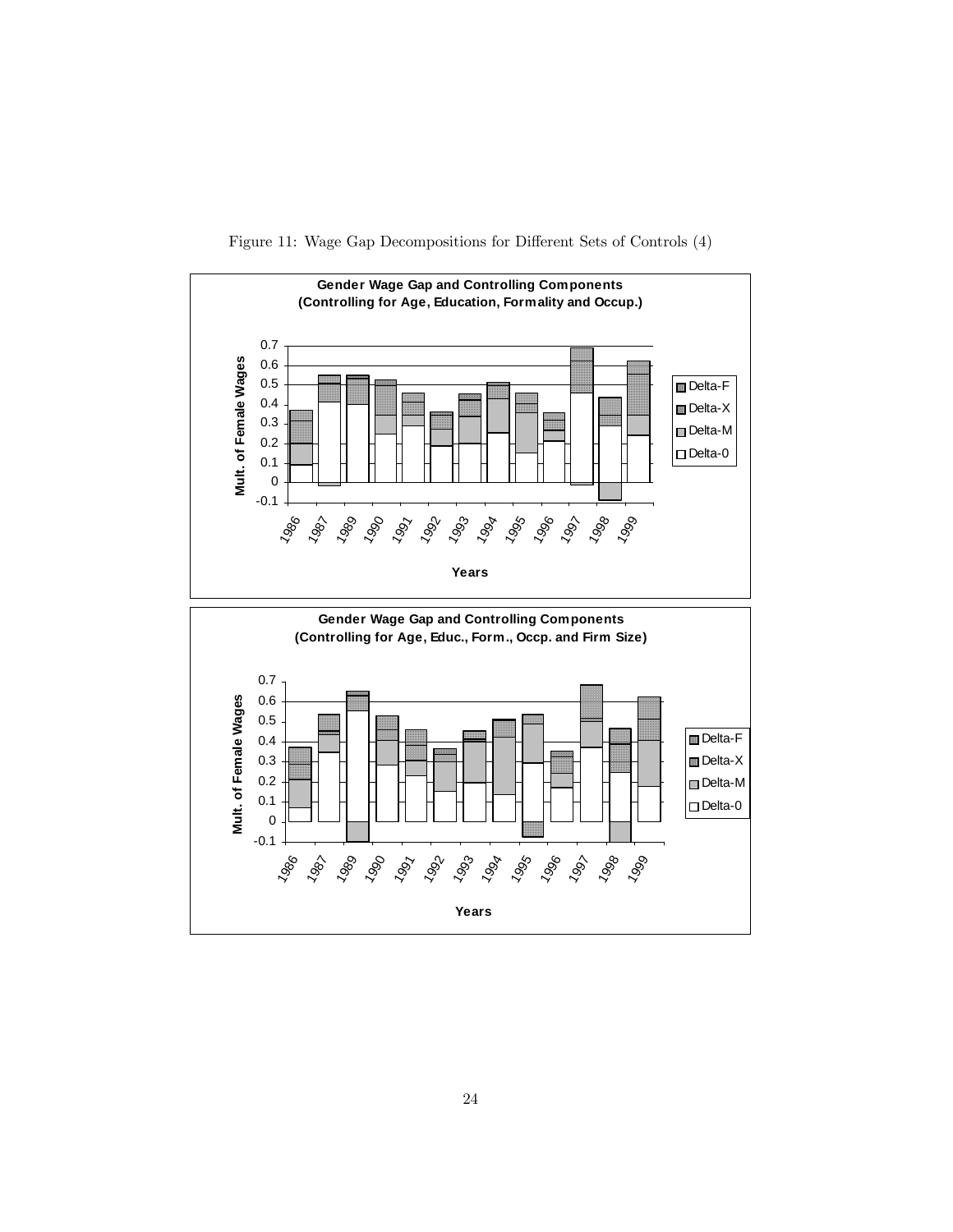the controlled gender wage gap shows two peaks, one at the end of the 1980's, during the hyperinflation period, and another in the middle of the 1990's during the recession that followed the stabilization of 1990- 1994. Also, the lower values for the gap are found around 1986 and 1993 – years that register significant growth in Peruvian GDP.

Analyzing the role that these four components play in the decomposition, there is an interesting aspect to note: the components  $\Delta_0$  and  $\Delta_M$  explain more than 80% of the wage gap during all years for almost all possible combinations of characteristics. As was mentioned earlier in this section, both components of the gap may be regarded as "noisy" measures of discrimination (or unexplained differences) in the labor market. While the former is linked to differences in pay, the latter is presumably linked to differences in access to particular combinations of characteristics that are well rewarded in the labor market.

In the next two sub-sections I analyze the distribution of the unexplained gender differences in pay that can be obtained thanks to the matching approach. I will analyze first the distribution of wages for females, comparing it to the counterfactual distribution of wages for males when they are re-sampled in order to mimic the distribution of individuals' characteristics of the female population.

#### 5.2 Differences in Hourly Wages Between Matched Samples

As was mentioned earlier in the paper, another critique of the Blinder-Oaxaca decomposition is that it is informative only about average effects in its basic setup, not about the distribution of such effects. An alternative to address that point has been the use of quantile regressions instead of O.L.S., decomposing gender wage gaps at different quantiles of the distribution of the error term of the earnings equations. This approach suffers from the same problem of the *gender differences in the supports* that this paper is addressing.

This sub-section is devoted to the analysis of the distribution of wages for males and females. For that purpose, the object of analysis will be the cumulative distribution functions of hourly wages for the original and matched samples of females and males.

By plotting the cumulative functions it is easy to verify that not only is it the case that average wages for males are greater than average wages for females as was pointed out before, but also the random variable "wages for females" is stochastically dominated by the random variable "wages for males" in the Peruvian labor market during 1986-2000. That result still holds if the comparison is made between the resampled (by matching) versions of the same random variables. Even after controlling for observable characteristics that the labor market rewards (age, schooling, marital status and migratory condition in this case) there are gender differences in pay that favor males. Figure 12 shows that result.

With the purpose of visualizing better these differences in the cumulative functions, Figure 13 shows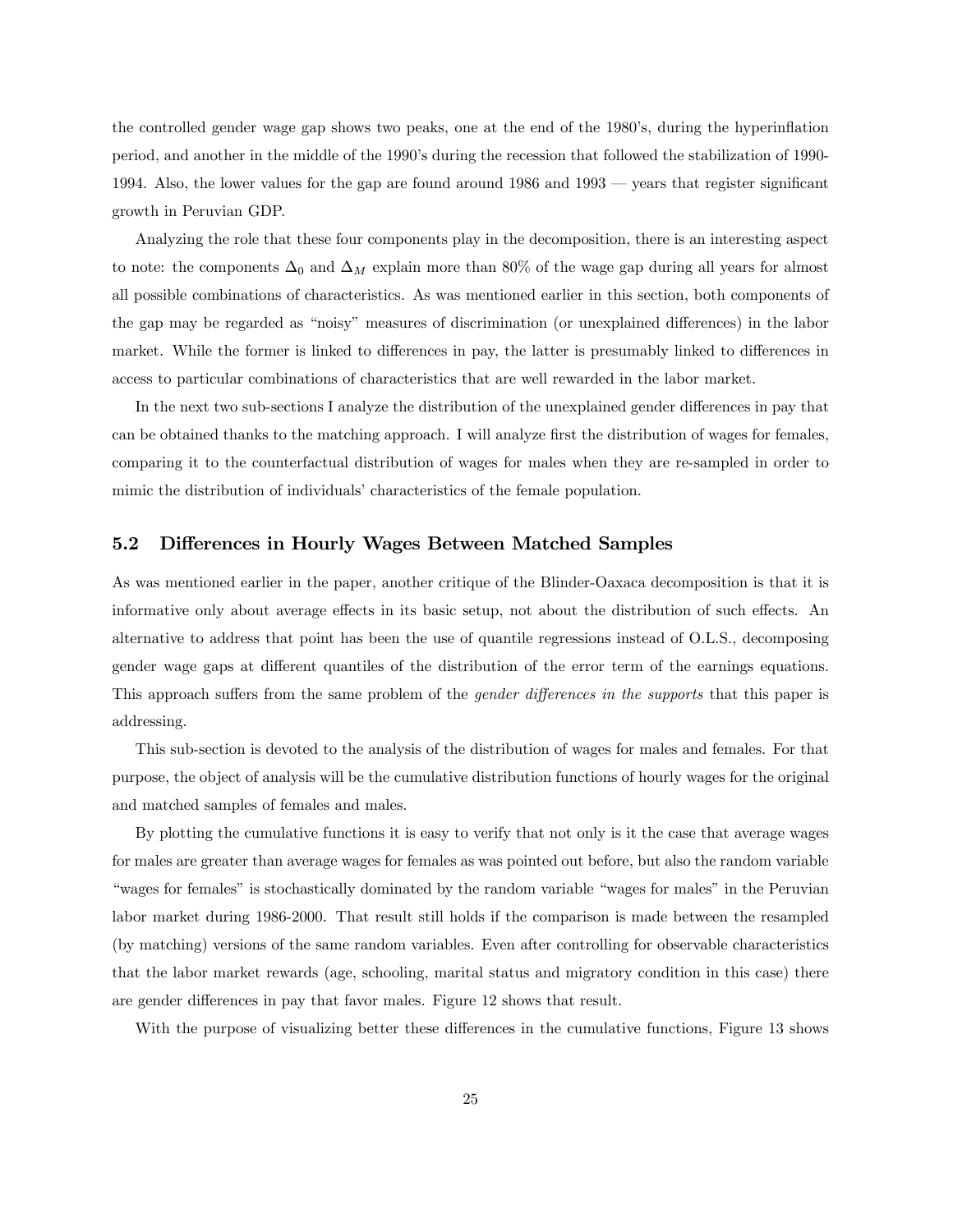

#### Figure 12: Cumulative Functions of Relative Wages by Gender

an extract of Figure 12.

The differences between the matched versions of the cumulative functions of wages for females and males are smaller than the differences originally found in the cumulative functions of wages for females and males. The gender differences in wages are reduced after matching. The distribution of hourly wages for matched females does not differ too much from the distribution of hourly wages for all females. This is because, by construction of the counterfactual, the re-sampling has been done in order to ensure that the distribution remains unchanged on the common support. The only changes are due to the non-overlapping parts of the support of characteristics for females (and, as it has been shown previously, the  $\Delta_F$  component of the gap is relatively small compared to the other components). For males, the situation is different. The cumulative distribution of hourly wages for all males differs from the distribution that considers only matched males (with the appropriate re-weighting that is required to mimic the empirical distribution of individual characteristics of females), especially at the upper extreme of the distribution

The previous plot inspires a quantile analysis in the following way: at any height (percentile), the horizontal distance between the two cumulative functions obtained after matching is a measure of the unexplained gender wage gap at the respective percentile. Graph 14 shows, by percentiles, these measures of gender wage gap that remain after matching.

The plot shows that for the first 90 percentiles of the distribution of hourly wages for males and females there are no major differences in hourly wages. The gap is roughly below .2 times the average wage for females. It is in the top 10% of the distributions of hourly wages for males and females that the highest differences are found. At the 99th percentile the gap attains a maximum of 2.2 times the average wage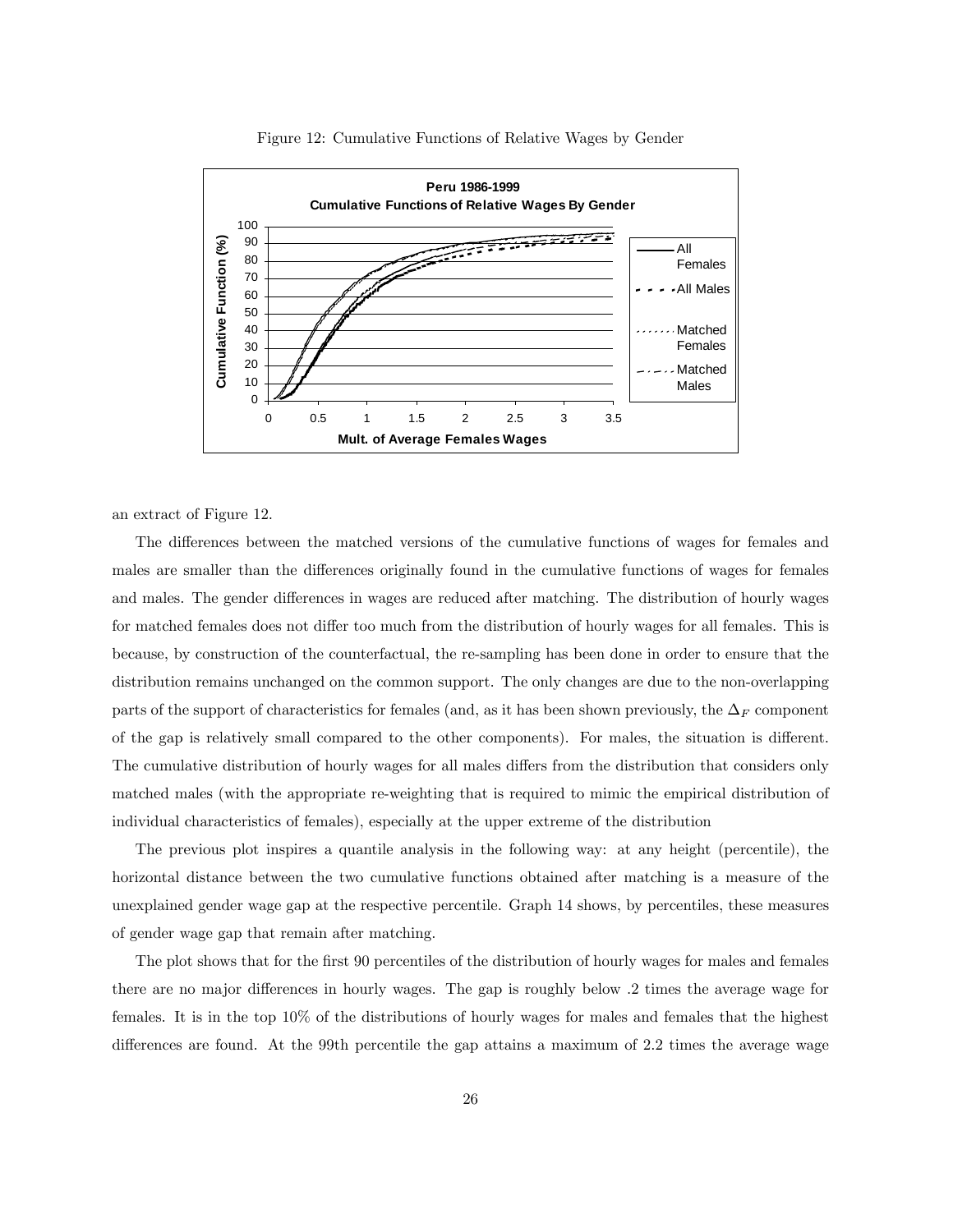

Figure 13: Cumulative Functions of Relative Wages by Gender (Extract)

Figure 14: Absolute Gender Wage Gap by Percentiles

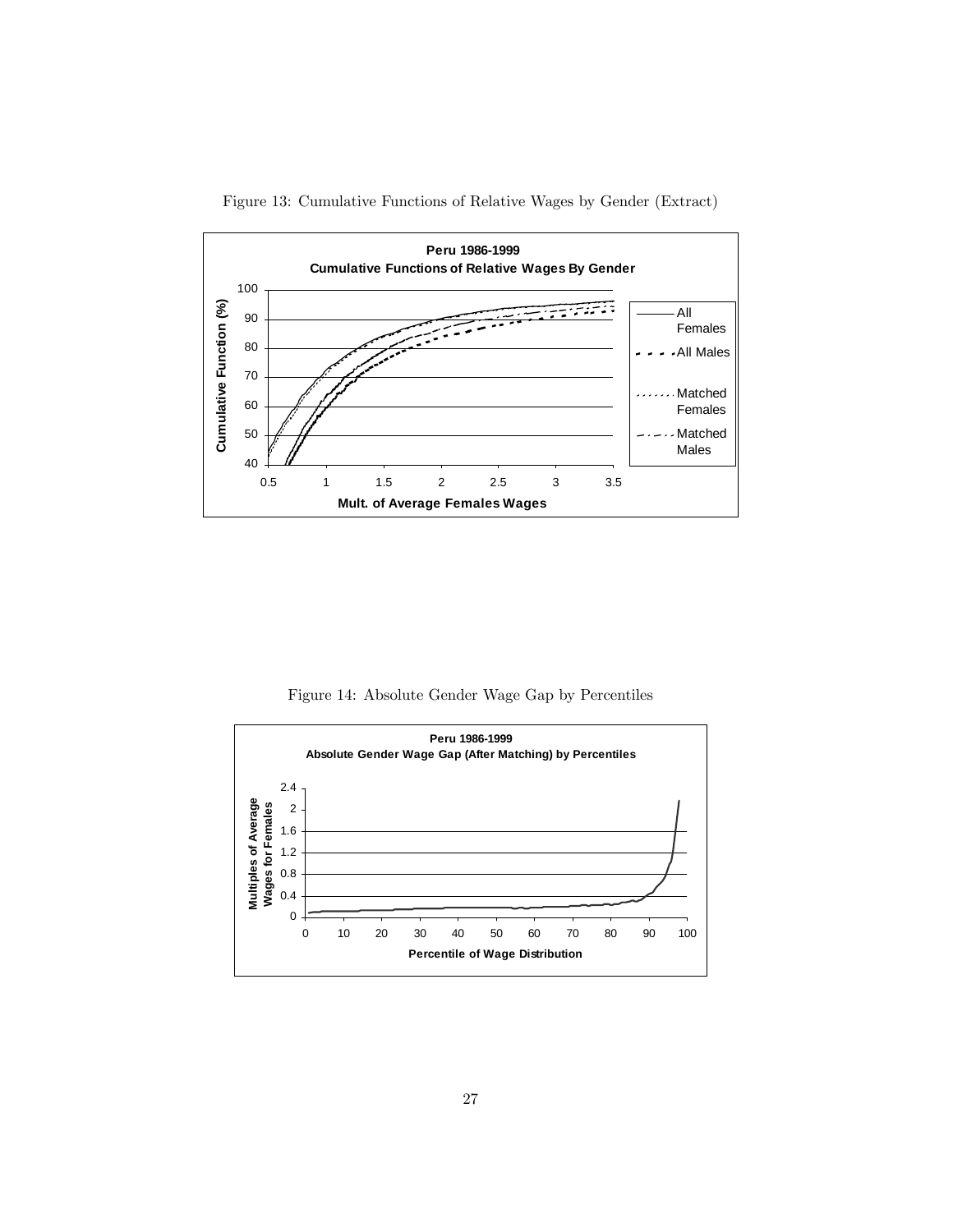

#### Figure 15: Relative Gender Wage Gap by Percentiles

of females. The plot shows evidence that the gender differences in pay in the bottom percentiles of the distribution do not contribute considerably to the aggregate measure of gender differences in pay in Peru for the period of analysis. The average gender wage gap in Peru is driven by gender differences in pay at the top percentiles of the wage distributions.

The assertions of the previous paragraph are hiding an important result, namely, the differences in hourly wages that are found in the bottom percentiles of the distributions of wages are small in absolute terms but not in relative terms. The typical male who is in the bottom 10th percentile of the distribution of hourly wages earns a premium of 12% of average female wages over the 10th percentile female (approximately 1.40 Peruvian Soles of 1994). However, this represents a difference of 60% of that female's earnings. When the same comparison is made at the bottom first percentile the differences are even bigger. The hourly wage gap in absolute terms is approximately 0.70 Peruvian Soles of 1994, but that figure represents a difference of 94% of the corresponding female earnings. The poorest male earns almost twice as much as the poorest female. These percentage differences in hourly wages by percentiles of the wage distributions are shown next in graph 15.

The relative gender wage gap by wage percentiles shows a slight U-shape in which the minimum gap, 18%, is found among those individuals whose wages are between the 8th and 9th deciles. The maximum is found among the poor, 95%.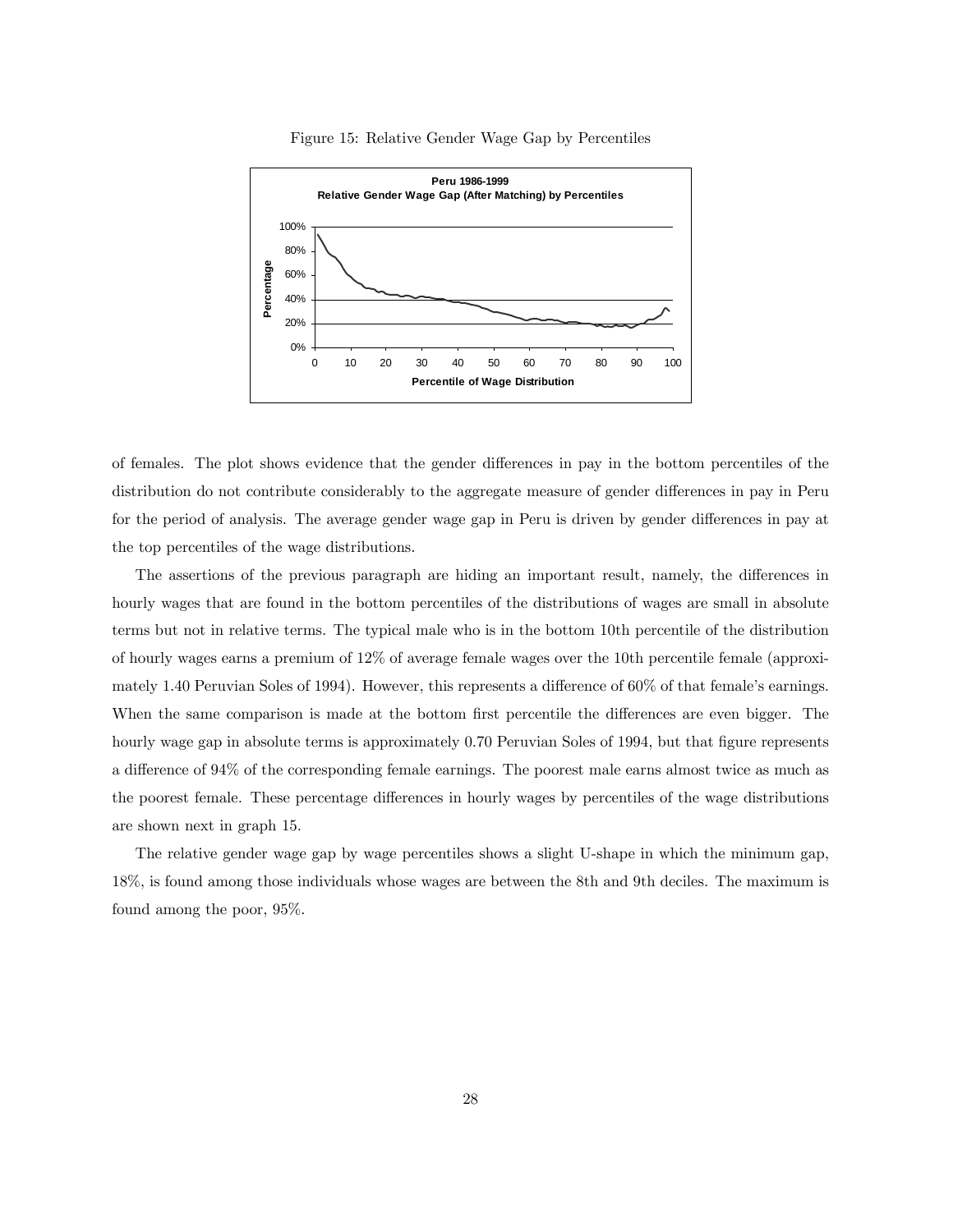## 5.3 Construction of Confidence Intervals for Average Unexplained Gender Differences in Pay

One of the advantages of using matching is that it is straightforward to generate an empirical distribution of unexplained gender differences in pay. It is only necessary to compute the differences in hourly wages between every female observation and her respective matched male observation in the sample. In this section I will take advantage of that simplicity and compute average unexplained gender differences in pay and their respective standard deviations, for the whole sample and for different conditions on characteristics x.

The empirical distribution of unexplained gender differences in pay that is generated by the algorithm described in Section 2 has embedded the random selection of males in the sense that for every female with characteristics x, the matching algorithm picks randomly one individual among all those  $n_M(x)$  males that exhibit the same characteristics  $x$ . For this sub-section I will modify Step 3 of the matching algorithm to contemplate not only the random match between the female who has characteristics  $x$  and the randomly selected male among the  $n_M(x)$  who also exhibits the set of characteristics  $x<sup>21</sup>$  But also contemplate all other  $(n_M(x) - 1)$  possible matches that can involve that female with characteristics x.

Formally, for every female with characteristics x, the refined algorithm of this sub-section will compute the gender differences in pay for all the  $n_M(x)$  possible matches that can involve this female, each happening with probability  $1/n_M(x)$ . This approach naturally generates an empirical distribution of unexplained gender differences in pay for all possible matches for each female observation. Aggregating the distributions computed at the individual level for all female observations, I generate an empirical distribution of possible matches at the whole sample level. $^{22}$ 

Such distribution of unexplained gender differences in pay for the whole sample is the object of study of this sub-section. Here, rather than reporting wage gap decompositions, the emphasis will be on reporting results only for the unexplained differences in pay. Specifically, I will report means and standard deviations for the average unexplained gender differences in pay, conditional on some selected observable characteristics. These conditional means and standard errors will be estimated from the empirical distribution of unexplained differences in pay generated by the procedure described in the previous paragraph.

Specifically, the unexplained differences in pay component

$$
\Delta_0 = \int_{S^M \cap S^F} \left[ g^M \left( x \right) - g^F \left( x \right) \right] \frac{dF^F \left( x \right)}{\mu^F \left( S^M \right)}
$$

<sup>&</sup>lt;sup>21</sup>I will denote by  $n_M(x)$  the number of males in the sample who report the set of characteristics x. Analogously  $n_F(x)$  is the number of females reporting such combination of individual characteristics.

 $^{22}$ In such distribution of matches, the match that involves one female and one male with characteristics x will receive a weight  $\frac{1}{n_F} \frac{1}{n(x)}$ . (provided that there are  $n_F$  observations for females in the sample).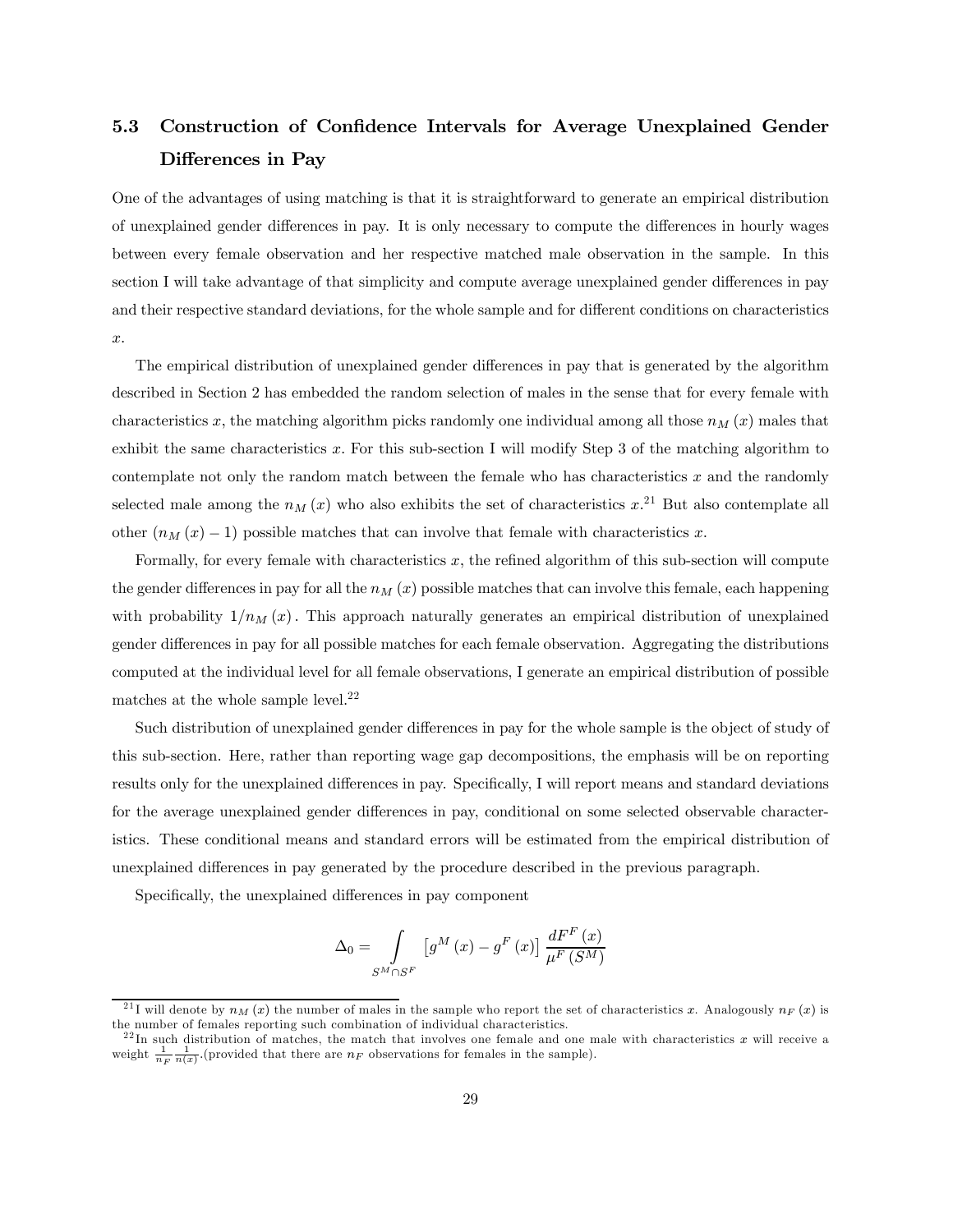can be expressed as

$$
\Delta_0 = \int_{S^M \cap S^F} g^M(x) \frac{dF^F(x)}{\mu^F(S^M)} - \int_{S^M \cap S^F} g^F(x) \frac{dF^F(x)}{\mu^F(S^M)},
$$

using  $g^M(x) = \frac{1}{n_M(x)} \sum_{n=0}^{\infty}$  $i/x_i = x$  $y_i^M$  and denoting by  $n_F(x)$  the number of observations for females with the set of characteristics  $x$  in the sample, I construct the sample analog

$$
\delta_{0} = \sum_{x} \left( \sum_{i/x_{i}=x} \frac{1}{n_{M}\left(x\right)} y_{i}^{M} \right) \frac{n_{F}\left(x\right)}{n_{F}} - \sum_{j=1}^{n_{F}} y_{j}^{F} \frac{1}{n_{F}}
$$

which, after denoting  $\sum$  $i/x_i = x$  $\frac{1}{n_M(x)}y_i^M$  by  $\overline{y}^M(x)$  (the sample average of earnings for males that exhibit the set of characteristics x) and  $\frac{n_F(x)}{n_F}$  by  $\hat{\omega}^F(x)$  (the sample proportion of females that exhibit the set of characteristics  $x$ , can be in turn expressed as

$$
\delta_0 = \sum_x \overline{y}^M(x) \widehat{\omega}^F(x) - \sum_{j=1}^{n_F} y_j^F \frac{1}{n_F}.
$$
\n(9)

From this expression, the asymptotic distribution of the second component of the right-hand side is straightforward to obtain,  $\sqrt[n]{\overline{n}_F} (\overline{y}^F - y^F) \underset{n_F \to \infty}{\to} N(0, \sigma_F^2)$ . What is not trivial to obtain is the asymptotic distribution of the first component of the right-hand side, but it can be computed applying the  $\delta$  – method. The details of that computation are shown in the appendix. Applying the same  $\delta - method$  on restricted samples, according to different sets of characteristics  $x$ , I also obtained estimators for the mean and the standard deviation of the unexplained differences in pay for those different sets of characteristics. Next, in Figure 16, I will show the results for the whole population and those that result after conditioning on marital status and migratory condition.

Starting with the gender wage gap for the whole population on the common support of individual characteristics, after controlling for age, schooling, marital status and migratory condition, the average wage gap of 28.03% has a standard error of 1.89%. This can be translated into a 99% confidence interval for the average unexplained differences in pay that ranges from 24.92% to 31.13% of average female wages, while a 90% confidence interval for the same measure would range from  $23.17\%$  to  $32.89\%$ .

Concerning migratory condition, there is a slight evidence that the unexplained differences in pay are smaller among migrant individuals than among those who born in Lima. With regard to marital status, although there is no clear evidence that the average unexplained gender differences in pay between married and single individuals are different, there is more evidence of dispersion of such unexplained differences among the married than among the singles. That higher dispersion of unexplained wages could be explained in terms of other variables that are considered as endogenous to a model of wage determination in the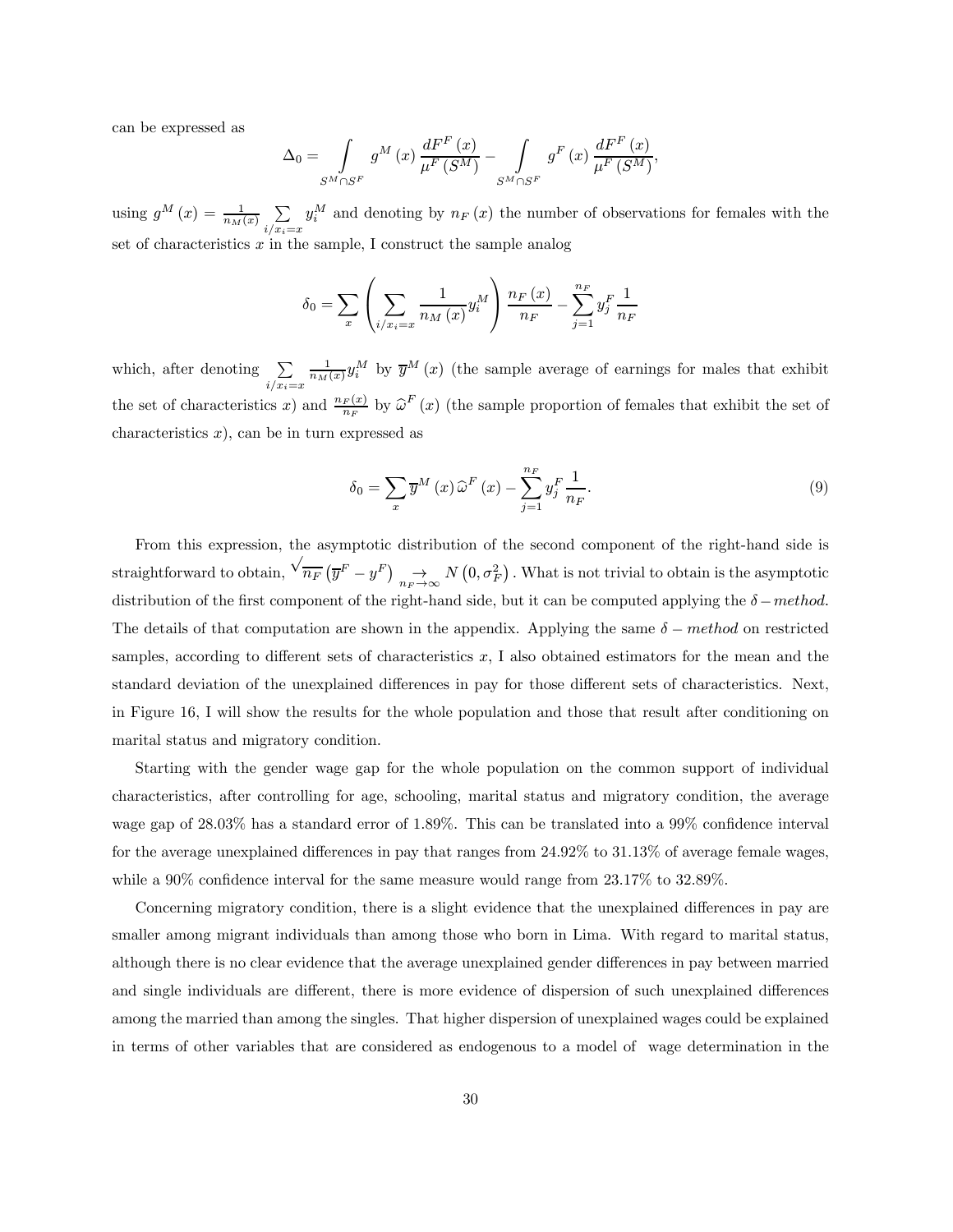#### Figure 16: Standard Errors for the Average Unexplained Gender Wage Gap

|                            | Mean   | Std. Error |
|----------------------------|--------|------------|
| All                        | 0.2803 | 0.0189     |
| <b>Marital Status</b>      |        |            |
| Single                     | 0.2751 | 0.0242     |
| Maried                     | 0.2862 | 0.0289     |
| <b>Migratory Condition</b> |        |            |
| Born in Lima               | 0.3067 | 0.0300     |
| Born out of Lima           | 0.2840 | 0.0269     |

Peru 1986-1999 Unexplained Gender Wage Gap By Selected Characteristics (After Controlling for Age, Education, Marital Status and Migratory Condition)

labor market as occupational experience, tenure, hours worked per week and occupation, as it is more likely to observe higher dispersion in these variables among the married than among the single.

Next I will report the average and standard deviations for unexplained differences in pay conditional on age and marital status. For that purpose I will use box-and-whisker plots to report the confidence intervals. The upper extreme of the whisker corresponds to the maximum of a 99% confidence interval for the average unexplained differences in pay, the upper extreme of the box to the maximum of a 90% confidence interval, the lower extreme of the box to the minimum of a 90% confidence interval and the lower extreme of the whisker to the minimum of a 99% confidence interval. The age groups reported here roughly correspond to the deciles of the age distribution of the employed labor force in Peru.

There is no clear pattern for the evolution of the average unexplained differences by age for single individuals. For the married labor force there is some weak evidence of an increasing evolution of these unexplained differences over the life cycle, but that increase is not significant from decile to decile. However, I note that while the unexplained differences in pay are positive for married individuals above the median age, these differences are not different than zero for those who are younger than the median. The dispersion of such unexplained differences is increasing over the life cycle for singles.

In analyzing unexplained gender differences in pay according to years of schooling there are further interesting issues. These unexplained differences are positive and roughly constant for individuals with less than a high school diploma (less than 11 years of schooling), especially for single individuals. Also, for singles that attended between 4 and 11 years of schooling (which corresponds to 30% of the total employed labor force), there is smaller evidence of dispersion in the unexplained gender wage gap. Among the high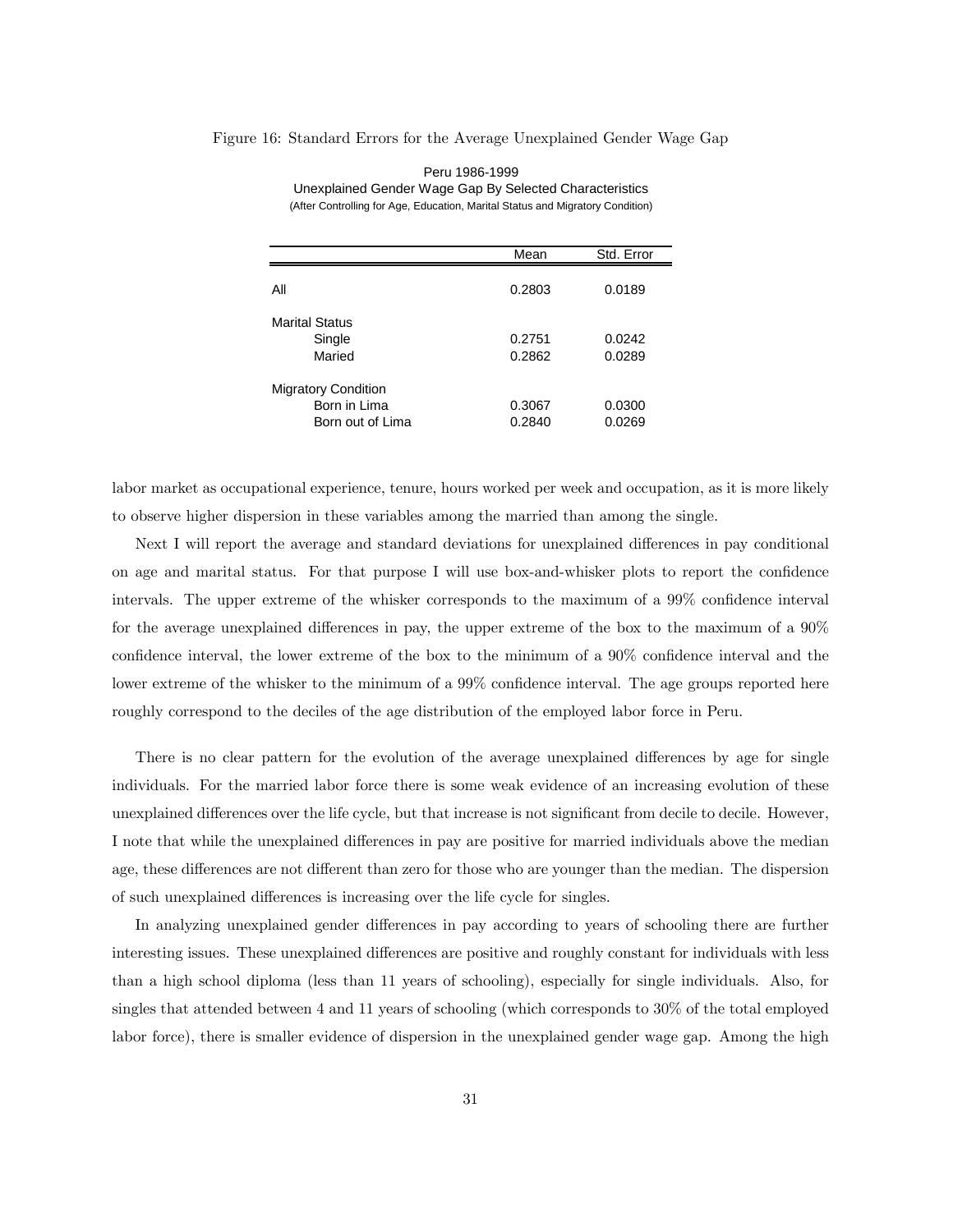

Figure 17: Confidence Intervals for the Unexplained Gender Wage Gap (1)

Figure 18: Confidence Intervals for the Unexplained Gender Wage Gap (2)

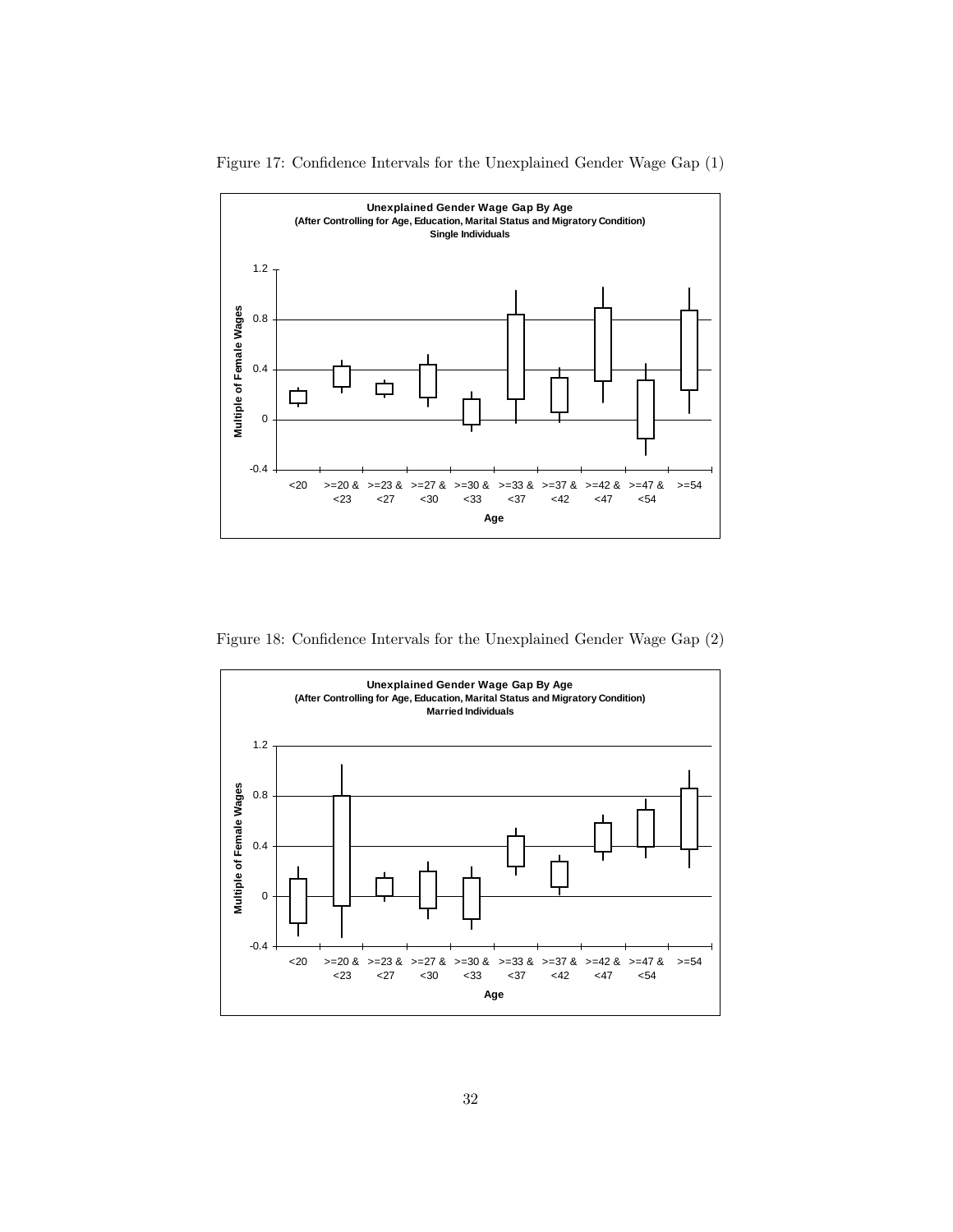

Figure 19: Confidence Intervals for the Unexplained Gender Wage Gap (3)

school graduates (those who passed exactly 11 years of schooling and represent 35% of the total employed labor force), there is less evidence for unexplained gender differences in pay, especially among the married.

The biggest unexplained differences are found among those individuals who passed more than 11 years of schooling and represent the remaining 30% of the employed labor force. First, considering only those individuals who attended one to four more years of schooling after having graduated from high school but who did not graduate from college (that is, those who passed between 12 and 15 years of schooling), I find some evidence for positive unexplained differences in pay among the single but not among the married, noting that the dispersion is notoriously higher among the latter group. Next, considering the individuals who have graduated from college (16 years of schooling), the evidence for a positive average measure of unexplained gender differences in pay actually increases, particularly among the married. Finally, the educational group for which I find clear evidence of a positive (and substantial) unexplained gender wage gap is formed by those individuals who graduated from college and continued studying. For this group the unexplained differences seem to represent more than 50% of the average female wage for singles and more than 110% for married females. The dispersion of such unexplained differences among that group is also substantially higher than the dispersion found in any other group.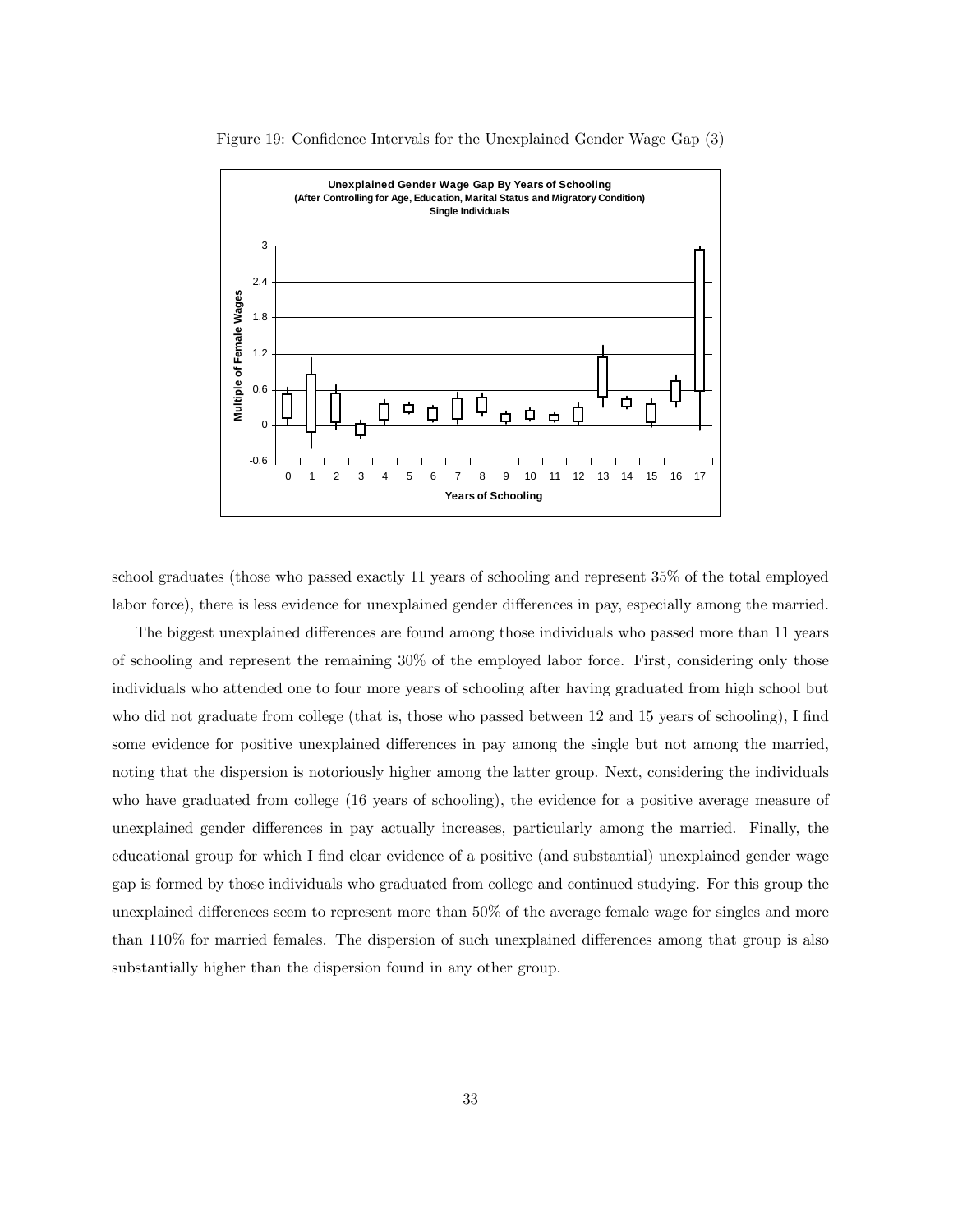

Figure 20: Confidence Intervals for the Unexplained Gender Wage Gap (4)

#### 5.4 Matching versus Linear Regressions. An Empirical Comparison

After the introduction of the matching approach that decomposes the gender wage gap and avoids linear regressions, there is a comparative question that requires an answer: To what extent do the results obtained by matching be differ from those obtained by linear regressions? In some sense, matching is equivalent to Blinder-Oaxaca when the estimations of the earnings equations for males and females are restricted to the common support and performed with the same matching variables and all their possible powers and interactions. We should therefore expect similar results from both. In this paper that question will be answered empirically, comparing the results obtained through matching and linear regressions for two particular years of the sample: 1999 and 2000. I will empirically show that while we obtain similar results (over the common support), the failure to recognize the *gender differences in the supports* accounts for an over-estimation of the unexplained gender differences in pay.

As was pointed out previously, the BO decomposition based on linear regressions depends on the linear specification of the earnings equations. For this purpose it is informative to compare the matching results with those obtained from four different linear specifications. The first specification includes the following variables: age (as a continuous variable), age squared, 3 dummies measuring educational attainment ("elementary school", "high school" and "college degree", with "no education" as the base category), 11 dummies measuring years of occupational experience and all the interactions between educational attainment and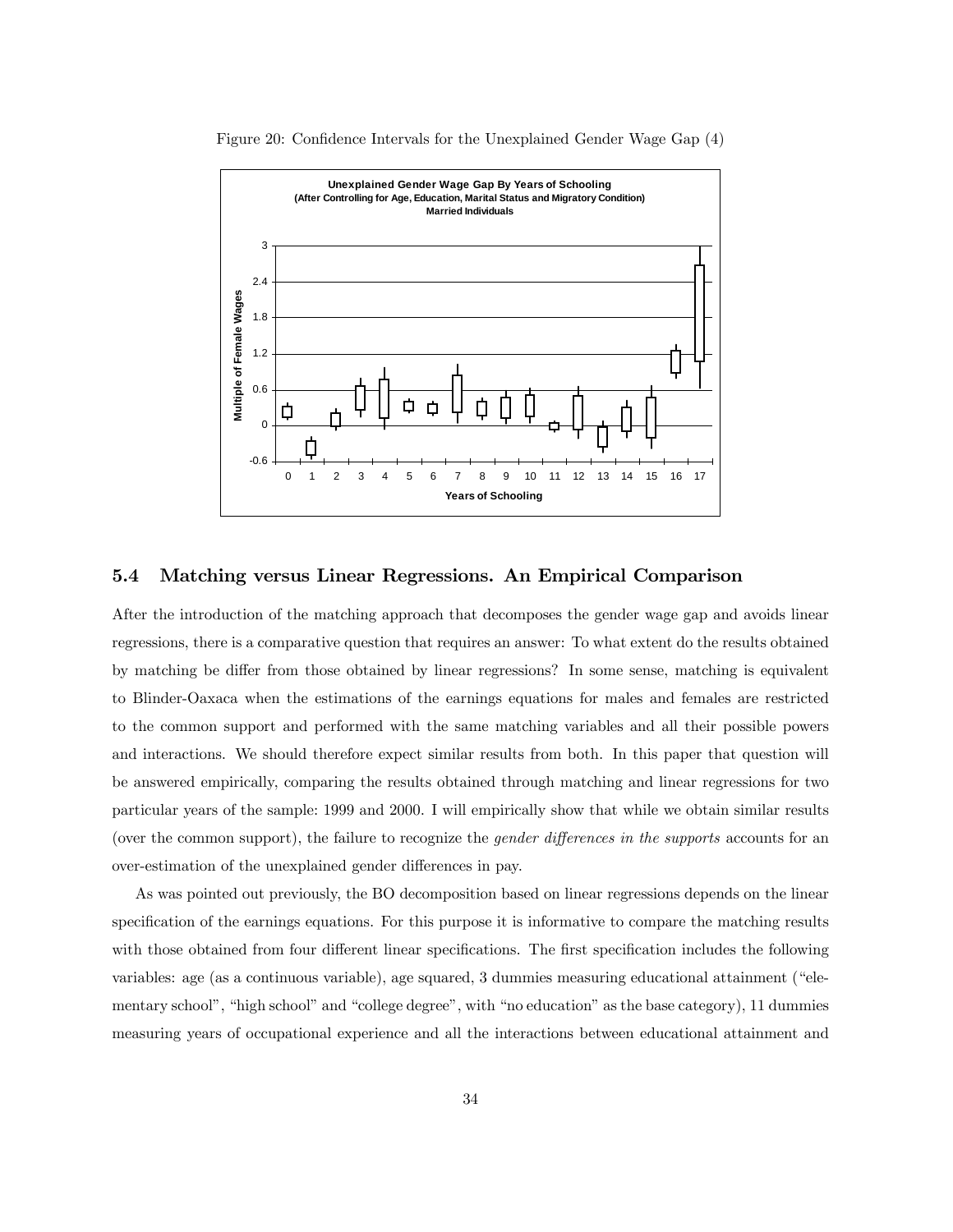tenure. The second uses the same dummies and interactions for educational attainment and occupational experience as in specification 1, but replaces the age and age squared variables with 62 dummies. The third specification changes specification 2 by replacing the 3 dummies for educational attainment with a set of 21 dummies measuring years of schooling (and their interactions with the dummies for years of experience). The fourth specification replaces the interactions between schooling and occupational experience with the interactions of age and occupational experience.

The use of dummies instead of continuous variables has two purposes: on one hand this helps to identify *gender differences in the supports*; on the other hand this allows us to get closer to a setup that has lower dependence on the functional form of the earnings equations (as is the case for matching). Also, in order to evaluate the effects that the failure to recognize gender differences in the supports have on the decomposition, this comparative exercise considers two types of BO decompositions for the linear specifications, one without recognizing the existence of such *gender differences in the supports* and hence requiring out-of-support assumptions, and another that recognizes those differences and computes the decomposition only over the common support, and hence also computes the  $\Delta_F$  and  $\Delta_M$  components that account for the non-overlapping parts of the supports, as defined in Section  $2^{23}$ 

Before analyzing the decompositions, there is an interesting difference to note between the results obtained by matching and those obtained by regressions in the measure of the total hourly wage gap. This difference comes from the fact that while the measure of wage gap involved in the regression approach is  $\overline{\ln(y_M)} - \overline{\ln(y_F)}$ , the measure I am using with the matching approach is  $\frac{\overline{y}_M}{\overline{y}_F} - 1$ . Although the former is the typical measure of the wage gap, I believe that the latter better corresponds to the definition of the concept we are addressing. For small differences in average wages (or average logarithms of the wages) the former is a good approximation of the latter. When the average differences are not so small, the approximation is poor and, in general, it is not possible to establish an order relationship between the two measures.<sup>24</sup> In

Matching variables: age, schooling, experience at the occupation and formality.

 $^{23}\mathrm{The}$  variables included are:

Specification 1: age (as a continous variable), age squared, 3 dummies for educational attainment, 11 dummies for experience at the occupation, formality and all the interactions between educational attainment and experience at the occupation.

Specification 2: 62 dummies for age, 3 dummies for educational attainment, 11 dummies for experience at the occupation, formality and all the interactions between educational attainment and experience at the occupation.

Specification 3: 62 dummies for age, 21 dummies for years of education, 11 dummies for experience at the occupation, formality and all the interactions between schooling and experience at the occupation.

Specification 4: 62 dummies for age, 21 dummies for years of education, 11 dummies for experience at the occupation, formality and all the interactions between age and experience at the occupation.

<sup>&</sup>lt;sup>24</sup>The idea of working with  $\overline{\ln(y_M)} - \overline{\ln(y_F)}$  as a measure of wage gap comes from the fact that  $\ln(y_M) - \ln(y_F)$  $\ln\left(\frac{y_M}{y_F}\right)$  $\sum_{y} \frac{y_M}{y_F} - 1$ . That is, the difference between the logarithms of wages is approximately equal to the gap bewteen  $y_M$ and  $y_F$  in relative terms (measured as multiples of  $y_F$ ). That approximation is valid whenever  $\left(\frac{y_M}{y_F}\right)$  $\big)$  is close to 1 (the gap is small). But, even for those situations in which the gap is small enough, the measure of average gap  $\frac{\overline{y}_M}{\overline{y}_F} - 1$  is approximately equal to  $\ln(\overline{y}_M) - \ln(\overline{y}_F)$  but not necessarily equal to  $\overline{\ln(y_M)} - \overline{\ln(y_F)}$ , which is the measure used in the linear approach.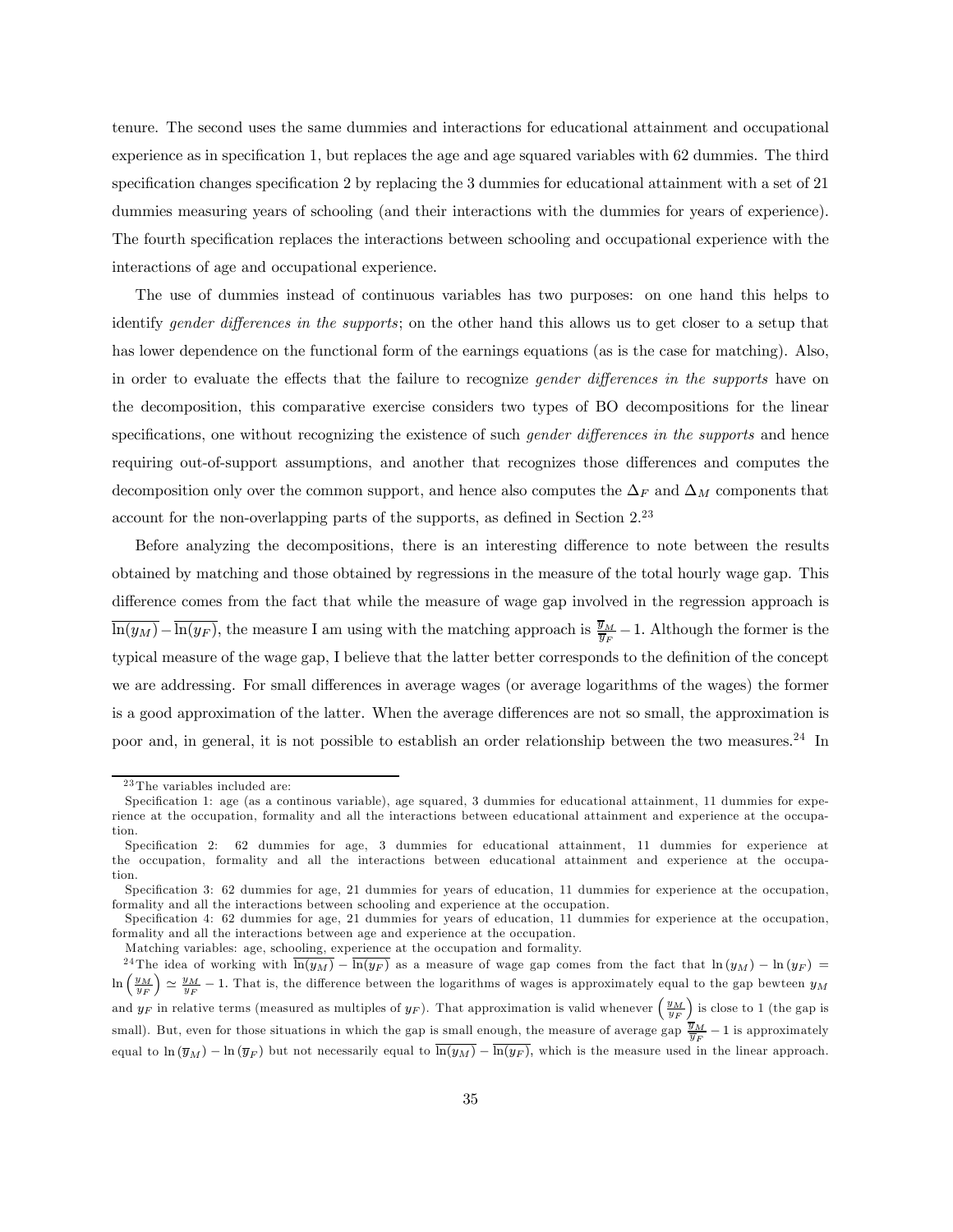|                                             |          |         |       |                 | Unexplained<br>Component of | Explained by<br>Individual |
|---------------------------------------------|----------|---------|-------|-----------------|-----------------------------|----------------------------|
| Decompositions                              | Delta-F  | Delta-0 |       | Delta-X Delta-M | the Gap                     | Characteristics            |
| Matching                                    |          |         |       |                 |                             |                            |
| (No specification required)                 | 0.014    | 0.228   | 0.064 | 0.050           | 0.228                       | 0.129                      |
| <b>Linear Specifications</b>                |          |         |       |                 |                             |                            |
| <b>Identifying Differences in Supports</b>  |          |         |       |                 |                             |                            |
| Specification 1                             | 0.043    | 0.209   | 0.036 | 0.068           | 0.209                       | 0.148                      |
| Specification 2                             | 0.043    | 0.229   | 0.016 | 0.068           | 0.229                       | 0.127                      |
| Specification 3                             | $-0.010$ | 0.216   | 0.064 | 0.087           | 0.216                       | 0.141                      |
| Specification 4                             | $-0.010$ | 0.226   | 0.053 | 0.087           | 0.226                       | 0.130                      |
| Without Identifying Differences in Supports |          |         |       |                 |                             |                            |
| Specification 1                             |          | 0.224   | 0.132 |                 | 0.224                       | 0.132                      |
| Specification 2                             |          | 0.237   | 0.120 |                 | 0.237                       | 0.120                      |
| Specification 3                             |          | 0.277   | 0.080 |                 | 0.277                       | 0.080                      |
| Specification 4                             |          | 0.272   | 0.085 |                 | 0.272                       | 0.085                      |

Figure 21: Comparison Among Different Decompositions of the Gender Wage Gap

Urban Peru 1999 Gender Wage Gap

this example, it is found that the "regression" (or "logarithms") measure is substantially lower than the "matching" measure. While the former reports that males earn on average 35.7% more than females (per hour), the latter reports a figure of  $62.1\%$ .

Let me now turn to the comparison of different decompositions. First, I will compare two sets of linear specifications: those that take the *gender differences in the supports* into account with those that do not. I found that differences in supports account for a significant share of the gap, particularly because there is a significant percentage of males with individual characteristics that have no female counterparts. Accounting for *gender differences in the supports* changes the unexplained differences in earnings from an estimated average of 22.4%-27.7% to an estimate of 20.9%-22.9% for 1999.

The previous comparisons –made for the same linear specifications but with different assumptions on the supports of the distributions of individual characteristics– show empirical evidence about one of the claims of this paper, namely, the failure to recognize gender differences in the supports implies a slight overestimation of the unexplained component of the gap  $(\Delta_0)$ . This point is illuminated by the matching approach.

Now let us turn to the comparison between the decomposition based on linear regressions and the decomposition based on matching. As mentioned previously, the difference between both approaches is on the weighting of the local effects. The measure of the unexplained wage gap reported by matching (22.8%) falls inside the range of estimators obtained with the different linear specifications considered in

By Jensen's inequality it is known that  $\ln(y_M) < \ln(\overline{y}_M)$  and  $\ln(y_F) < \ln(\overline{y}_F)$ , but it is not possible to determine an order relationship between  $ln(y_M) - ln(y_F)$  and  $ln(\overline{y}_M) - ln(\overline{y}_F)$ .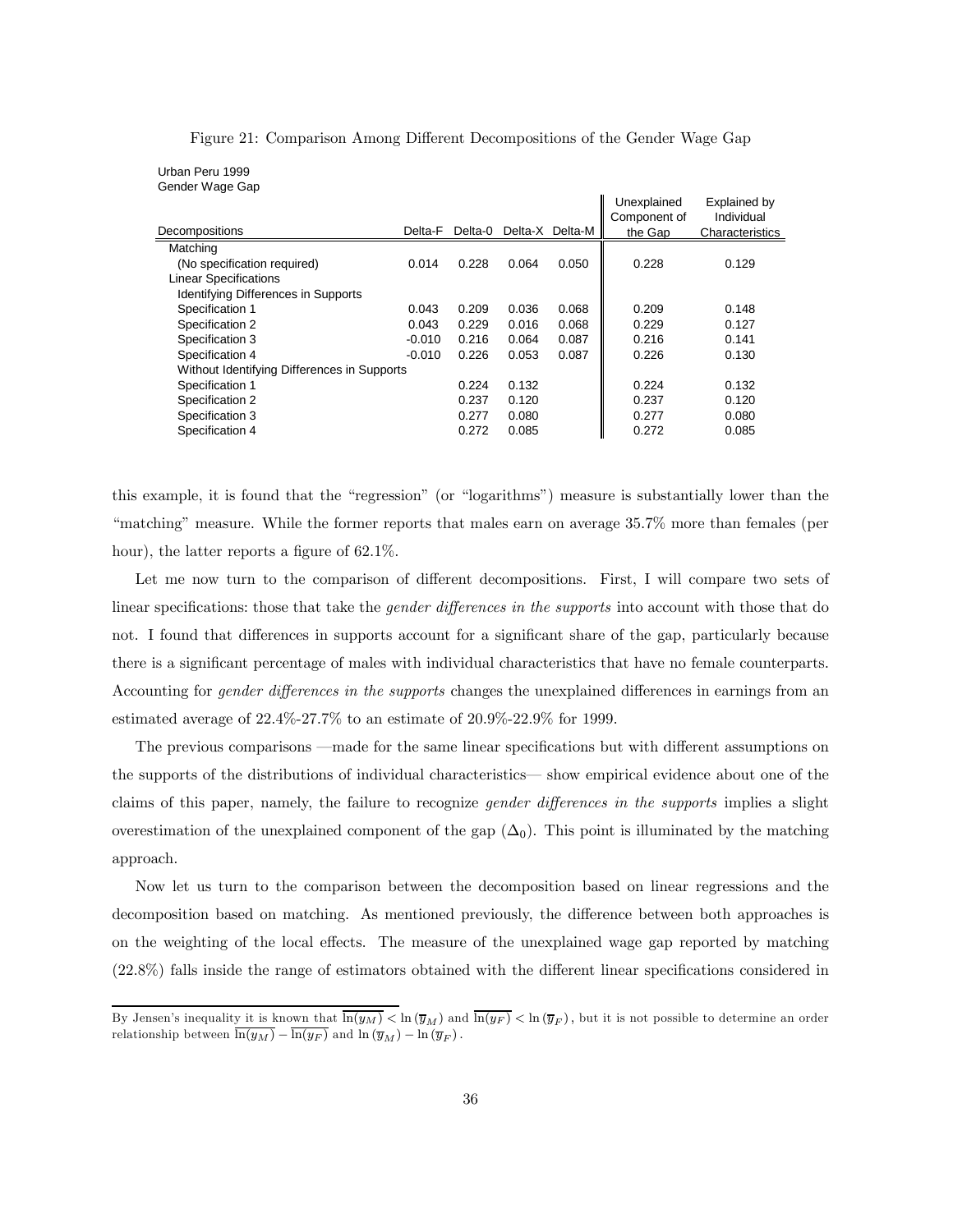this comparing exercise. Restricting the modeling of the earnings equations to a specific functional form seems to have no substantial effect on the measure of unexplained differences.

It should be noted that in measuring the gender wage gap in per-hour terms (and only between working males and females), I do not take into consideration effects of participation in the labor market, either at the extensive or at the intensive margin. The gender differences in that respect have decreased during the period of analysis and this is probably related to the common perception by agents in Peru that the gender differences have decreased substantially during the last twenty years in Peru. The next section is devoted to incorporating these participation effects in the computation of the labor income gap.

#### 6 Has there been a Decrease in the Gender Wage Gap?

According to the measure reported for unexplained gender differences in pay in the previous section, there is no evidence of a monotonic decrease of such differences. The hourly wage gap according to gender reaches its lowest levels during 1992 and 1999 while it attains peaks during 1989 and 1997, evolving in a way that seems correlated with the cycle of the Peruvian economy. That measure of gender differences does not take into consideration either labor market participation effects or unemployment rates. Interestingly, there are notorious changes in female participation and unemployment rates over the period of analysis, especially after the labor market reforms undertaken during the first half of the nineties.

While participation rates for males do not report dramatic changes over the period of analysis, that same measure for females evolved with a slight decrease at the beginning of the nineties and then an increase towards the second half of that decade, decreasing the differences in participation rates from 28% to 21%. Also, gender differences in unemployment rates decreased over the period. While the male unemployment rate increased from 4% to 7% during the fifteen-year span, the female unemployment rate evolved with substantial ups and downs, reporting a slight increase from 8% to 9% over the whole period. Interestingly, the peaks reported in this evolution of female unemployment rates coincide with the peaks found for the unexplained gender differences in hourly wages (one at the end of the eighties, another during the stabilization period running from 1992-1994 and a third peak at 1997), which in turn are correlated with the cycle of the economy. Higher gender differences in unemployment rates are linked to higher unexplained gender differences in pay.

These raw differences in participation and unemployment rates can also be controlled using the same matching procedure: re-sampling the distribution of male individuals in order to mimic the distribution of characteristics of females in the whole population. That is, generating the counterfactual: What participation (unemployment) rates would the male population have if their individual characteristics were distributed as if they were females? The gender differences, if any, in participation (unemployment) rates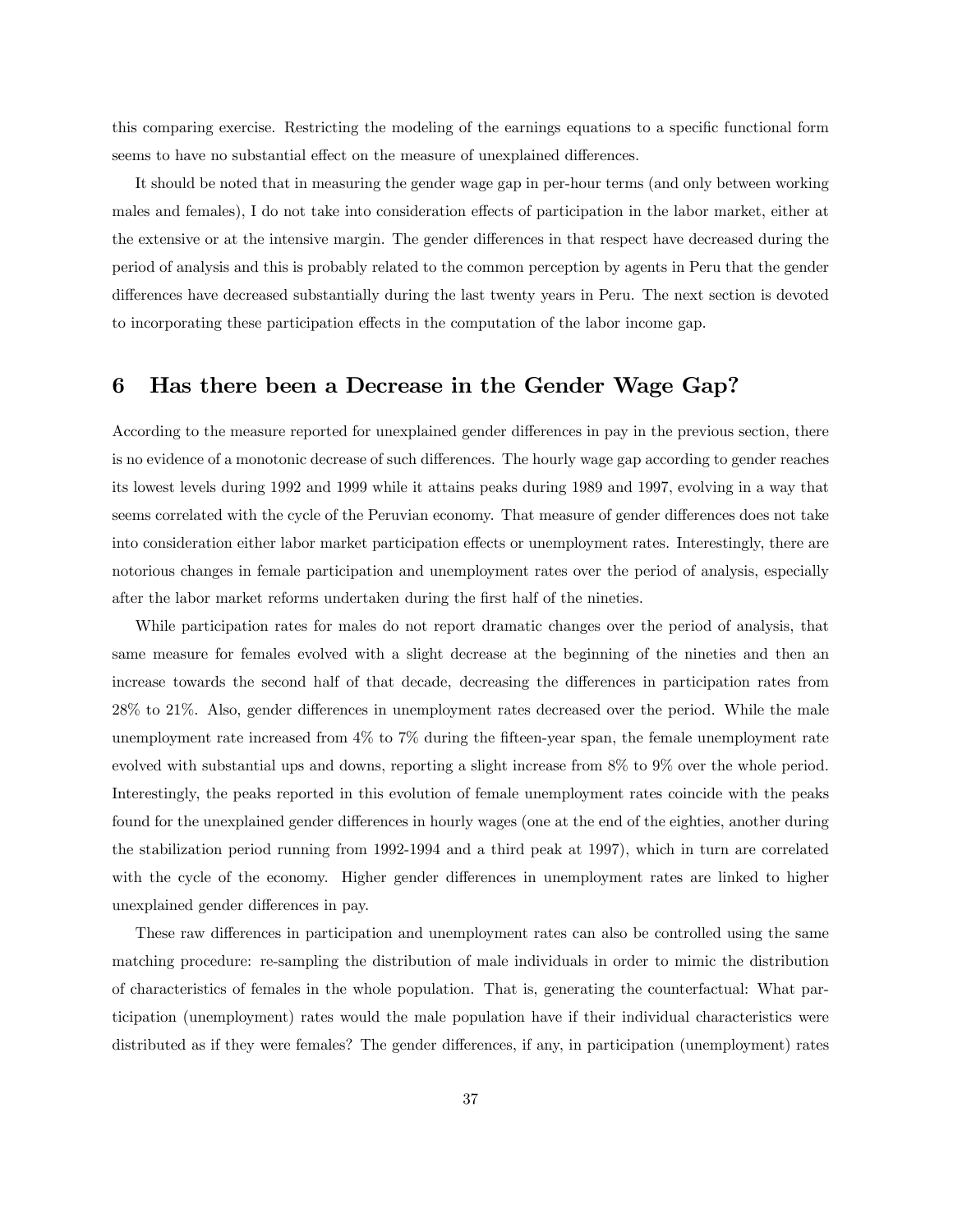obtained from the matched sample can be considered as "unexplained differences" which, as usual, can be regarded as a sign of the existence of both discrimination and unobservable characteristics determining participation (unemployment).

The next two graphs report the evolution of gender differences in unemployment and participation rates together with the controlled –by matching– versions of such rates for males, considering age, education, marital status and migratory condition as matching variables applied over the whole population.





The results suggest that gender differences in age, education, marital status and migratory condition do not explain gender differences in participation or unemployment rates. If any, the controlled unemployment rates for males are slightly smaller than the "raw" unemployment rates. There are other determinants of such differences, and discrimination may be one of those, but it also may be *choice*, in the sense that this is solely the result of differences in preferences between females and males.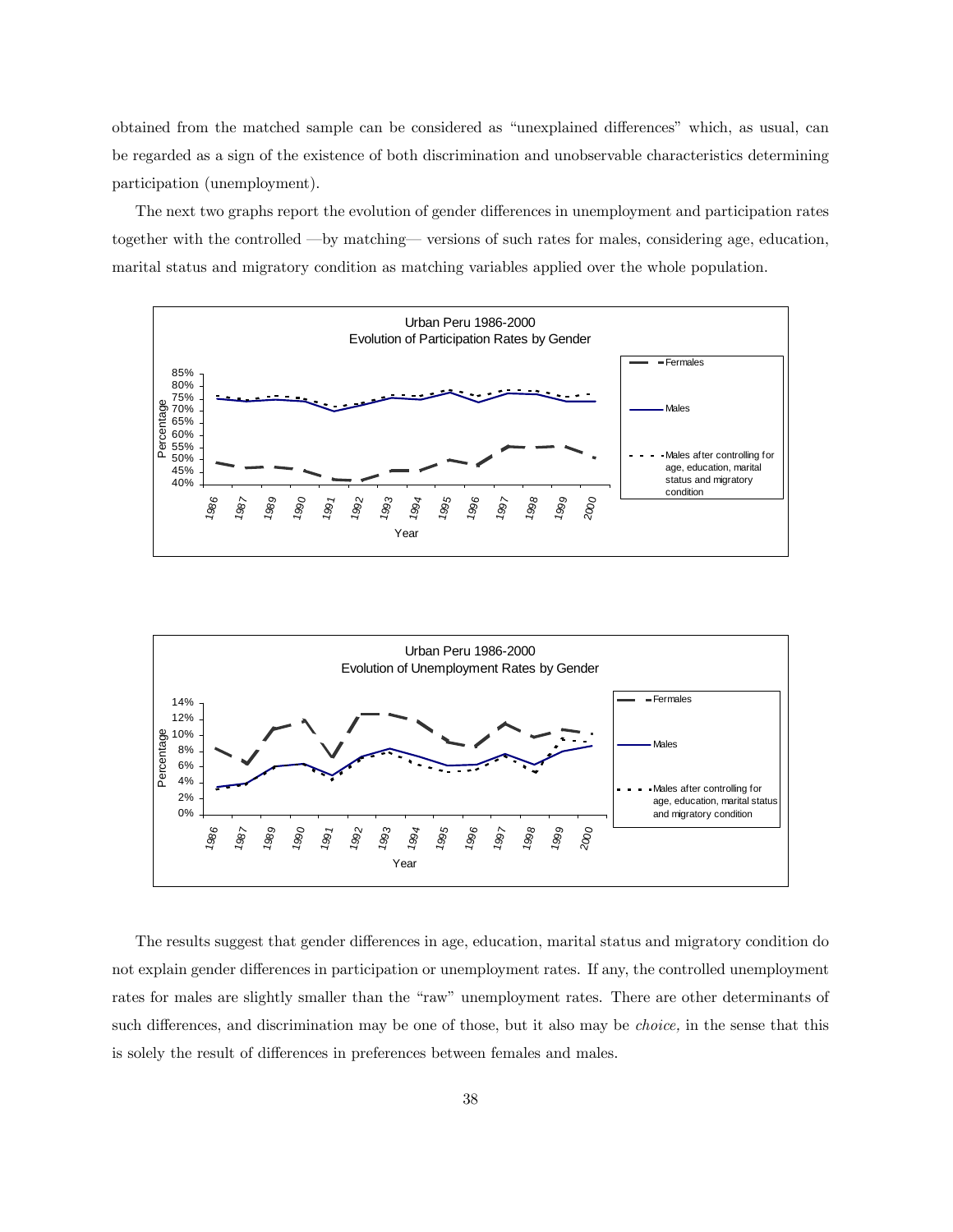As there are gender differences in participation and unemployment rates (extensive margin), there are also differences in the number of hours worked (intensive margin). On average, males worked 48 hours while females worked 41 hours per week during the period of analysis, this represents an approximate 16% difference in the average number of hours worked by men versus women. Also, these differences have decreased over the period 1986-2000. While males worked 21% more hours than females in 1986, they did work for 13% more hours than females during 2000. It would be interesting to analyze the impact on income that those changes in participation had.

The next graph shows the evolution of gender differences in the Peruvian labor market using a measure of earnings that incorporates participation at both margins (intensive and extensive). For this purpose, the measure to analyze is the Fraction of Total Labor Income Generated by Males, computed at the individual level. In a world in which there were no gender differences in participation, employment and pay in the labor markets, this would take the value 50%. In a world in which only males generate labor income such a measure would be 100%. The evolution of this measure is reported below.



According to this measure of gender differences, there is a monotonic evolution that falls from an average that was around 75% at the end of the eighties and beginning of the nineties to an average of 61% at the end of the nineties, with a tendency to decrease. Furthermore, in analyzing separately this measure for different age groups, it is possible to find interesting differences. Among the young these measures of the difference in the generation of labor income are smaller and, especially for the last two years of the period of analysis, this measure reveals almost no differences between males and females. Labor income is equally generated by gender among that cohort. Among the older people the fraction of labor income generated by males is higher and seems to show the same monotonically decreasing pattern starting in the second half of the nineties.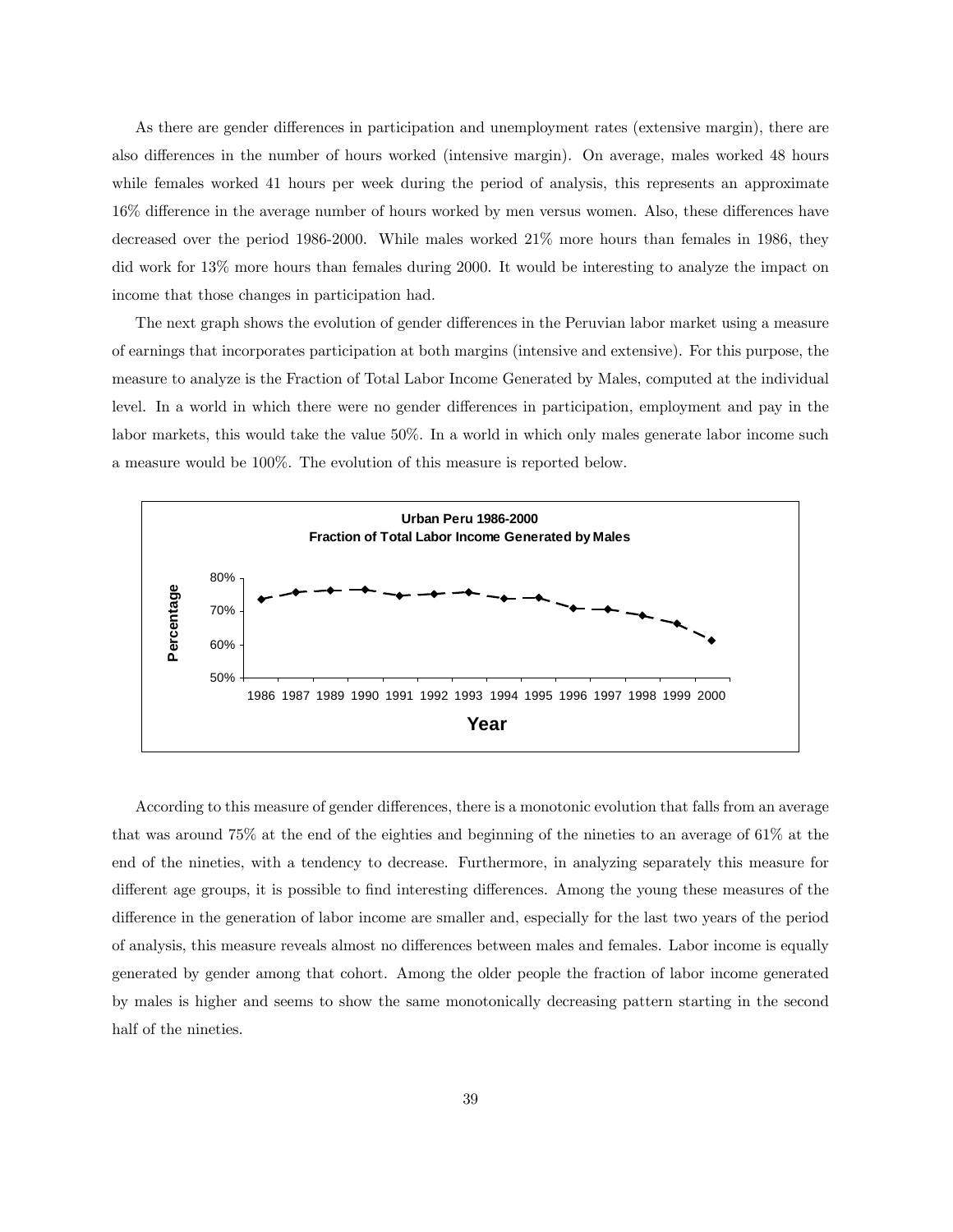

This measure can be considered as raw in the sense that it does not take into account gender differences in the individual characteristics that determine participation, employment and wages. Again, the generation of a counterfactual is required in order to answer the question: What fraction of total labor income would be generated by males in case their individual characteristics are distributed in the population according to the empirical distribution of individual characteristics of females?

The matching algorithm is applied now, not only to the working population reporting positive wages as was done for the hourly wage gap analysis, but also to the non-working, economically active population. The measure that matters for the purpose of this new exercise is the total labor income generated by females and males in the matched sample. The variables considered for this matching exercise belong to a set of variables that can be considered as "exogenous" to the labor market: age, education, marital status and migratory condition. The results are shown next.

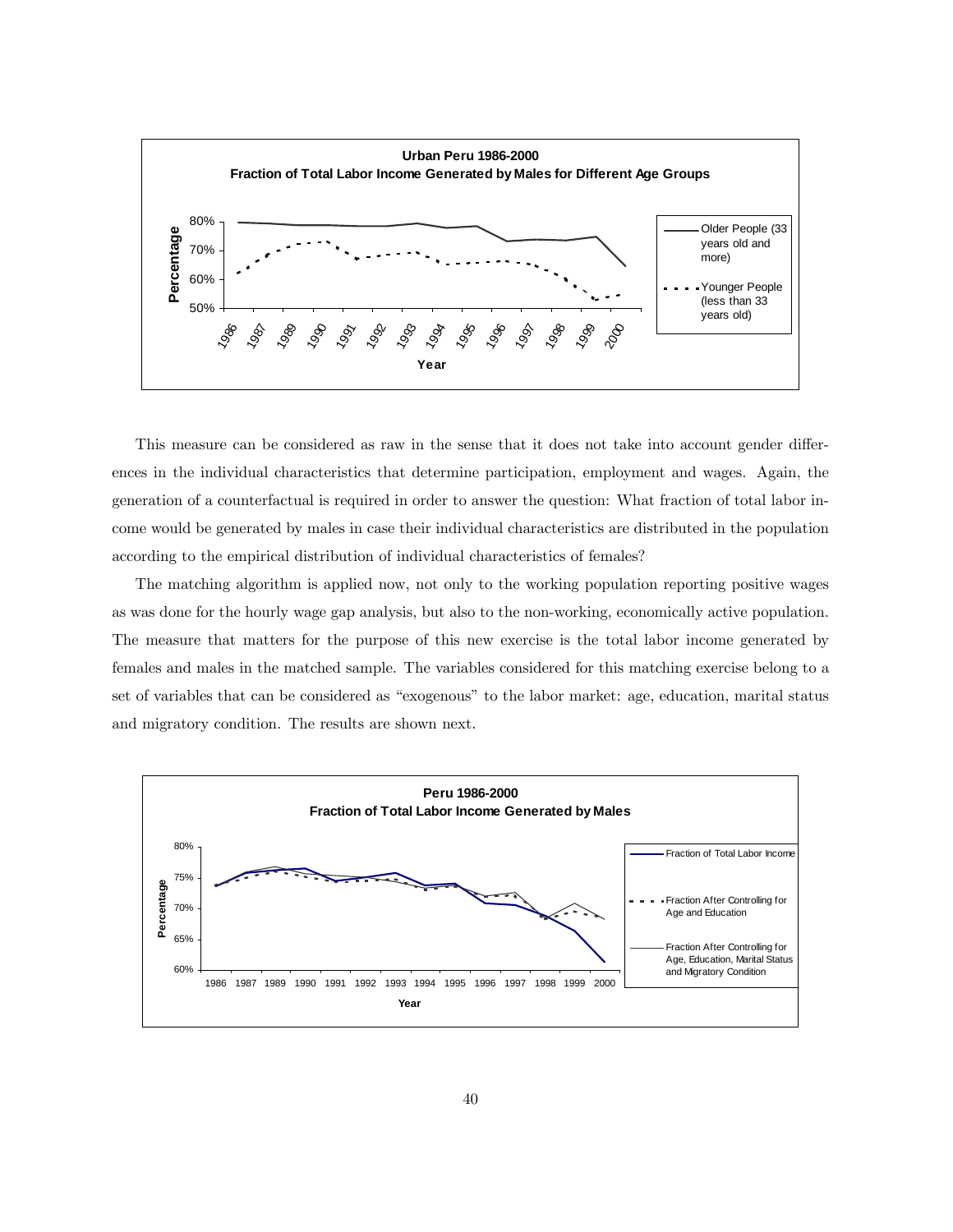Interestingly, there are almost no differences among the "raw" gender differences in total labor income and its various controlled versions considering combinations of the variables mentioned above. That is, these gender differences in total labor income can not be attributed to gender differences in age, education, marital status and migratory condition; there are other determinants of such differences in generation of labor income (among which we can consider discrimination). Even more, for the last years of our analysis the controlled fraction exceeds the raw fraction. This is explained by an increase in years of education for females which is not accompanied by a corresponding increase in labor income. Females are acquiring more education but they are getting neither more jobs nor higher pay.

This section concludes by summarizing an interesting finding. The set of variables that helped us to (partially) explain gender differences in hourly wages does not have explanatory power for gender differences in participation (both at the extensive and intensive margins). Moreover, for a measure that combines participation and pay –namely, the fraction of total labor income by gender– this set of "exogenous" variables has no explanatory power either. Or equivalently, if any, I find more unexplained gender differences in access to the labor market than in pay (conditional on working), although those gender differences in access have been decreasing during the last fifteen years.

#### 7 Conclusions

This paper introduced a new non-parametric technique to decompose gaps in terms of explained and unexplained components, paying attention to the problem of gender differences in the supports. One of the purposes of the paper was to challenge the linear specifications that involve the estimation of earnings equations and to propose matching as an alternative for a world in which the relationships that govern the co-movement of wages and individual characteristics are not necessarily linear. In that respect, I have found empirically that there are no substantial differences that matter for the wage gap decomposition. In the end, the linearity assumption does not make a great difference for the wage gap decomposition –provided it is estimated only over the common support.

There is a substantial new issue that this matching approach raises: the importance of recognizing the problem of gender differences in the supports. That is, "not all males are comparable to all females". The failure to recognize this problem typically implies a slight overestimation of the unexplained component of the wage gap. Also, there is an important share of the wage gap that can be attributed to the fact that in the labor market a significant number of males exhibit a set of characteristics that have no females counterparts, and these characteristics are highly rewarded in the market.

Besides the issue of *gender differences in the supports* that the matching approach raises, there is also an advantage of matching over the traditional linear regressions in terms of the information it allow us to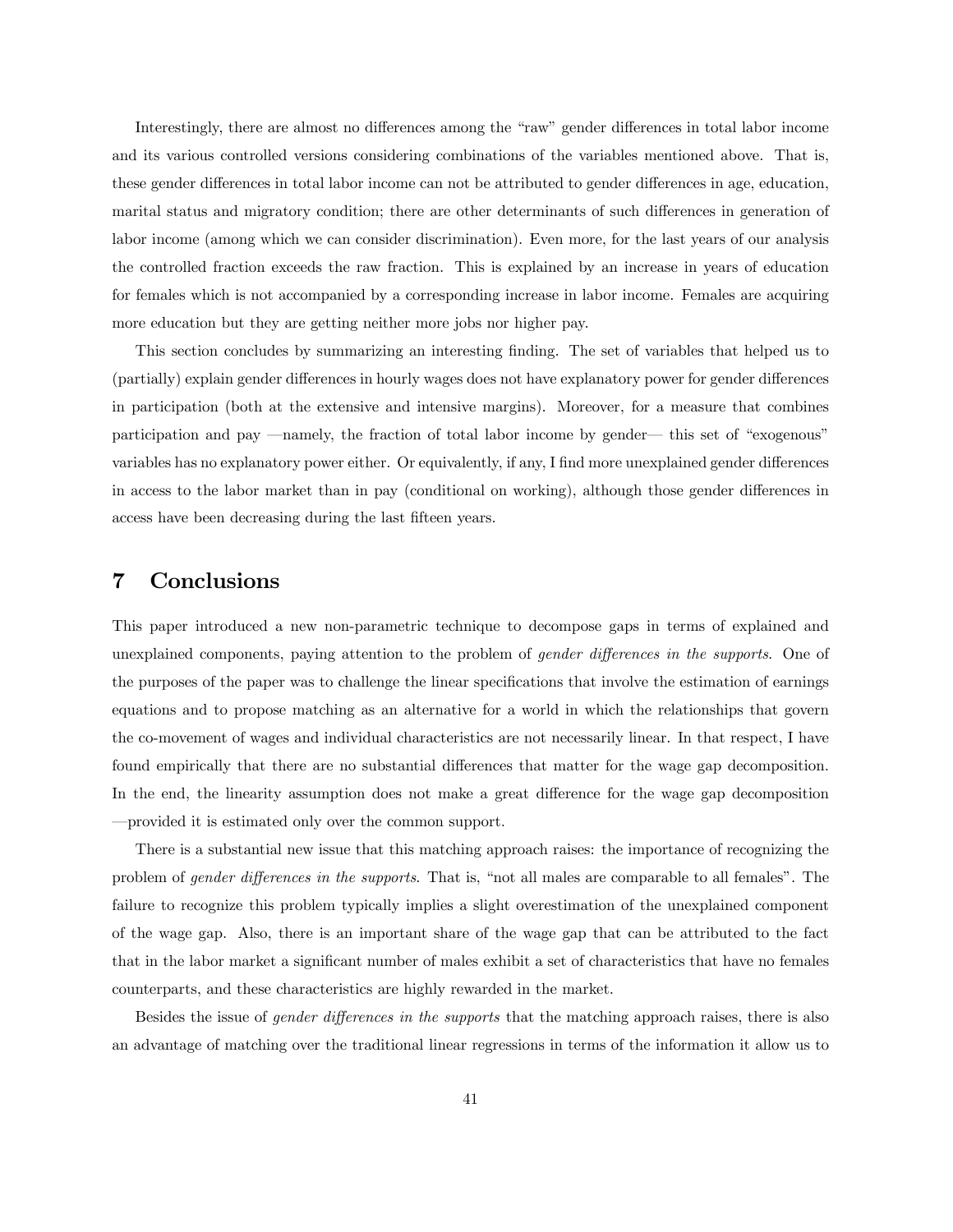take directly. By means of matching, instead of obtaining only average measures of unexplained differences in pay, it is possible to also obtain a distribution for such unexplained differences in pay.

To explore the distribution of unexplained differences in pay provided interesting insights. The average gender wage gap is mainly driven by gender differences in pay at the top percentiles of the wages distributions. Wages at the highest quintile of the distributions of wages for females and males explain more than one half of the average wage gap in Peru for the period of analysis. At the poorest percentiles of earnings, the wage gap in absolute terms is small and does not contribute substantially to the average wage gap of the population; but the same wage gap in the poorest percentiles, measured in relative terms is the highest among all percentiles (around 94%). Also, I found that there is more dispersion of the unexplained gender differences in pay among the married than among singles. There is also slight evidence of an increase in the gender wage gap with age for married individuals and a substantially higher (and more disperse) unexplained gender wage gap among the highly educated (more than college degree).

These two advantages of matching over linear regressions are not a free lunch. There is a cost to pay: the curse of dimensionality. The inclusion of many explanatory variables –that is, the use of many matching characteristics– may reduce the chances of obtaining an adequate number of matched observations, limiting as a consequence the possibility of exploring the distribution of unexplained differences in pay.

The attempt to explain gender differences in participation and unemployment rates in terms of observable out-of-the-labor-market variables (age, education, marital status and migratory condition) fails considerably. This is also true for gender differences in the generation of total labor income. That lack of explanatory power has two interpretations. On the one hand, it may be the case that the discriminatory practices according to gender are more severe in hiring and work load than in the determination of hourly payments. On the other hand, it may be also the case that these gender differences in participation are explained by differences in other non-observable individual characteristics (among which we can include "preferences" or "social roles").

In general, this matching approach can also be used to control for observed characteristics in any other measure for which it is expected to find some sort of explained and unexplained components. It only requires the generation of the adequate counterfactuals.

#### References

[1] Abadie, Alberto and Guido Imbens (2002). "Simple and Bias-Corrected Matching Estimators for Average Treatment Effects." Unpublished.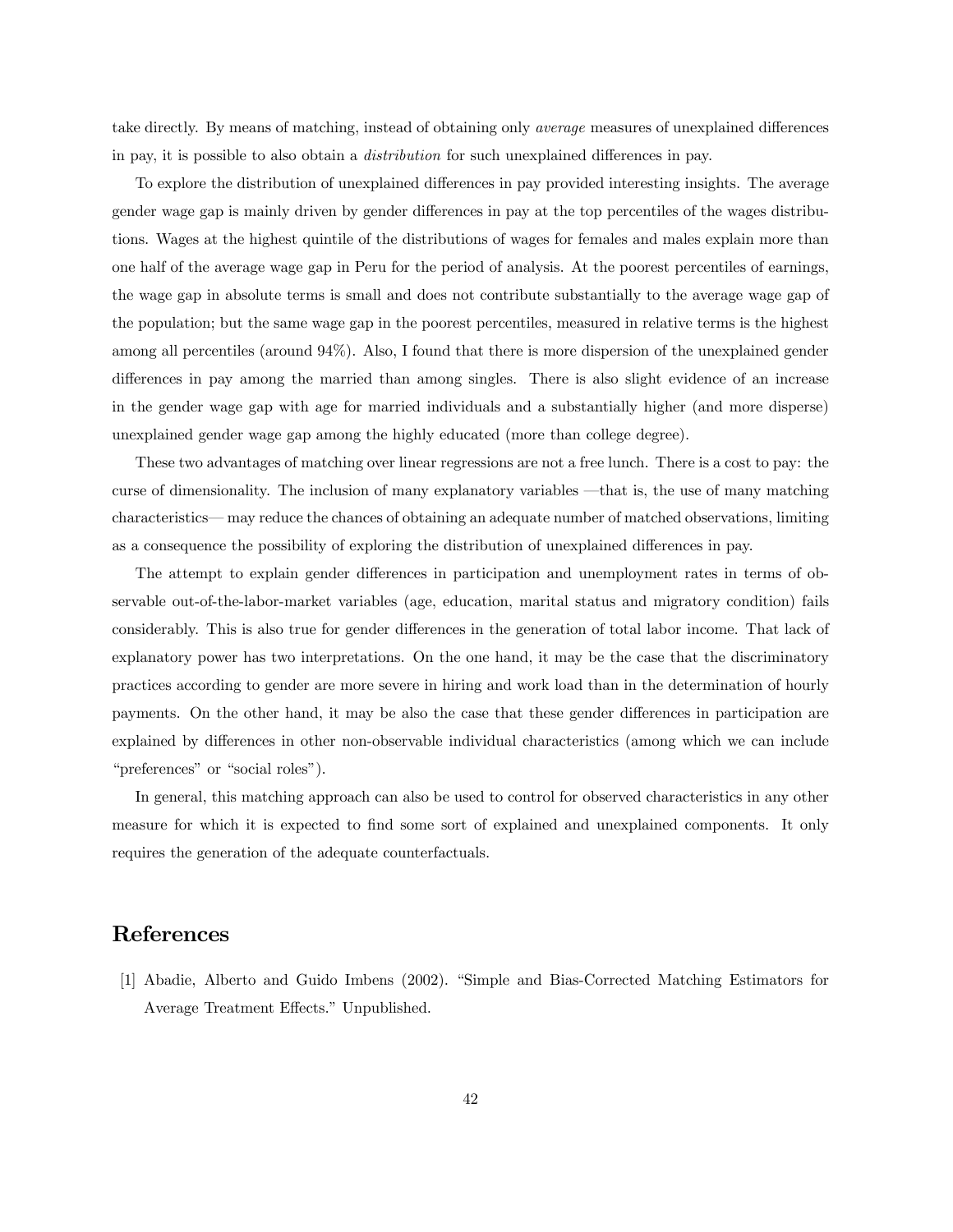- [2] Angrist, Joshua. "Estimating The Labor Market Impact of Voluntary Military Service Using Social Security Data on Military Applicants." Econometrica, Vol. 66, No. 2 (March 1998), 249-288.
- [3] Barsky Robert, John Bound, Kerwin Charles and Joseph Lupton (2001). "Accounting for the Black-White Wealth Gap: A Nonparametric Approach." NBER Working Paper No. 8466, National Bureau of Economic Research, Cambridge, MA.
- [4] Blau, Francine and Marianne Ferber (1992). "The Economics of Women, Men and Work." 2nd Ed. Englewood Cliffs, NJ: Prentice-Hall.
- [5] Blau, Francine and Lawrence Khan (1996). "International Differences in Male Wage Inequality: Institutions versus Market Forces." Journal of Political Economy, 104(4), 791-837.
- [6] Blinder, Allan (1973). "Wage Discrimination: Reduced Form and Structural Estimates." The Journal of Human Resources, VII, 4, pp. 436-55.
- [7] Bourguignon, Francois, Francisco Ferreira and Phillipe Leite (2002). "Beyond Oaxaca-Blinder: Accounting for Differences in Household Income Distributions." Unpublished.
- [8] Buchinsky, Moshe (1994). "Changes in U.S. Wage Structure 1963 87: An application of quantile regression." Econometrica, 62, 405-458
- [9] Dehejia, Rajeev and Sadek Wahba (1998). "Propensity Score Matching Methods for Non-Experimental Causal Studies." NBER Working Paper No. 6829, National Bureau of Economic Research, Cambridge, MA.
- [10] Deutsch, Ruthanne, Andrew Morrison, Claudia Piras and Hugo Nopo (2002). "Working Within Confines: Occupational Segregation by Gender in Three Latin American Countries." Inter-American Development Bank. Sustainable Development Department. Technical Papers Series #126. Washigton D.C.
- [11] DiNardo, John; Nicole Fortin and Thomas Lemieux (1996). "Labor Market Institutions and the Distribution of Wages, 1973-1992: A Semiparametric Approach." Econometrica, Volume 64, No. 5, 1001- 1044.
- [12] Dolton, P.J. and G.H. Makepeace (1987). "Marital Status, Child Rearing and Earnings Differentials in the Graduate Labour Market." Economic Journal, 97, 897-922.
- [13] Donald, Stephen, David Green and Harry Paarsh (2000). "Differences in Wage Distributions between Canada and the United States: An Application of a Flexible Estimator of Distribution Functions in the Presence of Covariates." Review of Economic Studies, 67, 609-633.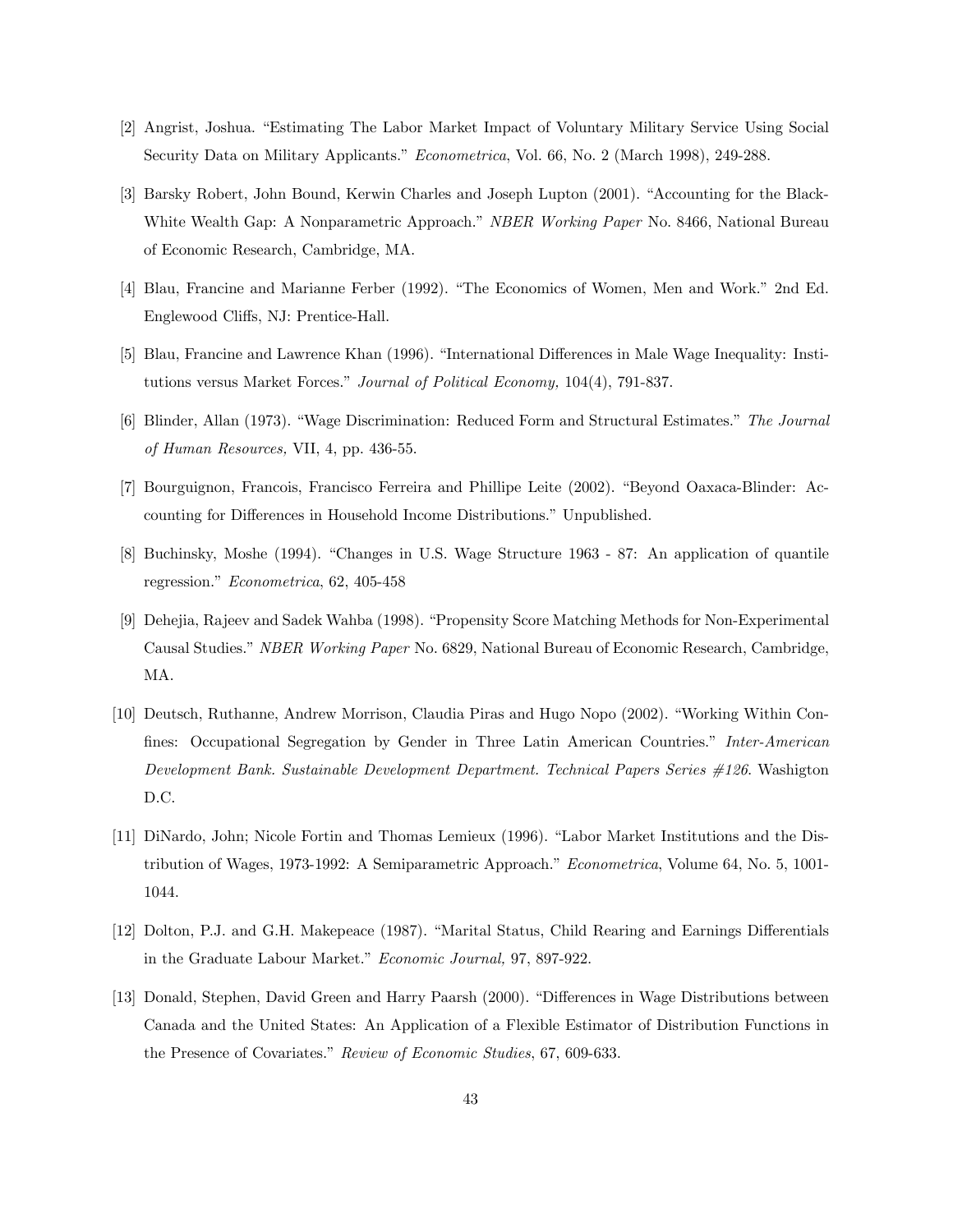- [14] Gardeazabal, J. and A. Ugidos (2000). "Measuring the Wage Distribution Gender Gap at Quantiles." paper presented at the ESPE2000 conference, Bonn.
- [15] Hansen, Jorgen and Roger Wahlberg (1999). "Endogenous Schooling and the Distribution of the Gender Wage Gap." Discussion Paper No. 78. Institute for the Study of Labor (IZA), Bonn.
- [16] Heckman, James J. and Jeffrey Smith (1995). "Assessing the Case for Social Experiments." Journal of Economic Perspectives, 9, No.2, 85-110.
- [17] Heckman, James J.and Jeffrey A. Smith (1996). "Experimental and Nonexperimental Evaluation." Schmid, GuntherO'Reilly, Jacqueline Schomann, Klaus, eds. International Handbook of Labour Market Policy and Evaluation. Cheltenham, U.K. and Lyme, N.H.: Elgar, 37-88.
- [18] Heckman, James J., Hidehiko Ichimura and Petra E. Todd (1997). "Matching as an Econometric Evaluation Estimator: Evidence from Evaluating a Job Training Programme." Review of Economic Studies, 64, No.4, 605-54.
- [19] Heckman, James and Carmen Pages (2000). "The Cost of Job Security Regulation: Evidence from Latin Americam Labor Markets." NBER Working Paper No. 7773, National Bureau of Economic Research, Cambridge, MA.
- [20] Heckman, James, Lance Lochner and Petra Todd (2001). "Fifty Years of Mincer Earnings Regressions." Unpublished.
- [21] Jenkins, S. P. (1994). "Earnings Discrimination Measurement–A Distributional Approach." Journal of Econometrics, 61, 81-102.
- [22] Juhn, Chinhui; Kevin Murphy and Brooks Pierce (1993). "Wage Inequality And The Rise In Returns To Skill." The Journal of Political Economy, Vol. 101, Issue 3, 410-442.
- [23] LaLonde, Robert (1986). "Evaluating the Econometric Evaluations of Training Programs With Experimental Data" American Economic Review, 76, 604-20.
- [24] Machado, Jose and Jose Mata (2001). "Earning Functions in Portugal 1982-1994: Evidence from Quantile Regressions." Empirical Economics, 26(1), 115-134.
- [25] Meyer, Bruce (1995). "Natural and Quasi-Experiments in Economics." Journal of Business & Economic Statistics, Vol. 13, No. 2.
- [26] Montenegro, Claudio (1999). "Wage Distribution in Chile: Does Gender Matter? A Quantile Regressions Approach." Mimeo, The World Bank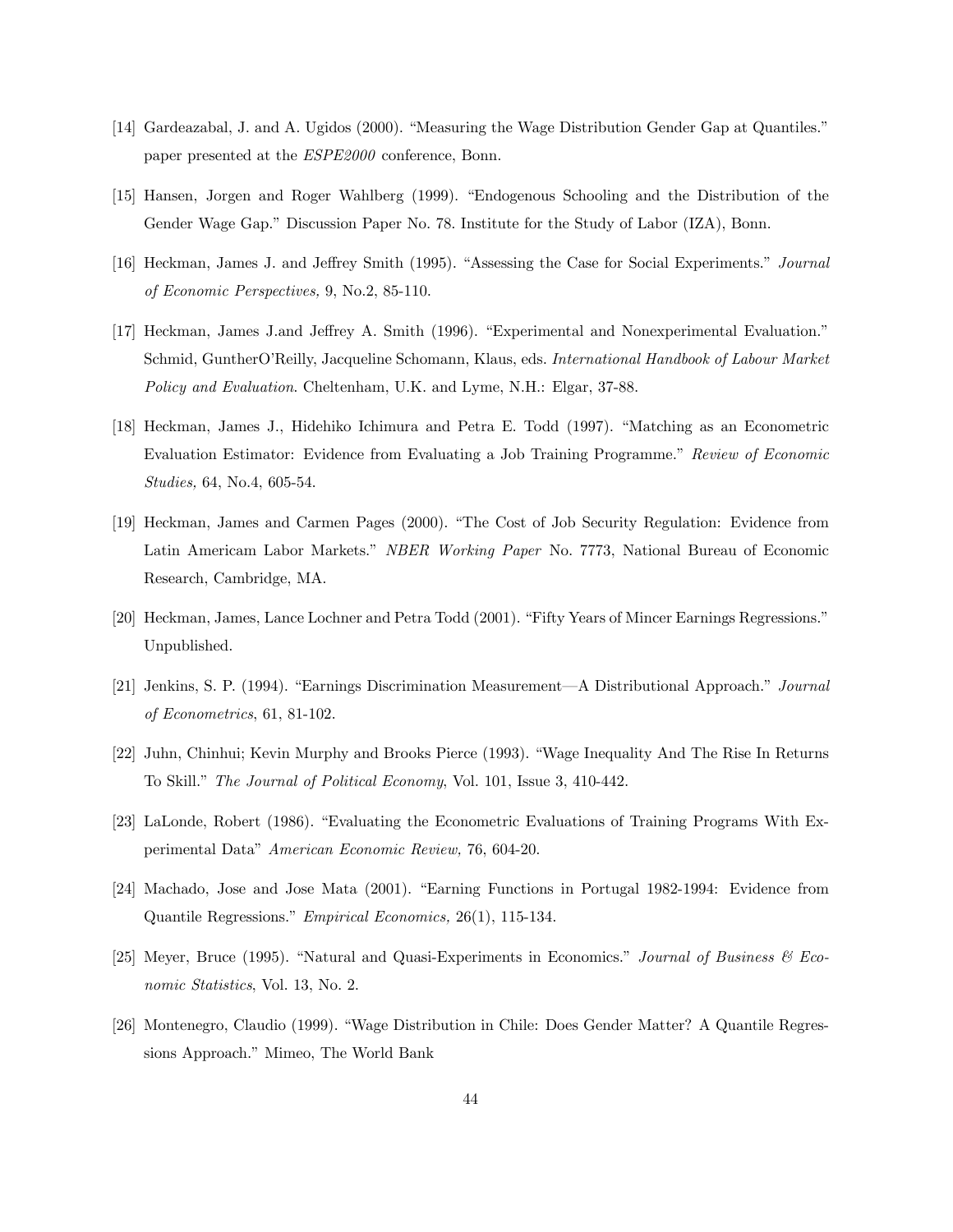- [27] Montenegro, Claudio and Ricardo Paredes (1999). "Gender Wage Gap and Discrimination: A Long Term View Using Quantile Regressions." Mimeo, Universidad de Chile.
- [28] Montes, Jose and Hugo Nopo (2002). "Latin America and the Gender Wage Gap During the Nineties". Unpublished.
- [29] Mora, Ricardo (2000). "A Nonparametric Decomposition of the Mexican American Average Wage Gap." Mimeo, Universidad Carlos III de Madrid.
- [30] Munroe, A. (1988). "The Measurement of Racial and Other Forms of Discrimination." Discussion Paper in Economics No. 148, University of Stirling, Stirling.
- [31] Oaxaca, Ronald (1973). "Male-Female Wage Differentials in Urban Labor Market." International Economic Review, Vol.14, No.3, 693-709.
- [32] Oaxaca, R. & M. Ransom (1994). "On Discrimination and the Decomposition of Wage Differentials." Journal of Econometrics, 61 (1), 5-21.
- [33] Pratap, Sangeeta and Erwan Quintin (2002). "Are Labor Markets Segmented in Argentina? A Semiparametric Approach." ITAM Discussion Paper 02-02, Instituoo Tecnologico Autonomo de Mexico, Mexico.
- [34] Rubin, Donald and Paul Rosenbaum (1983). "The Central Role of the Propensity Score in Observational Studies for Causal Effects." Biometrika, Vol. 70, No. 1, 41-55.
- [35] Rubin, Donald and Paul Rosenbaum (1985). "The Bias Due To Incomplete Matching." Biometrics, Vol. 41, No. 1, 103-116.
- [36] Rubin, Donald and Neal Thomas (1996). "Matching Using Estimated Propensity Scores: Relating Theory to Practice." Biometrics, 52(1), 249-264.
- [37] Saavedra, Jaime and Eduardo Maruyama (1999). "Los Retornos a la Educación y a la Experiencia en el Perú 1985-1997." In "Pobreza y Economía Social: Análisis de una encuesta (ENNIV-1997)". Webb, Richard Ed; Ventocilla, Moisés ed, Instituto Cuánto, Lima.
- [38] Saavedra, Jaime (2000). "La Flexibilización del Mercado Laboral." In "La Reforma Incompleta: Rescatando los Noventa." Abusada, Roberto Ed. Universidad del Pacífico, Lima, 379-428
- [39] Saavedra, Jaime and Maximo Torero (2000). "Labor Market Reforms and Their Impact on Formal Labor Demand and Job Market Turnover: The Case of Peru." Inter-American Development Bank, Research Department, Research Network Working Paper #394. Washington D.C.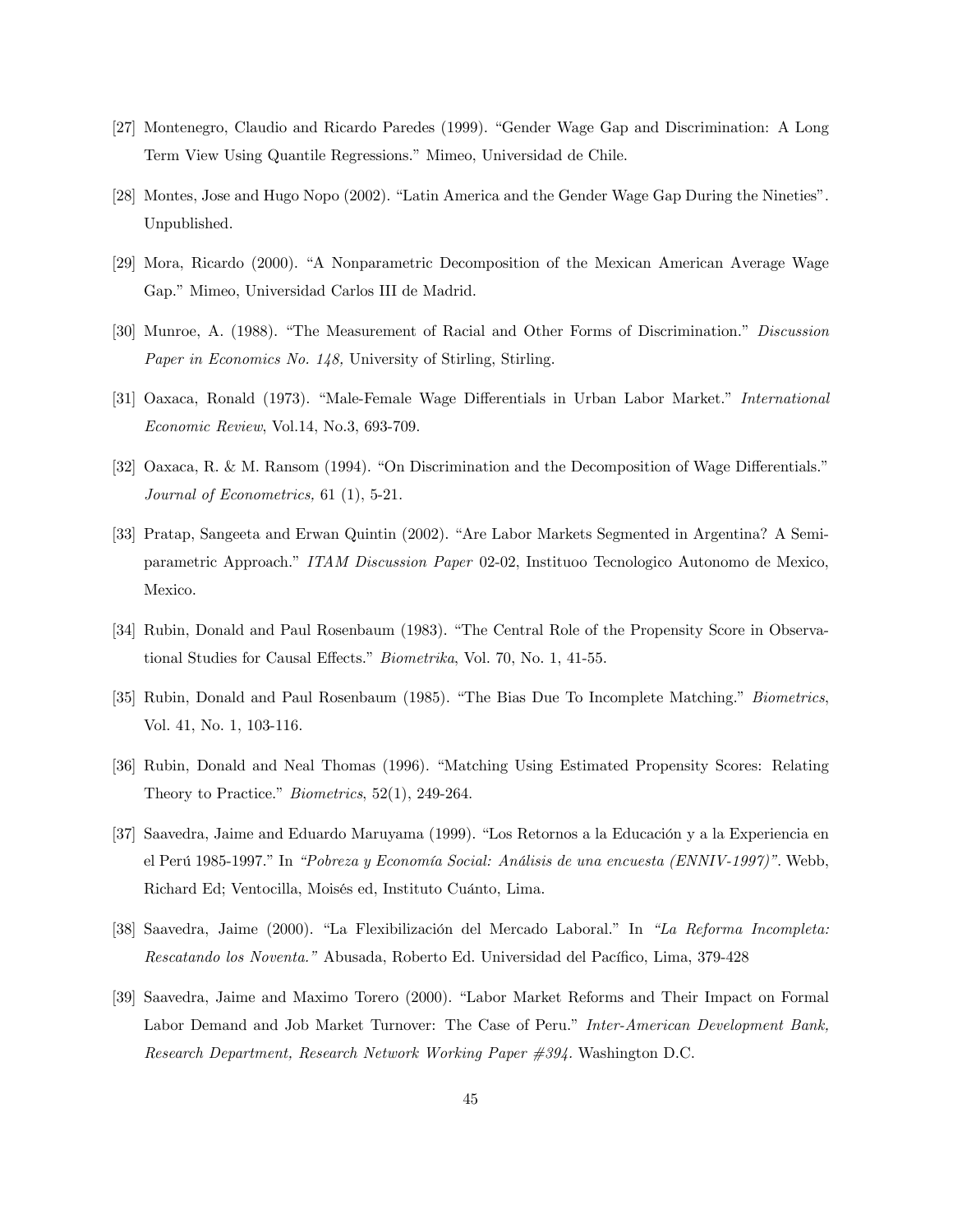[40] Smith, Jeffrey and Petra Todd (2000). "Does Matching Overcome Lalonde's Critique of Nonexperimental Estimators?" Unpublished.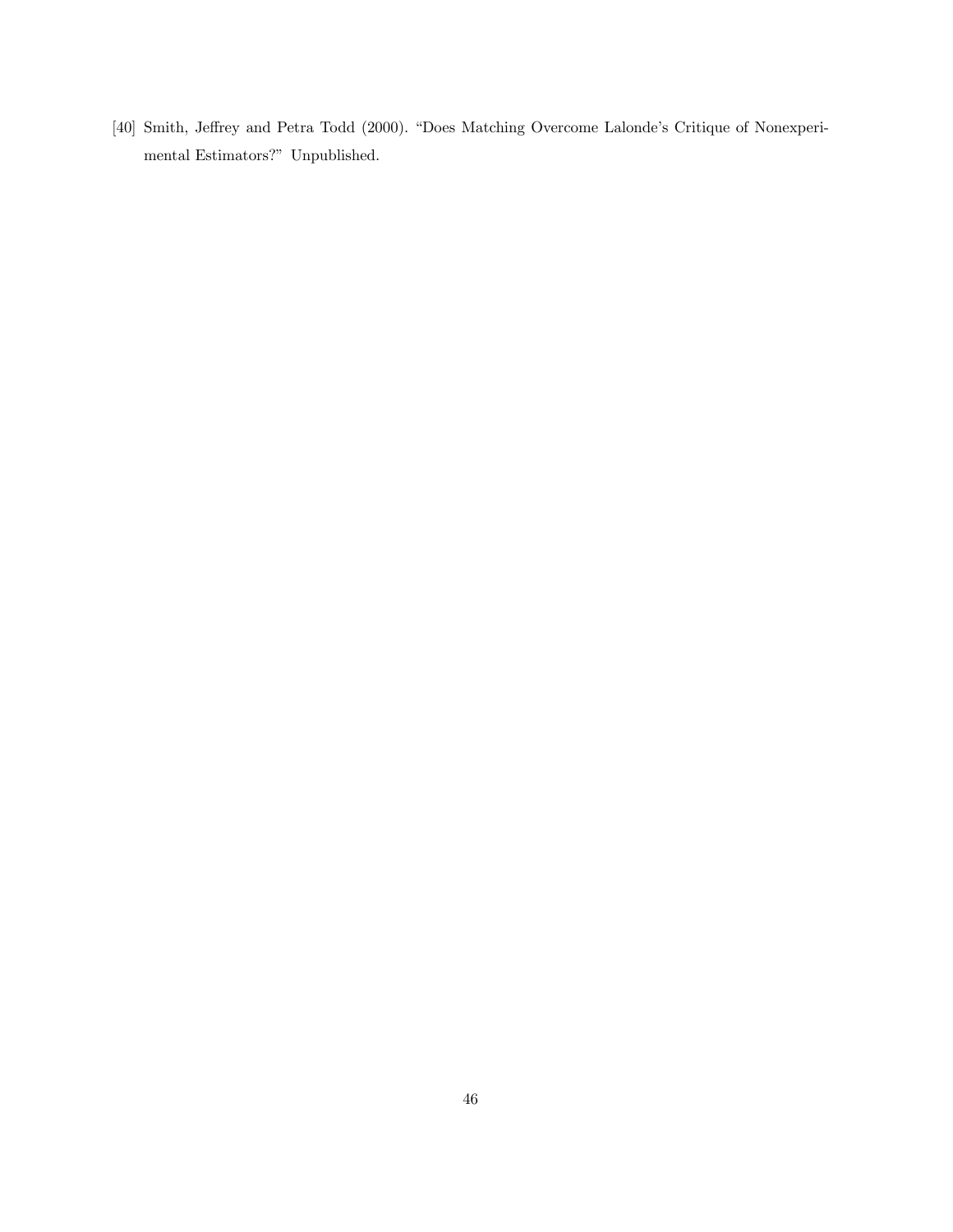## Appendix

In this appendix I will show the application of the  $\delta - \text{method}$  for the computation of the standard errors of the first component of the right-hand side of (9). I will start introducing some additional notation. K denotes the number of values that the set of characteristics x can attain,  $\hat{W}^F$  is the K-dimensional vector whose elements are the weights  $\hat{\omega}^F(x)$  and  $\overline{Y}^M$  is the K-dimensional vector whose elements are the conditional means  $\bar{y}^M(x)$ . I will also denote by  $f_i$  the population proportion of females that exhibit the set of characteristics  $x_i$  and by  $\sigma_i^2$  the population variance of wages of males exhibiting the set of characteristics  $x_i$   $(i = 1, ..., K)$ .

Using this notation, the first component of the right-hand side of (9) can be expressed as  $\widehat{P} = \widehat{W}^F \cdot \overline{Y}^M$ . The asymptotic distributions of  $\widehat{W}^F$  and  $\overline{Y}^M$  are also well know,

$$
\sqrt{\frac{1}{n_F} \left( \widehat{W}^F - W^F \right)} \underset{n_F \to \infty}{\to} N(0, V_{w^F}),
$$
  

$$
\sqrt{\frac{1}{n_M} \left( \overline{Y}^M - Y^M \right)} \underset{n_M \to \infty}{\to} N(0, V_{Y^M}),
$$

where 
$$
V_{wF} = \begin{bmatrix} f_1(1-f_1) & -f_1f_2 & \cdots & -f_1f_K \\ -f_2f_1 & f_2(1-f_2) & \cdots & -f_2f_K \\ \vdots & \vdots & \ddots & \vdots \\ -f_Kf_1 & -f_Kf_2 & \cdots & f_K(1-f_K) \end{bmatrix}
$$
  
and  $V_{Y^M} = \begin{bmatrix} \sigma_1^2 & 0 & \cdots & 0 \\ 0 & \sigma_2^2 & \cdots & 0 \\ \vdots & \vdots & \ddots & \vdots \\ 0 & 0 & \cdots & \sigma_K^2 \end{bmatrix}$ .

Assuming further that  $n_F$  and  $n_M$  grow at the same rate  $(n_f = \alpha n_m)$  and that the sample of females is independent of the sample of males, we have

$$
\sqrt{n_M}\left[\begin{array}{c} \widehat{W}^F - W^F\\ \overline{Y}^M - Y^M \end{array}\right] \underset{n_M \to \infty}{\to} N(0, V),
$$

where  $V \equiv$  $\sqrt{ }$  $\overline{a}$  $\frac{V_{wF}}{\alpha^2}$  0  $0 \qquad V_{Y^M}$ ⎤  $\overline{a}$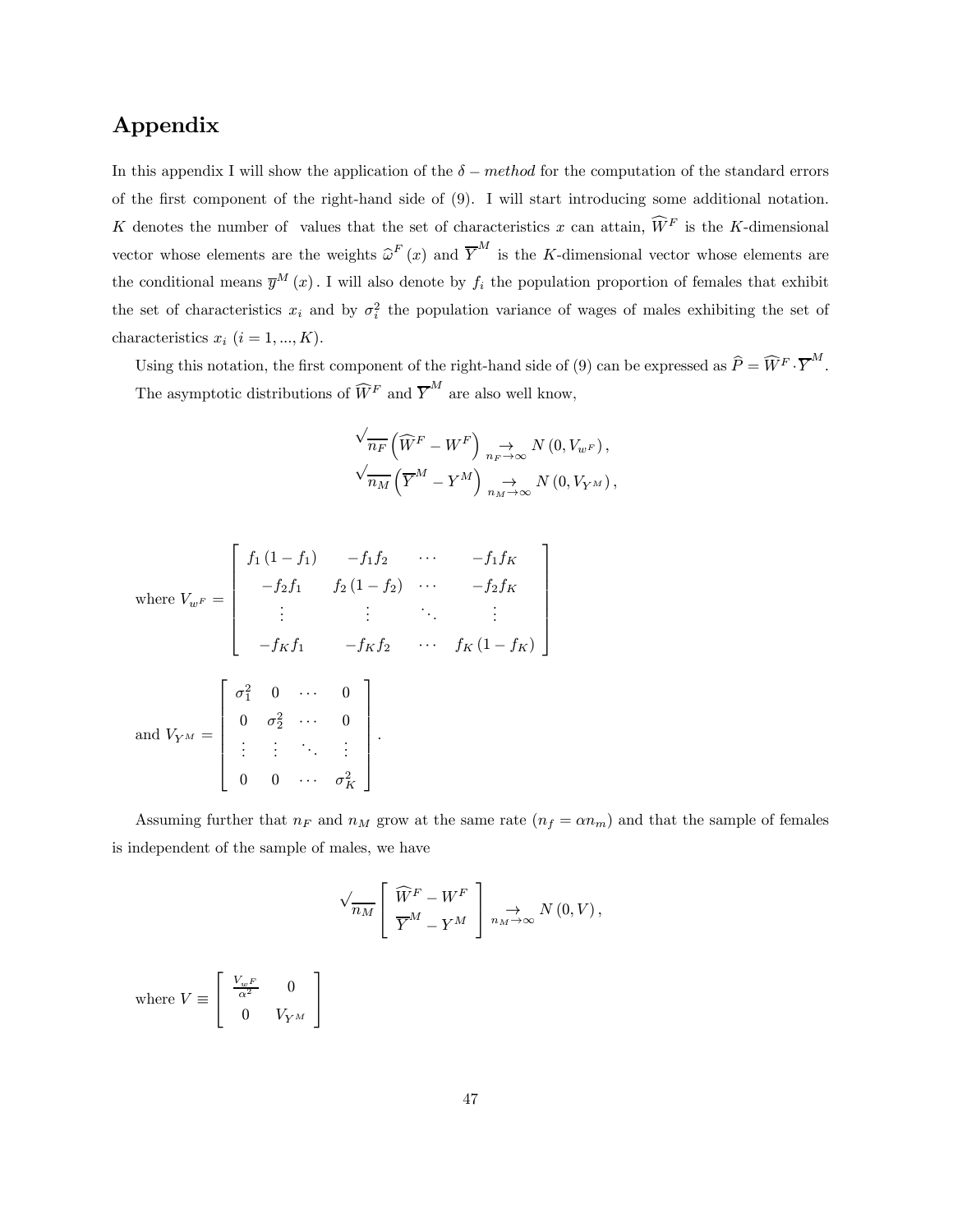Applying the delta method  $\left(\frac{\partial P}{\partial W} = Y^M \right)$  and  $\frac{\partial P}{\partial Y^M} = W^F$ , the limiting distribution of the product  $\hat{P}$ can be approximated as

$$
\sqrt{m_M}\left(\widehat{P}-P\right)\sim N\left(0,\left[\begin{array}{cc}Y^{M^T} & W^{F^T}\end{array}\right]V\left[\begin{array}{c}Y^M \\ W^F\end{array}\right]\right).
$$

In such a way, the asymptotic variance of the first component of the right-hand side of  $(9)$  can be computed as

$$
\sum_{i=1}^{K} \left[ \frac{\widehat{\omega}^{F}\left(x_{i}\right)\left(1-\widehat{\omega}^{F}\left(x_{i}\right)\right)}{\alpha^{2}}\left(\overline{y}^{M}\left(x_{i}\right)\right)^{2}+\widehat{\sigma}_{i}^{2}\left(\widehat{\omega}^{F}\left(x_{i}\right)\right)^{2}\right]-2\sum_{i=1}^{K} \sum_{j=1}^{i-1} \frac{\widehat{\omega}^{F}\left(x_{i}\right)\widehat{\omega}^{F}\left(x_{j}\right)}{\alpha^{2}}\overline{y}^{M}\left(x_{i}\right)\overline{y}^{M}\left(x_{j}\right).
$$